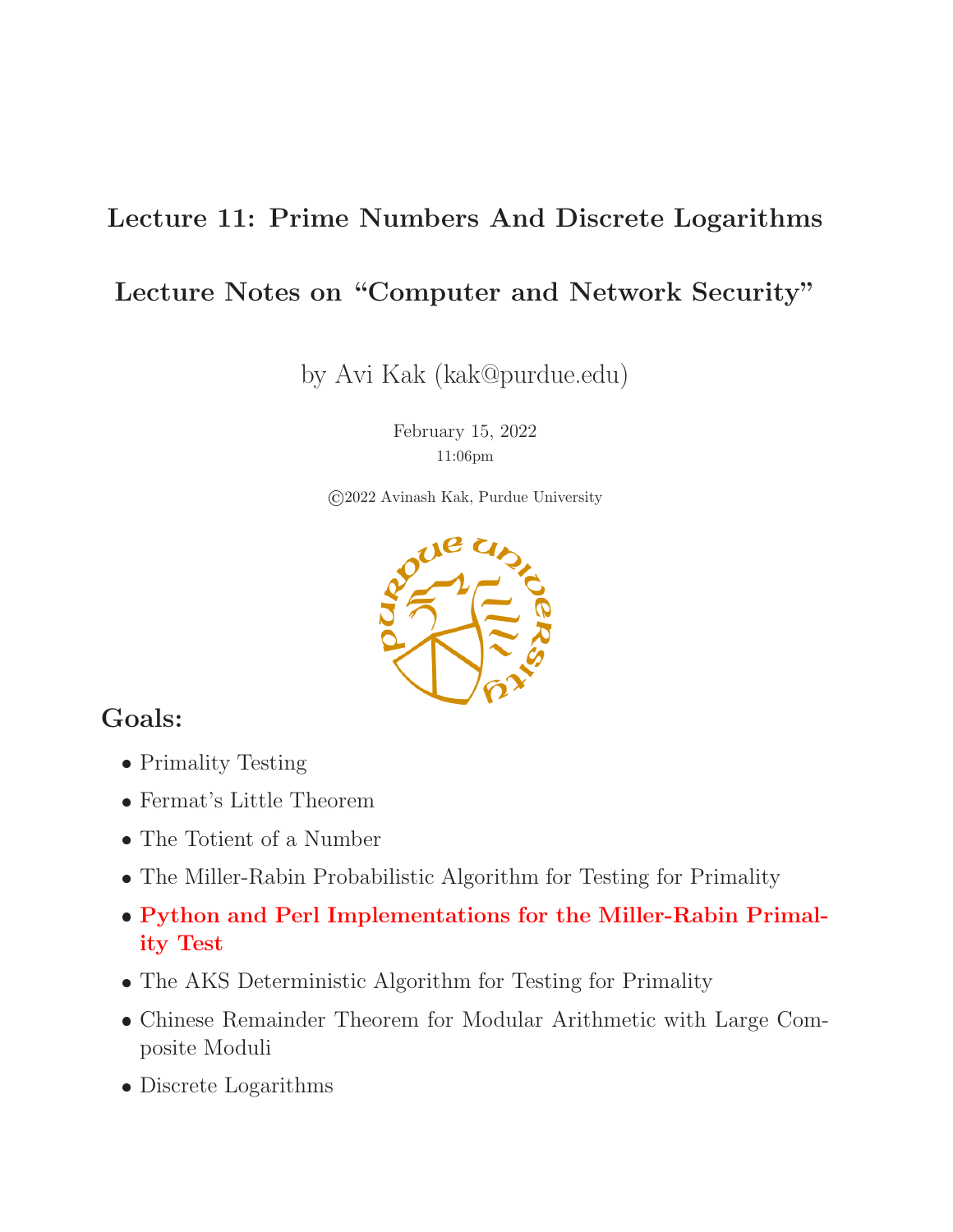# **CONTENTS**

<span id="page-1-0"></span>

|             | <b>Section Title</b>                                                                                       | Page |  |  |  |  |  |
|-------------|------------------------------------------------------------------------------------------------------------|------|--|--|--|--|--|
| 11.1        | <b>Prime Numbers</b>                                                                                       | 3    |  |  |  |  |  |
| 11.2        | $\overline{5}$<br><b>Fermat's Little Theorem</b>                                                           |      |  |  |  |  |  |
| 11.3        | <b>Euler's Totient Function</b><br>11                                                                      |      |  |  |  |  |  |
| 11.4        | <b>Euler's Theorem</b>                                                                                     | 14   |  |  |  |  |  |
| 11.5        | Miller-Rabin Algorithm for Primality Testing                                                               | 17   |  |  |  |  |  |
| 11.5.1      | Miller-Rabin Algorithm is Based on an Intuitive Decomposition of<br>an Even Number into Odd and Even Parts | 19   |  |  |  |  |  |
| 11.5.2      | Miller-Rabin Algorithm Uses the Fact that $x^2 = 1$ Has No<br>Non-Trivial Roots in $Z_p$                   | 20   |  |  |  |  |  |
| 11.5.3      | Miller-Rabin Algorithm: Two Special Conditions That Must Be<br>Satisfied By a Prime                        | 24   |  |  |  |  |  |
| 11.5.4      | Consequences of the Success and Failure of One or Both Conditions                                          | 28   |  |  |  |  |  |
| 11.5.5      | Python and Perl Implementations of the Miller-Rabin<br>Algorithm                                           | 30   |  |  |  |  |  |
| 11.5.6      | Miller-Rabin Algorithm: Liars and Witnesses                                                                | 39   |  |  |  |  |  |
| 11.5.7      | Computational Complexity of the Miller-Rabin Algorithm                                                     | 41   |  |  |  |  |  |
| 11.6        | The Agrawal-Kayal-Saxena (AKS) Algorithm<br>for Primality Testing                                          | 44   |  |  |  |  |  |
| 11.6.1      | Generalization of Fermat's Little Theorem to Polynomial Rings<br>Over Finite Fields                        | 46   |  |  |  |  |  |
| 11.6.2      | The AKS Algorithm: The Computational Steps                                                                 | 51   |  |  |  |  |  |
| 11.6.3      | Computational Complexity of the AKS Algorithm                                                              | 53   |  |  |  |  |  |
| 11.7        | The Chinese Remainder Theorem                                                                              | 54   |  |  |  |  |  |
| 11.7.1      | A Demonstration of the Usefulness of CRT                                                                   | 58   |  |  |  |  |  |
| <b>11.8</b> | <b>Discrete Logarithms</b>                                                                                 | 61   |  |  |  |  |  |
| 11.9        | <b>Homework Problems</b>                                                                                   | 65   |  |  |  |  |  |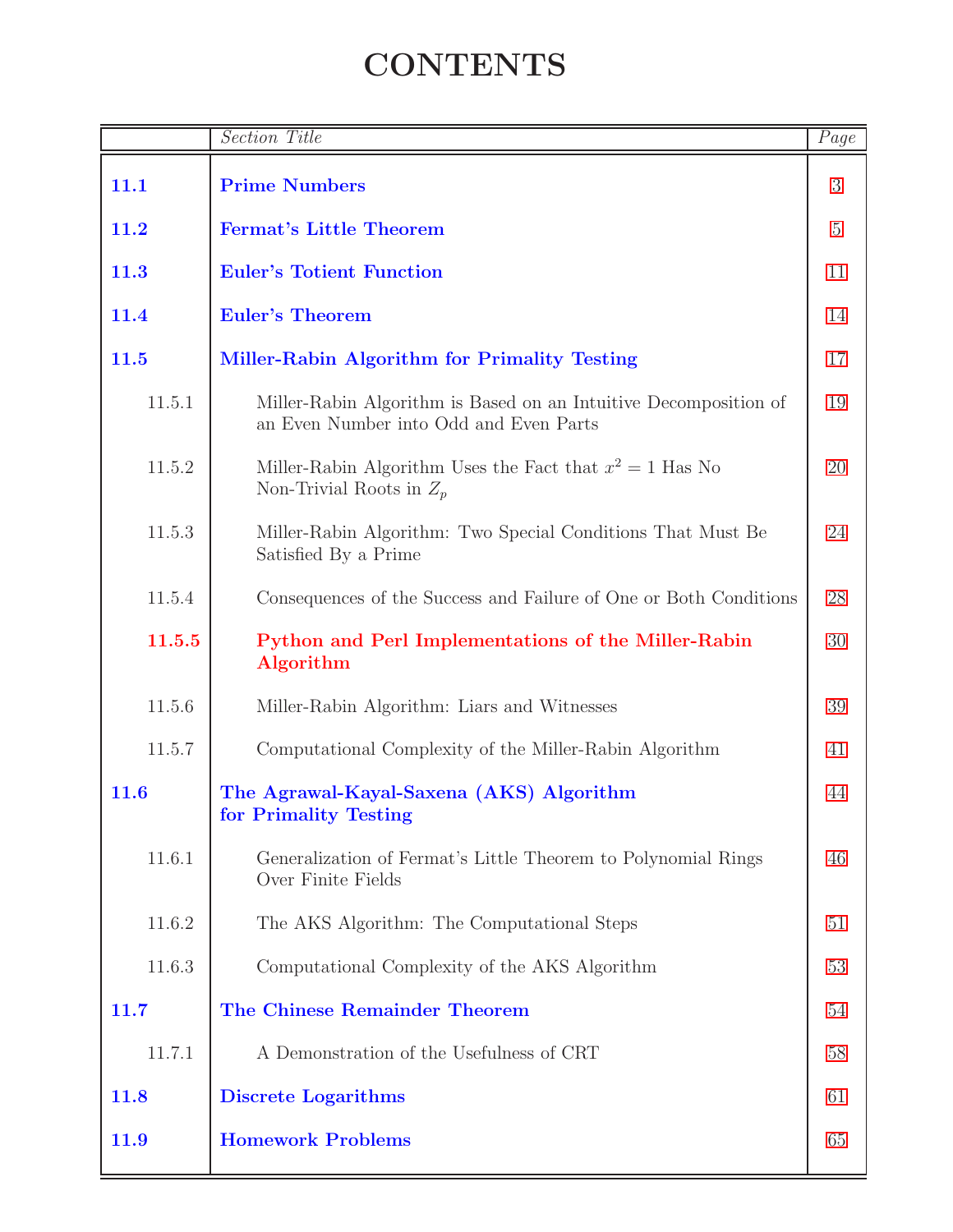# <span id="page-2-0"></span>11.1 PRIME NUMBERS

- Prime numbers are extremely important to computer security. As you will see in the next lecture, public-key cryptography would not be possible without prime numbers.
- As stated in Lecture 12, an important concern in public-key cryptography is to test a randomly selected integer for its primality. That is, we first generate a random number and then try to figure out whether it is prime.
- An integer is prime if it has exactly two **distinct** divisors, the integer 1 and itself. That makes the integer 2 the **first prime**.
- We will also be very interested in two integers being **relatively** prime to each other. Such integers are also called coprimes. Two integers  $m$  and  $n$  are coprimes if and only if their Greatest Common Divisor is equal to 1. That is if  $gcd(m, n) = 1$ . Therefore, whereas 4 and 9 are coprimes, 6 and 9 are not. [See Lecture 5 for  $\gcd.$
- Much of the discussion in this lecture uses the notion of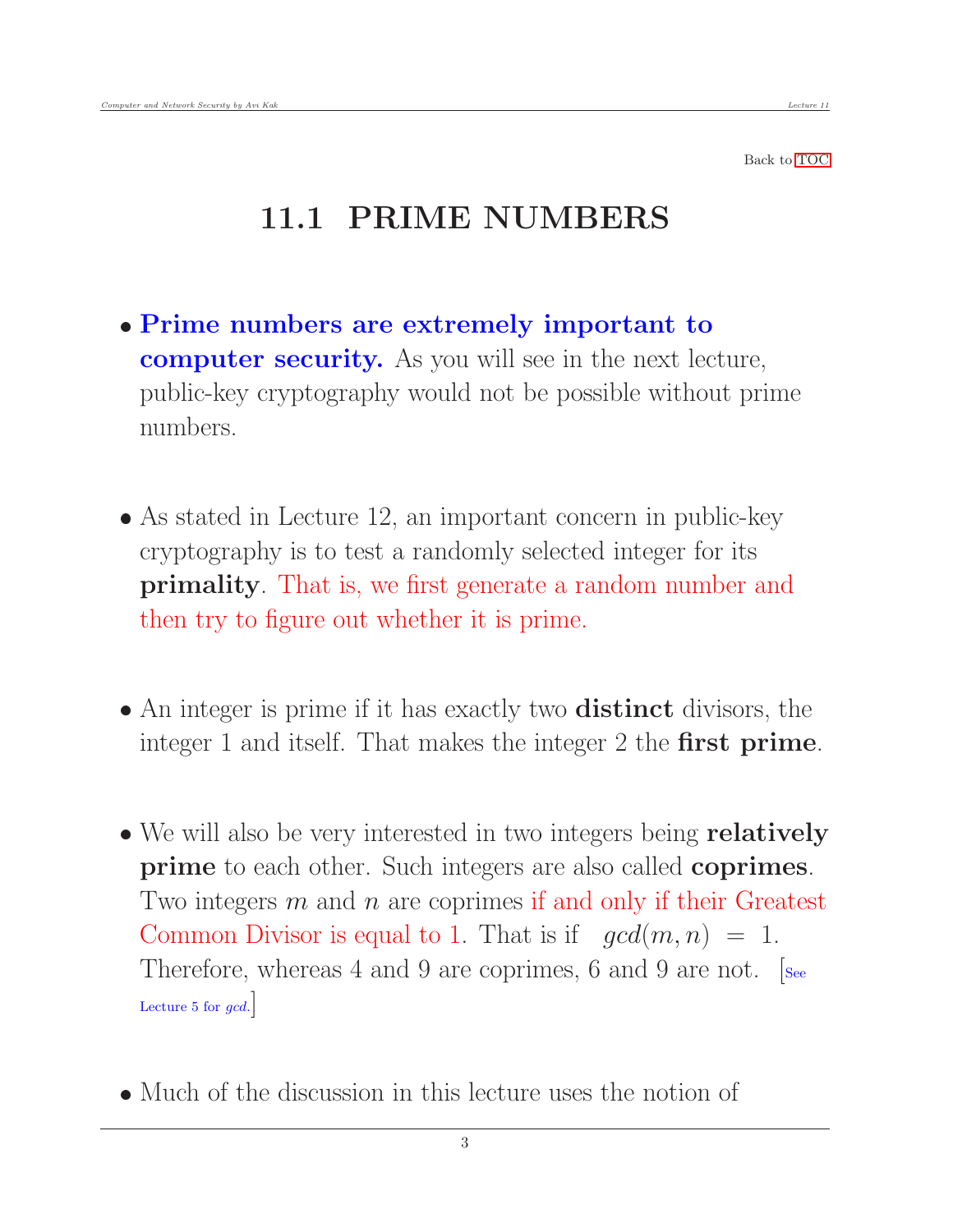coprimes, as defined above. The same concept used in earlier lectures was referred to as relatively prime. But as mentioned above, the two mean the same thing.

• Obviously, the number 1 is **coprime** to every integer.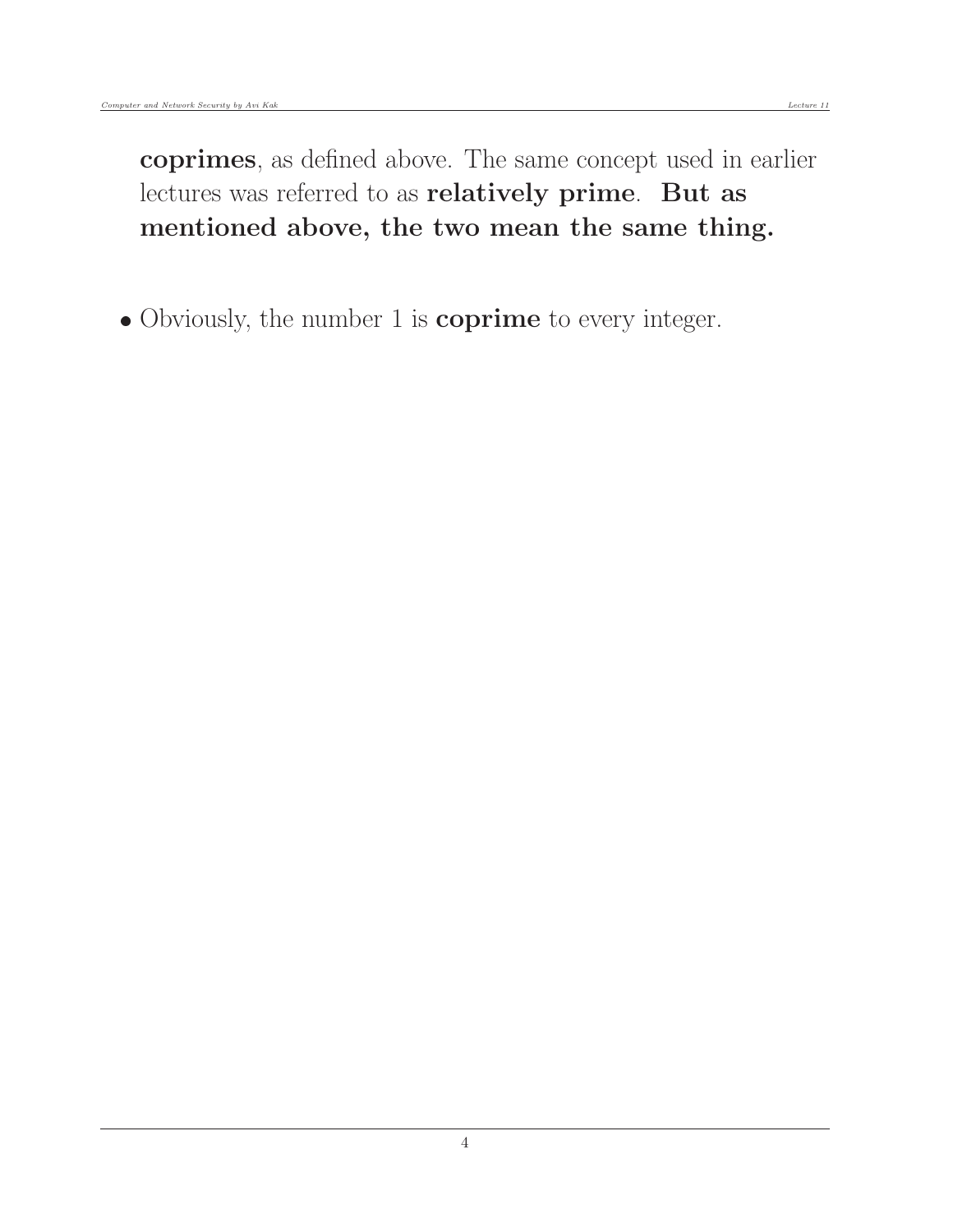### <span id="page-4-0"></span>11.2 FERMAT'S LITTLE THEOREM

- Our main concern in this lecture is with testing a randomly generated integer for its primality. As you will see in Section 11.5, a widely-used computationally-efficient test for primality is based directly on Fermat's Little Theorem. [This theorem also plays an important role in the derivation of the famous RSA algorithm for public-key cryptography that is presented in Section 12.2.3 of Lecture 12. Yet another application of this theorem will be in the speedup of the modular exponentiation algorithm that is presented in Section 12.5 of Lecture 12.]
- Fermat's Little Theorem states that when  $p$  is a **prime**, then for every integer a that is coprime to  $p$ , the following relationship must hold:

$$
a^{p-1} \equiv 1 \pmod{p} \tag{1}
$$

Note that we are not allowed to use a's for which  $a \equiv p \pmod{p}$ . That is,  $a = 0$  and a's that are multiples of p are excluded **specifically.** [Recall from Section 5.4 of Lecture 5 that  $gcd(0, n) = n$  for all n, implying that  $0$  cannot be a coprime vis-a-vis any number  $n$ . Another way of arguing the same point is that, in mod n arithmetic, 0 is the same thing as n. Therefore, 0 cannot be coprime to  $n$  in just the same way that  $n$  cannot be coprime to n. Another way of stating the theorem in Eq.  $(1)$  is that for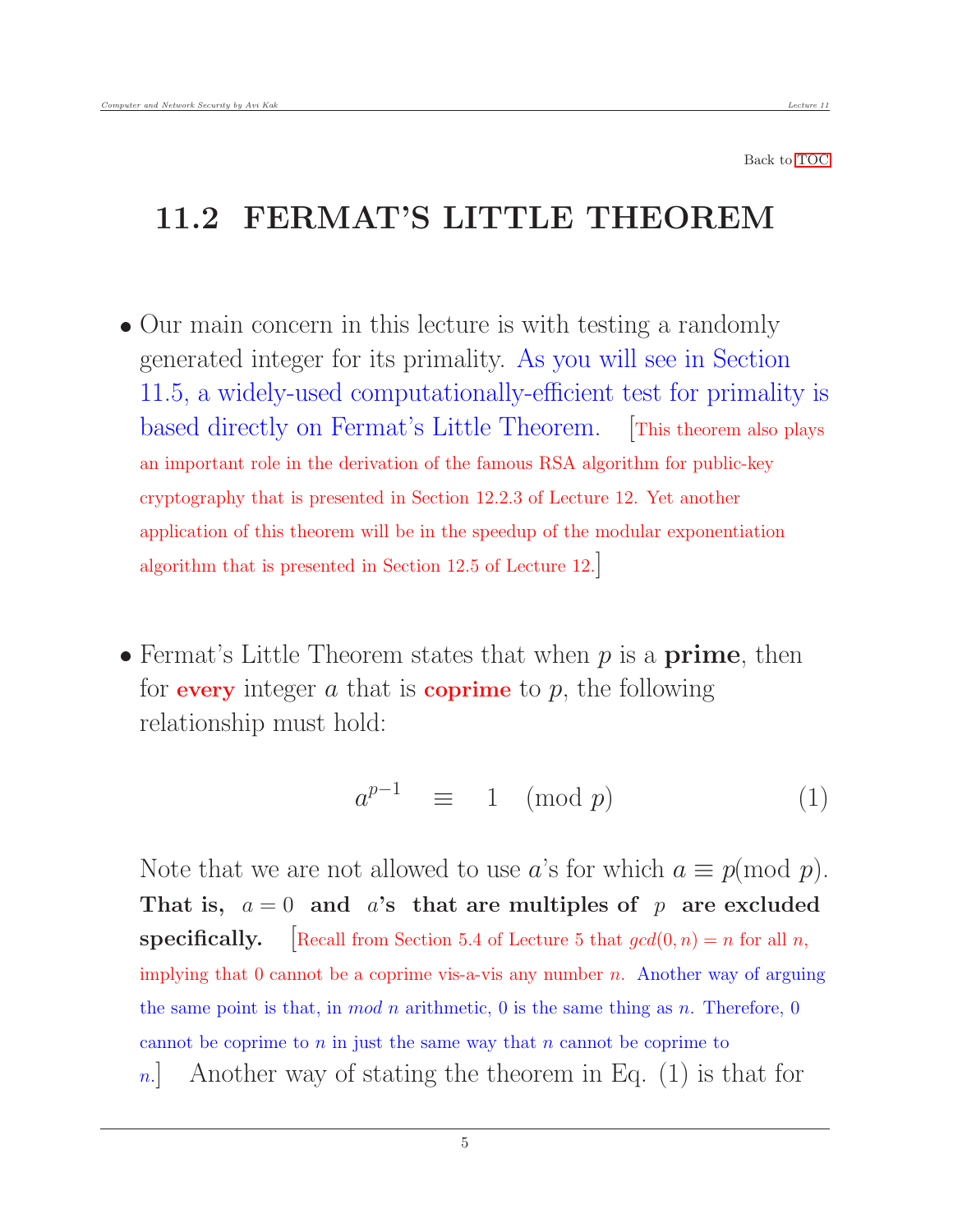every prime p and every a that is coprime to p,  $a^{p-1} - 1$  will always be divisible by p.

 $\bullet$  The relationship in Eq. (1) is shown more commonly as

$$
a^{p-1} \bmod p = 1 \tag{2}
$$

 To prove the theorem, let's write down the following sequence assuming that  $p$  is prime and  $a$  is a non-zero integer that is coprime to p:

$$
a, 2a, 3a, 4a, \dots, (p-1)a \tag{3}
$$

It turns out that if we reduce these numbers modulo  $p$ , we will simply obtain a **rearrangement** of the sequence

$$
1, 2, 3, 4, \ldots, (p-1)
$$

In what follows, we will first show two examples of this and then present a simple proof.

• For example, consider  $p = 7$  and  $a = 3$ . Now the sequence shown in the expression labeled (3) above will be 3, 6, 9, 12, 15, 18 that when expressed modulo 7 becomes 3, 6, 2, 5, 1, 4.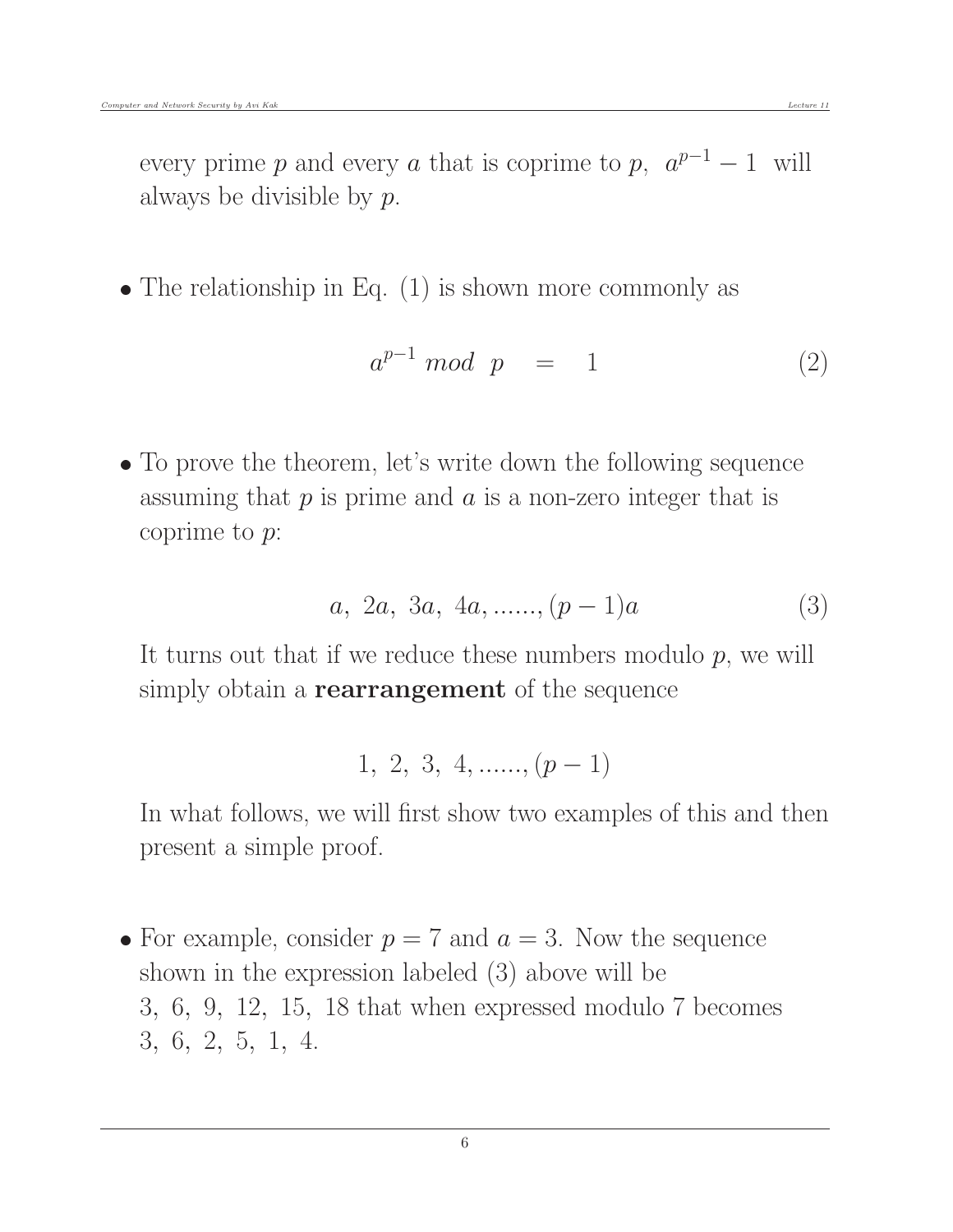• For another example, consider  $p = 7$  and  $a = 8$ . Now the sequence shown in the expression labeled (3) above will be 8, 16, 24, 32, 40, 48 that when expressed modulo 7 becomes 1, 2, 3, 4, 5, 6.

• Therefore, we can say

$$
\{a, 2a, 3a, \dots, (p-1)a\} \mod p =
$$
  
some permutation of {1, 2, 3, \dots, (p-1)} (4)

for every prime  $p$  and every  $a$  that is coprime to  $p$ .

- The above conclusion can be established more formally by noting first that, since  $\alpha$  cannot be a multiple of  $p$ , it is impossible for  $k \cdot a \equiv 0 \pmod{p}$  for  $k, 1 \le k \le p - 1$ . The product  $k \cdot a$  cannot be a multiple of p because of the constraints we have placed on the values of  $k$  and  $a$ . Additionally note that  $k \cdot a$  is also not allowed to become zero because a must be a non-zero integer and because the smallest value for k is 1. Next we can show that for any j and k with  $1 \leq j, k \leq (p-1), \ j \neq k$ , it is impossible that  $j \cdot a \equiv k \cdot a$ (mod p) since otherwise we would have  $(j - k) \cdot a \equiv 0$ (mod p), which would require that either  $a \equiv 0 \pmod{p}$  or that  $j \equiv k \pmod{p}$ .
- Hence, the product  $k \cdot a \pmod{p}$  as k ranges from 1 through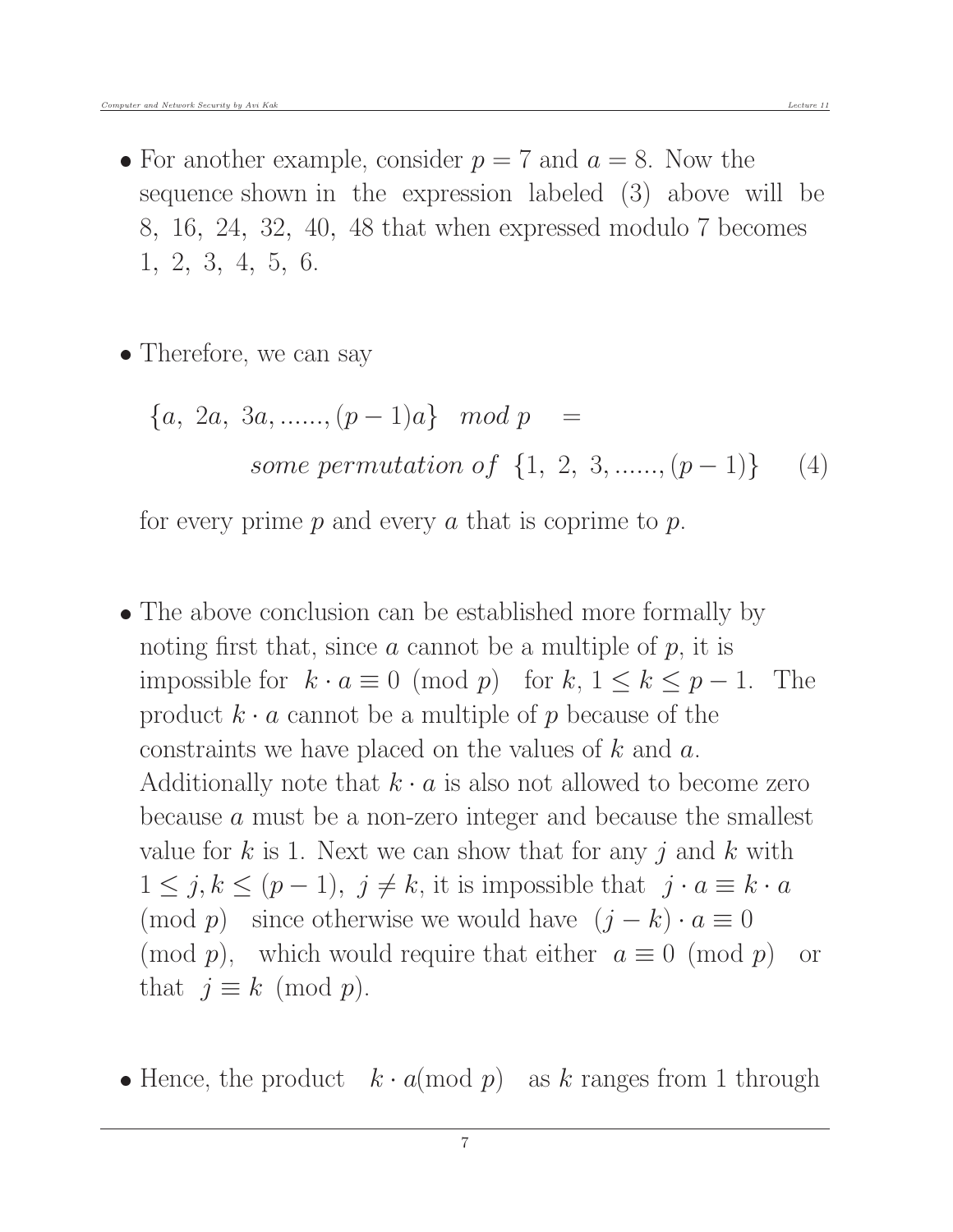$p-1$ , both ends inclusive, must yield some permutation of the integer sequence  $\{1, 2, 3, \ldots, p-1\}.$ 

• Therefore, multiplying all of the terms on the left hand side of Eq. (3) would yield

$$
a^{p-1} \cdot 1 \cdot 2 \cdots p - 1 \equiv 1 \cdot 2 \cdot 3 \cdots p - 1 \pmod{p}
$$

Canceling out the common factors on both sides then gives the Fermat's Little Theorem as in Eq. (1). (The common factors can be canceled out because they are all coprimes to p.)

- We therefore have a formal proof for Fermat's Little Theorem as stated in Eq. (1).
- Do you think it is possible to use Fermat's Little Theorem directly for primality testing? Let's say you have a number  $n$ you want to test for primality. So you have come up with a small *randomly selected* integer a for use in Fermat's Little Theorem. Now let's say you have a magical procedure that can efficiently compute  $a^{n-1} \mod n$ . If the answer returned by this procedure is NOT 1, you can be sure that  $n$  is NOT a prime. However, should the answer equal 1, then you cannot be certain that  $n$  is a prime. You see, if the answer is 1, then  $n$ may either be a composite or a prime. [A non-prime number is also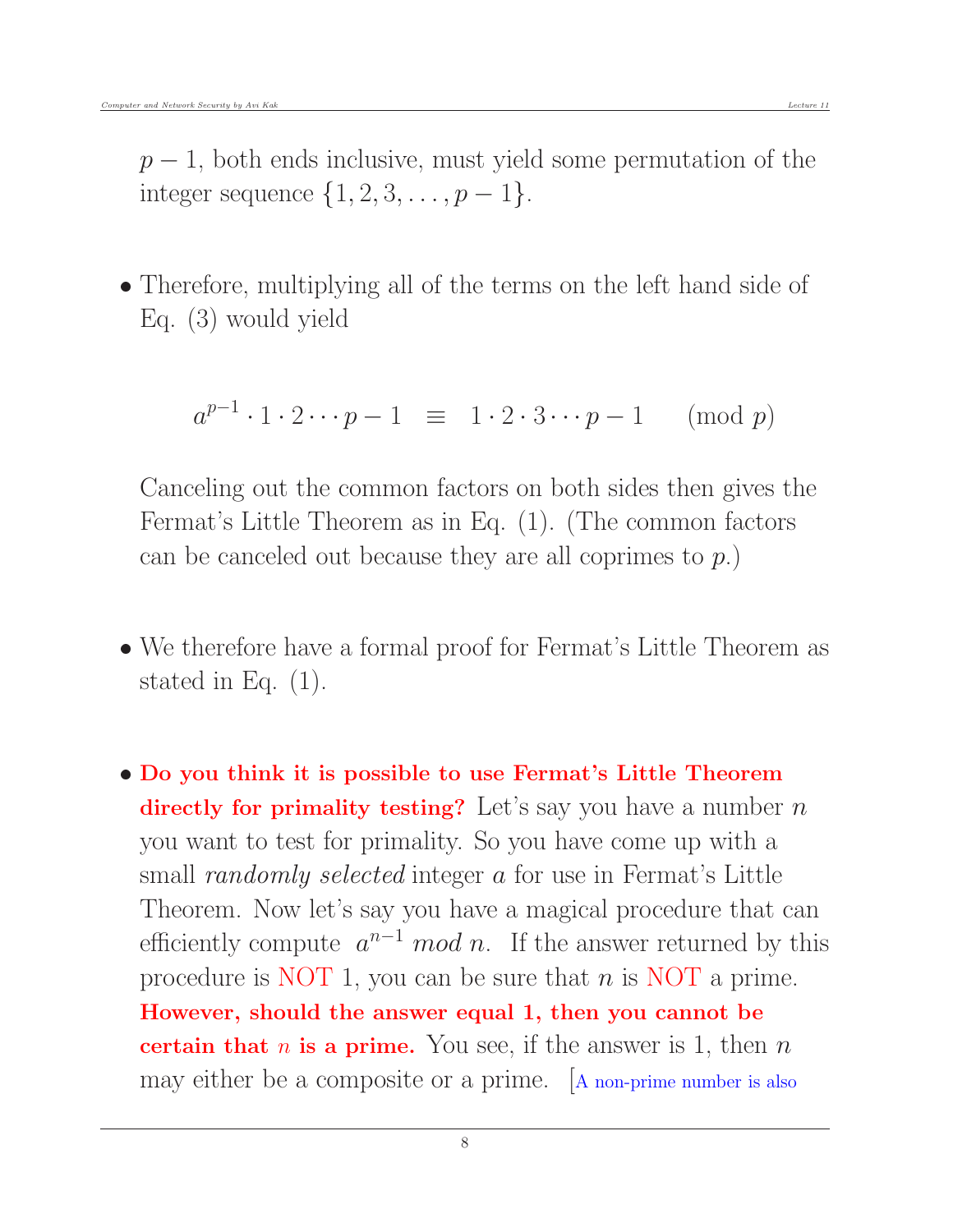referred to as a composite number.] That is because the relationship of Fermat's Little Theorem is also satisfied by numbers that are composite. For example, consider the case  $n = 25$  and  $a = 7$ :

$$
7^{25-1} \mod 25 = 1
$$

For another example of the same, when  $n = 35$  and  $a = 6$ , we have

$$
6^{35-1} \mod 35 = 1
$$

 So what is one to do if Fermat's Little Theorem is satisfied for a given number  $n$  for a random choice for  $a$ ? One could try another choice for  $a$ . [Remember, Fermat's Little Theorem must be satisfied by every a that is coprime to n. To For the case of  $n = 25$ , we could next try  $a = 11$ . If we do so, we get

$$
11^{25-1} \mod 25 = 16
$$

which tells us with certainty that 25 is not a prime.

• In the examples described above, you can think of the numbers 7, 6, and 11 as probes for primality testing. The larger the number of probes,  $a$ 's, you use for a given n, with all the  $a$ 's satisfying Fermat's Little Theorem, the greater the probability that  $n$  is a prime. You stop testing as soon you see the theorem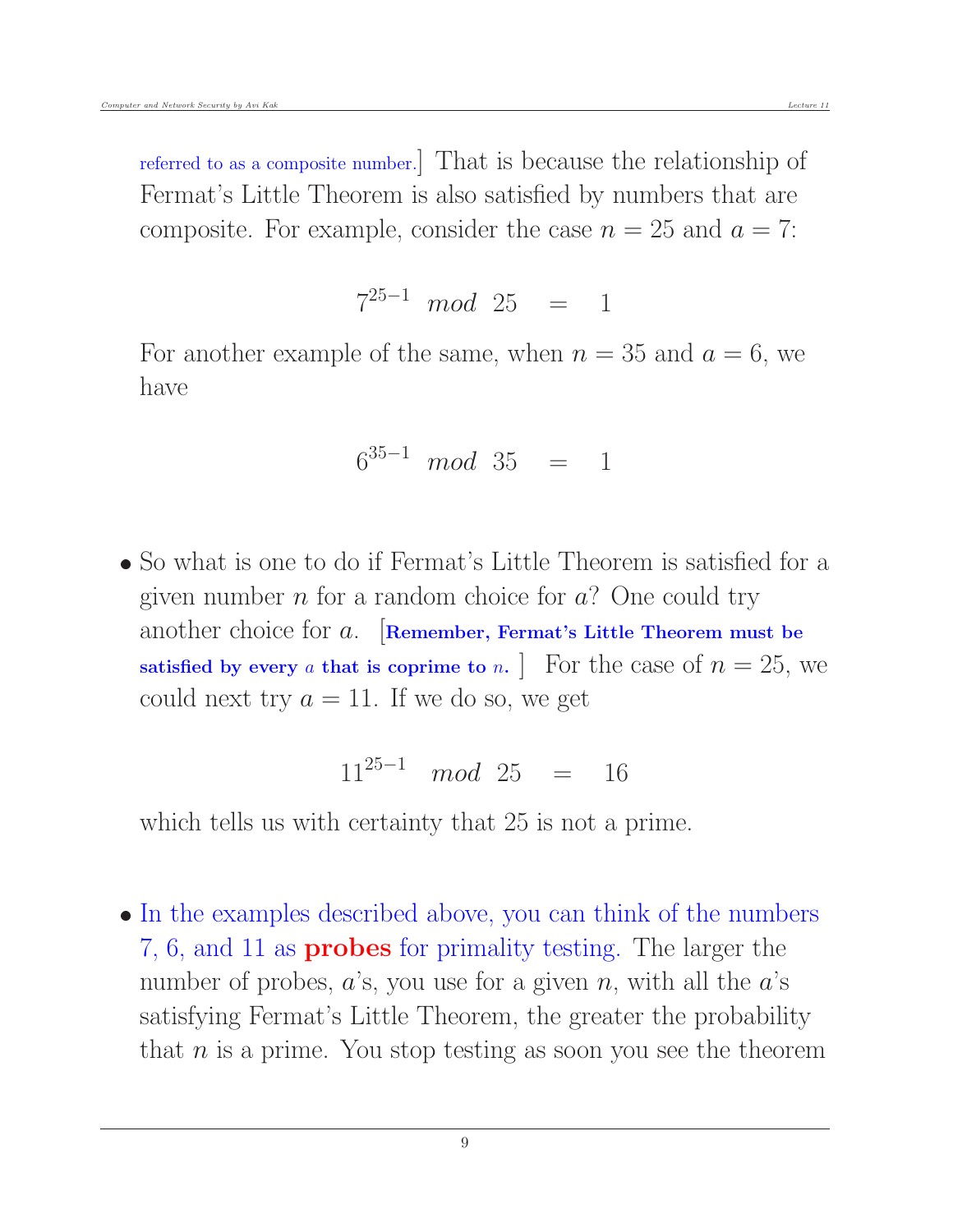not being satisfied for some value of  $a$ , since that is an iron-clad guarantee that  $n$  is NOT a prime.

• Note that Fermat's Little Theorem does NOT require that the probe a itself be a prime number. If the number  $n$  you are testing for primality is indeed a prime, every randomly chosen probe a between 1 and  $n-1$  will obvoiusly be coprime to that value of n. On the other hand, should n actually be a composite, any choice you make for a may or may not be coprime to n. Let's say you are testing  $n = 9633197$  for primality and a random selection for the probe throws up the value  $a = 7$ . For this pair of n and a, we have

7 <sup>9633197</sup>−<sup>1</sup> mod 9633197 = 117649

implying that 9633197 is definite NOT a prime. As it turns out, the value of  $a = 7$  in this test is a factor of 9633197.

- I will show in Section 11.5 how the above logic for primality testing is incorporated in a computationally efficient algorithm known as the Miller-Rabin algorithm.
- Before presenting the Miller-Rabin test in Section 11.5, and while we are on a theory jag, I want to get two more closely related things out of the way in Sections 11.3 and 11.4: the totient function and the Euler's theorem. We will need these in the presentation of the RSA algorithm in Lecture 12.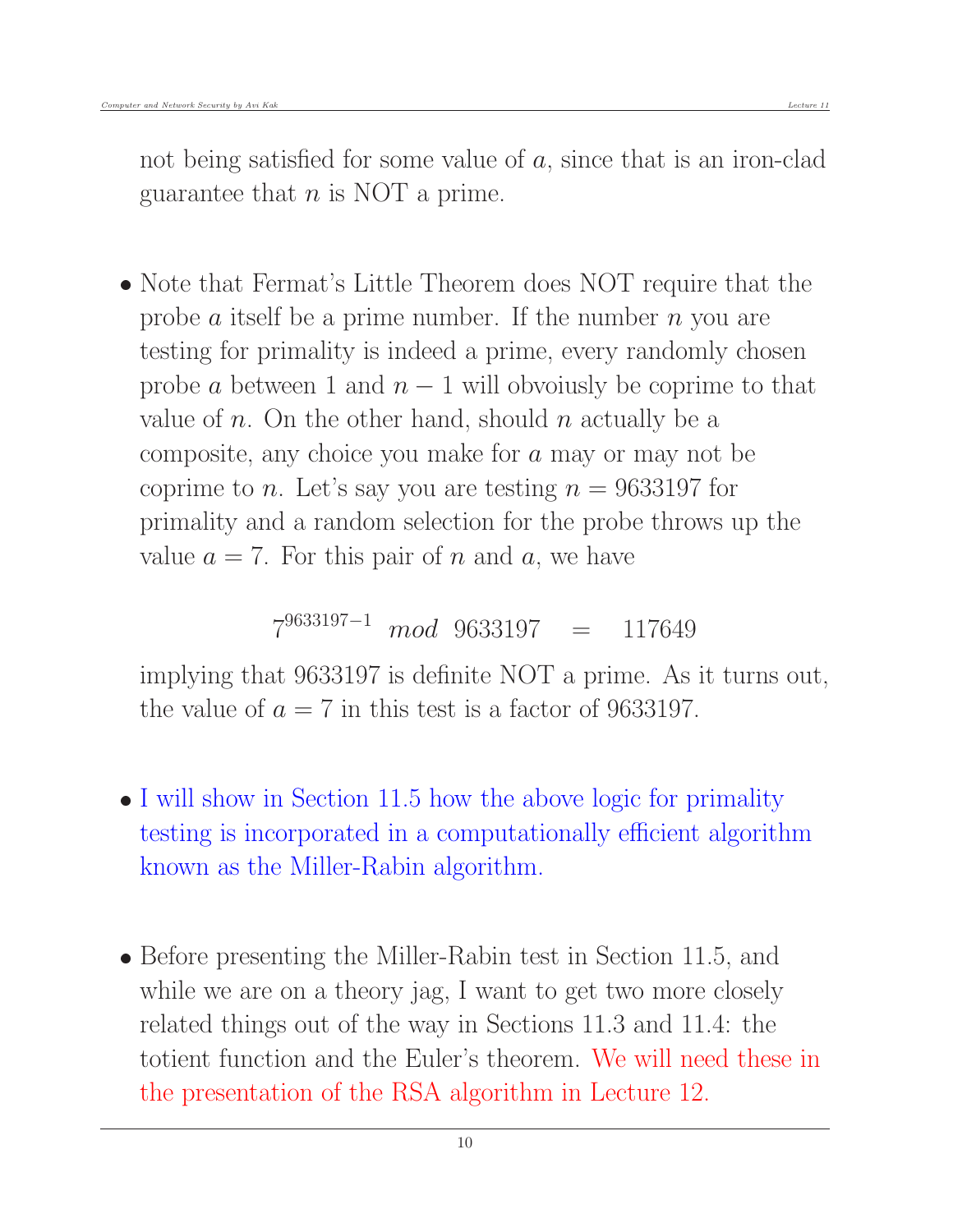## <span id="page-10-0"></span>11.3 EULER'S TOTIENT FUNCTION

- An important quantity related to positive integers is the Euler's Totient Function, denoted  $\phi(n)$ .
- As you will see in Lecture 12, the notion of a totient plays a critical role in the famous RSA algorithm for public key cryptography.
- For a given **positive** integer *n*,  $\phi(n)$  is the number of **positive** integers less than or equal to n that are coprime to n. Recall that two integers  $a$  and  $b$  are coprimes to each other if  $gcd(a, b) = 1$ ; that is, if their greatest common divisor is 1. [see Lecture 5 for gcd.  $\phi(n)$  is known as the totient of n. [Don't forget that 0 cannot be a coprime to any integer n since  $gcd(0, n) = n \neq 1$  always.
- It follows from the definition that  $\phi(1) = 1$ . Here are some positive integers and their totients:

| ints: $1 \t2 \t3 \t4 \t5 \t6 \t7 \t8 \t9 \t10 \t11 \t12 \t$ |  |  |  |  |  |  |  |
|-------------------------------------------------------------|--|--|--|--|--|--|--|
| totients: 1 1 2 2 4 2 6 4 6 4 10 4                          |  |  |  |  |  |  |  |

To see why  $\phi(3) = 2$ : We know that 1 is coprime to 3. The number 2 is also coprime to 3 since their gcd is 1. However, 3 is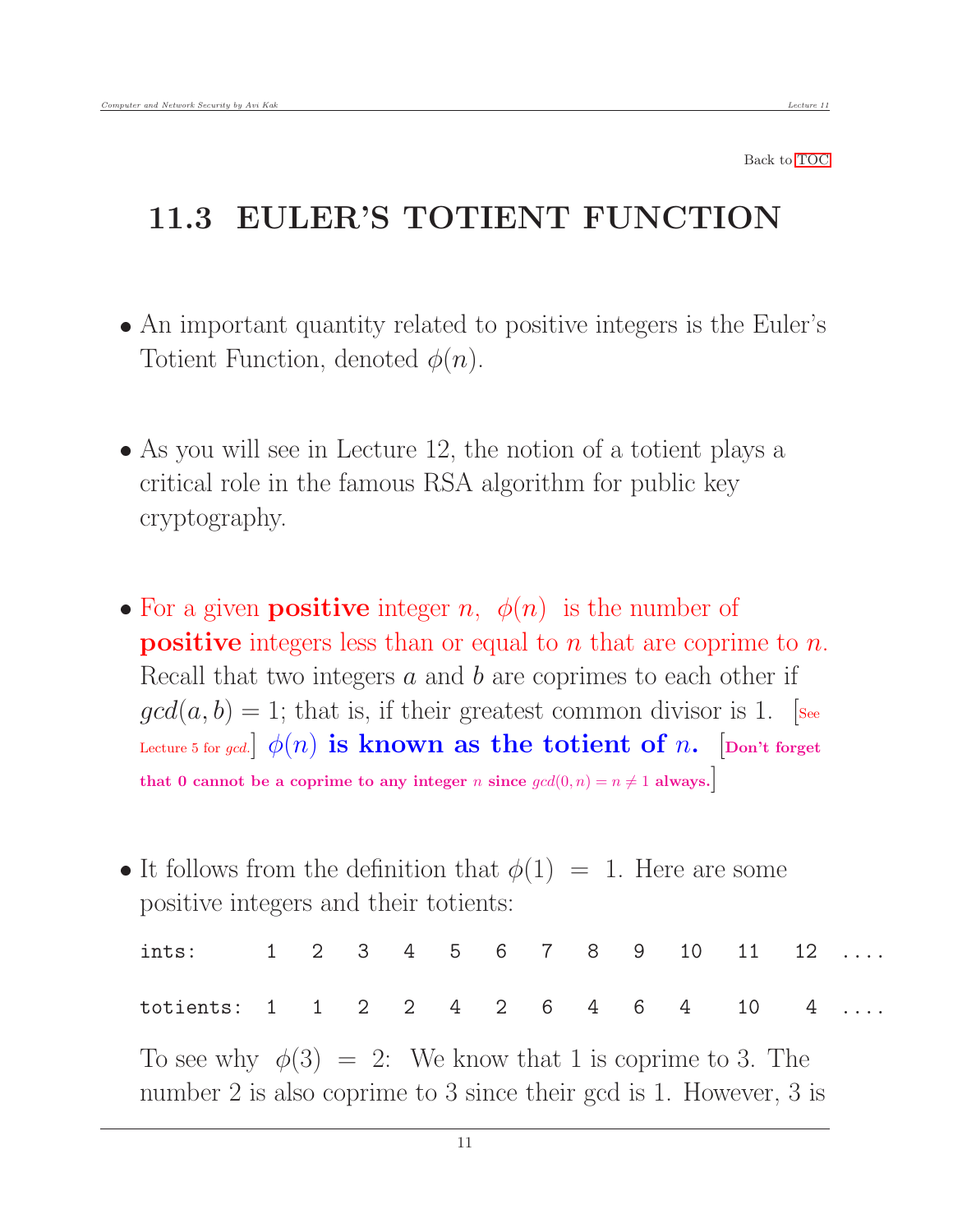not coprime to 3 because  $gcd(3,3) = 3$ .

- If p is prime, its totient is given by  $\phi(p) = p 1$ .
- Suppose a number  $n$  is a product of two primes  $p$  and  $q$ , that is  $n = p \times q$ , then

$$
\phi(n) = \phi(p) \cdot \phi(q) = (p-1)(q-1)
$$

This follows from the observation that in the set of numbers  $\{1, 2, 3, \ldots, p, p + 1, \ldots, pq - 1\}$ , the number p is **not** a coprime to *n* since  $gcd(p, n) = p$ . By the same token  $2p$ ,  $3p$ , ...,  $(q-1)p$  are **not** coprimes to *n*. By similar reasoning, q, 2q, ....,  $(p-1)q$  are **not** coprimes to *n*. That then leaves the following as the number of coprimes to  $n$ .

$$
\begin{array}{rcl}\n\phi(n) & = & (pq-1) - [(q-1) + (p-1)] \\
& = & pq - (p+q) + 1 \\
& = & (p-1) \times (q-1) \\
& = & \phi(p) \times \phi(q)\n\end{array}
$$

• [An aside: Euler's Totient Function and the Euler's Theorem to be presented next are named after Leonhard Euler who lived from 1707 to 1783. He was the first to use the word "function" and gave us the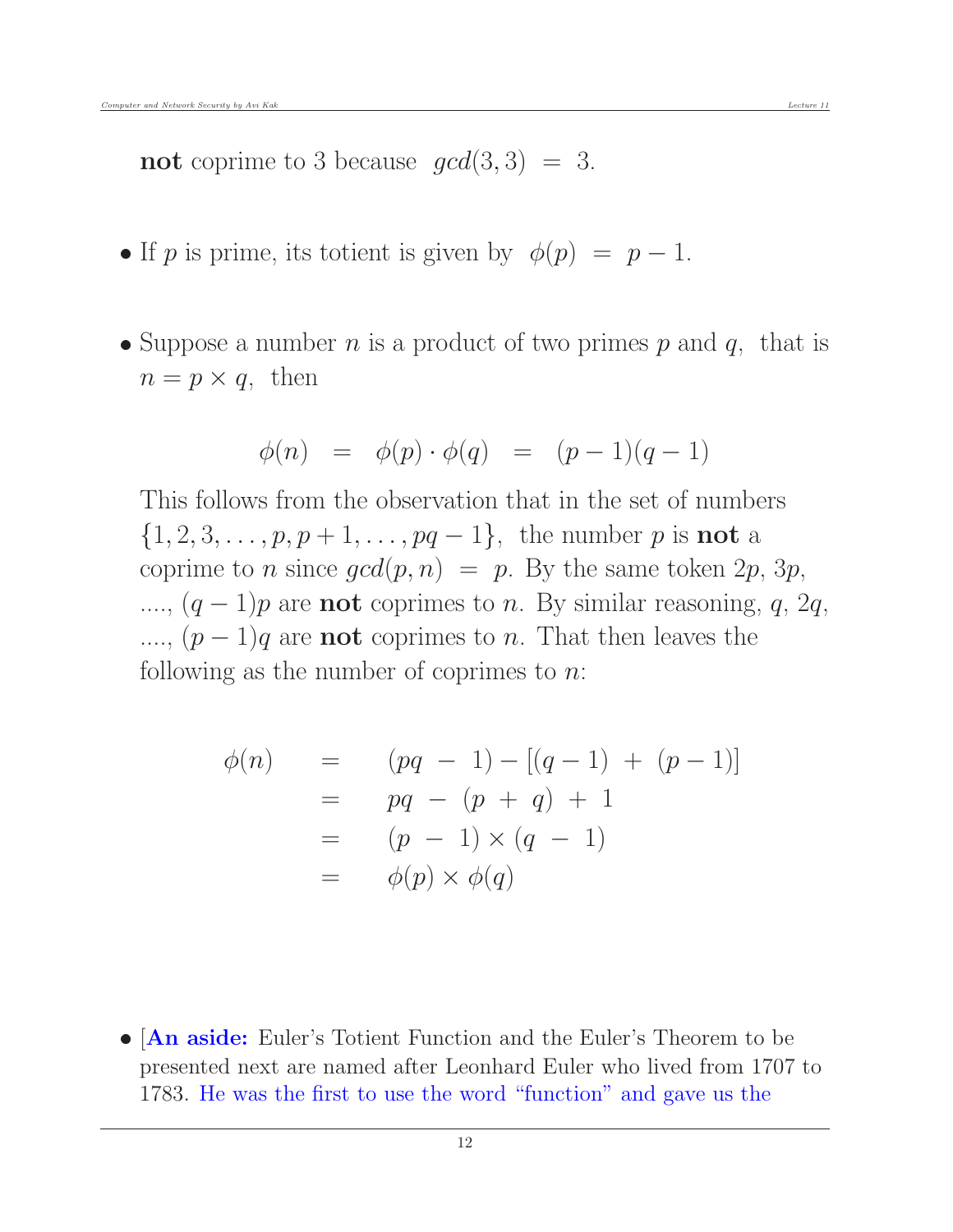notation  $f(x)$  to describe a function that takes an argument. He was an extremely high-energy and rambunctious sort of a guy who was born and raised in Switzerland and who at the age of 22 was invited by Catherine the Great to a professorship in St. Petersburg. He is considered to be one of the greatest mathematicians and probably the most prolific. His work fills 70 volumes, half of which were written with the help of assistants during the last 17 years of his life when he was completely blind.

As to how he became blind is a story unto itself. Being intensely curious about the solar eclipse, the legend has it that he would try watching it directly without any eye protection. On the other hand, Galileo, who lived in the century previous to Euler's and who was even more intensely interested in astronomical phenomena, used to watch solar eclipses through their reflection in water.

Such are the stories of the greats of the past who have shaped us as we know ourselves today.]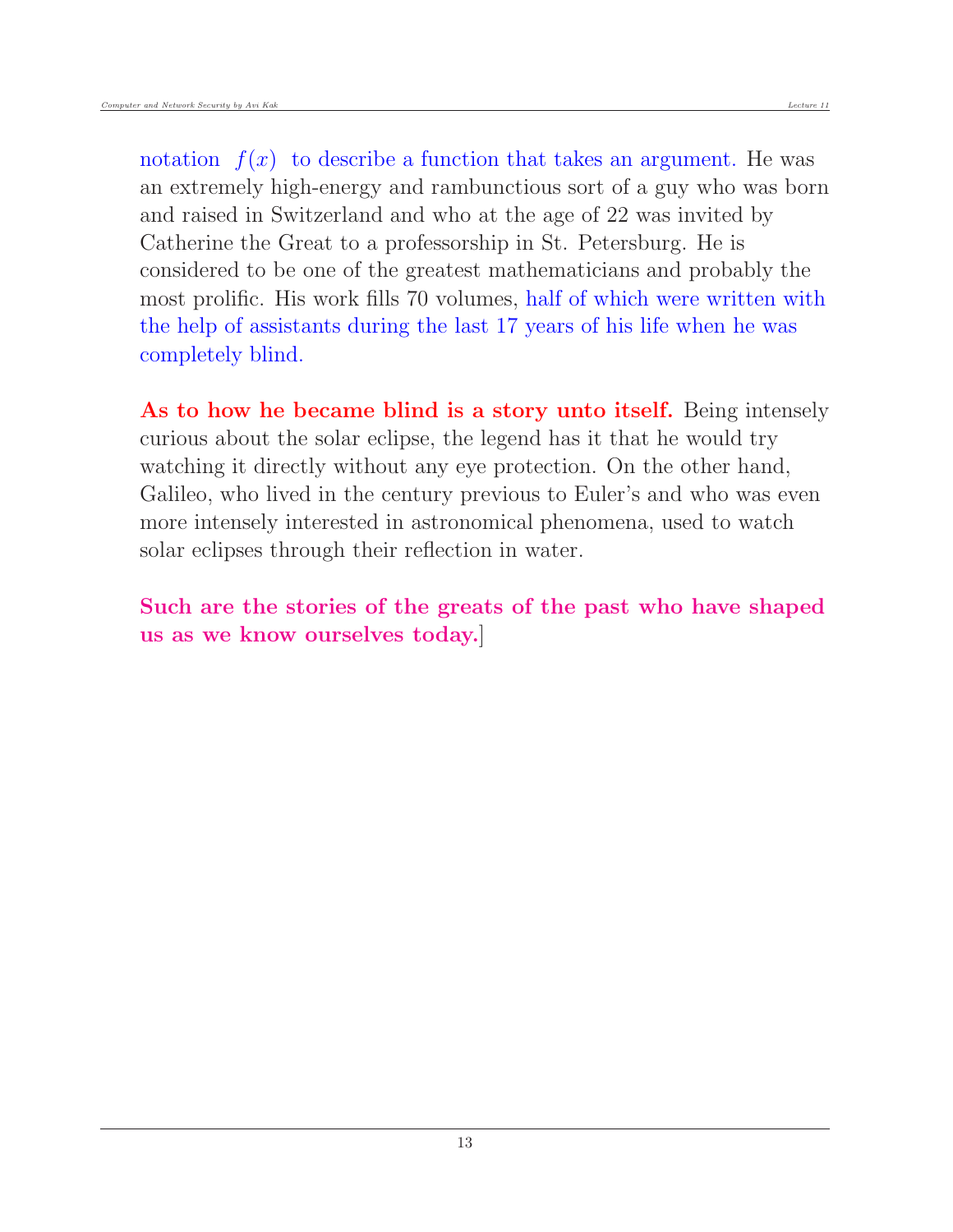## 11.4 EULER'S THEOREM

• This theorem states that for **every** positive integer  $n$  and every a that is coprime to  $n$ , the following must be true

<span id="page-13-0"></span>
$$
a^{\phi(n)} \equiv 1 \pmod{n}
$$

where, as defined in the previous section,  $\phi(n)$  is the totient of  $n$ .

- Note that when *n* is a prime,  $\phi(n) = n 1$ . In this case, Euler's Theorem reduces to the Fermat's Little Theorem. However, Euler's Theorem holds for **all** positive integers  $n$  as long as  $a$  and  $n$  are coprime.
- To prove Euler's theorem, let's say

$$
R = \left\{x_1, x_2, \ldots, x_{\phi(n)}\right\}
$$

is the set of all integer less than  $n$  that are relatively prime (the same thing as co-prime) to  $n$ .

• Now let S be the set obtained when we multiply modulo n each element of R by some integer a co-prime to n. That is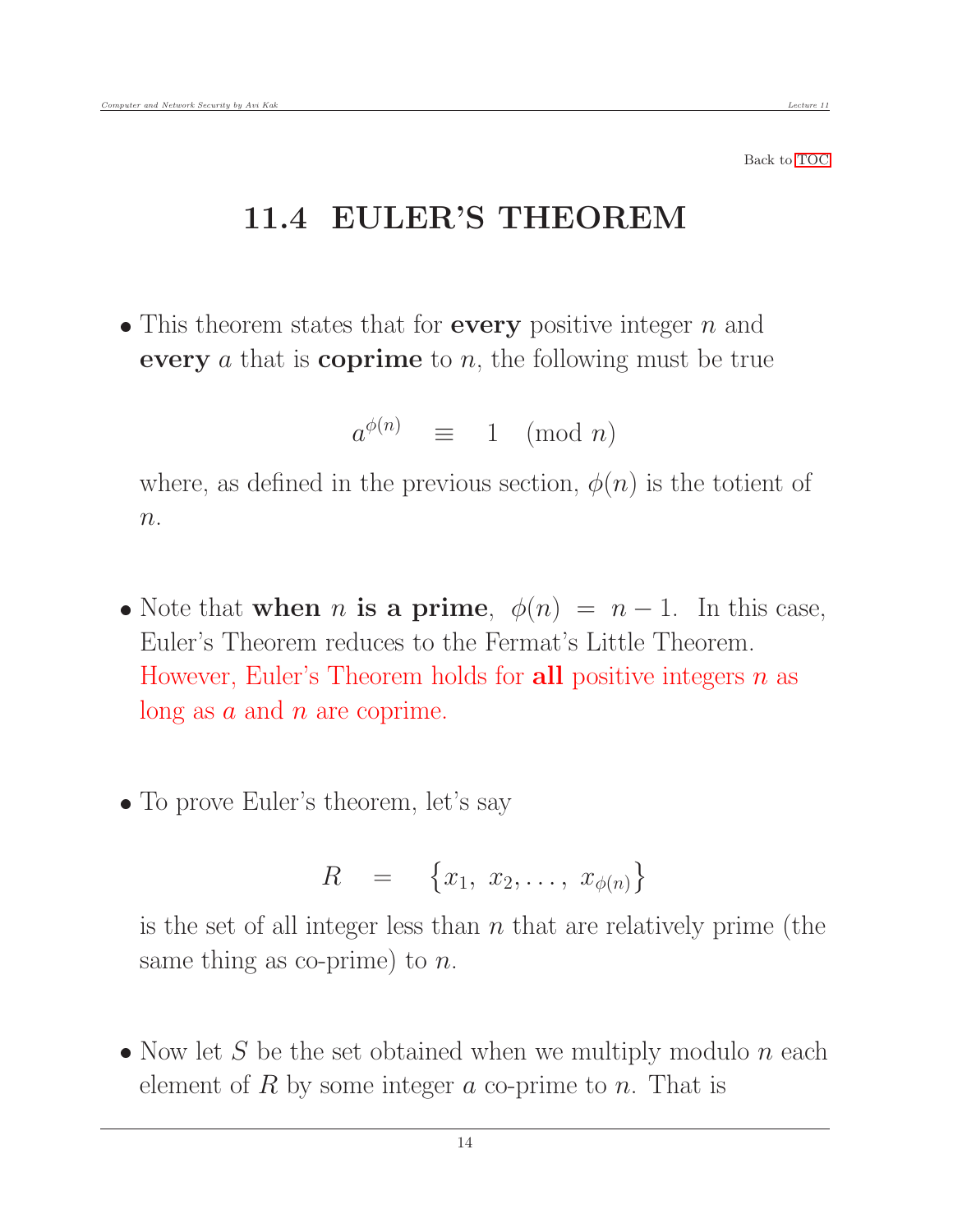$$
S = \{a \times x_1 \bmod n, \ a \times x_2 \bmod n, \dots, \ a \times x_{\phi(n)} \bmod n\}
$$

- We claim that  $S$  is simply a permutation of  $R$ . To prove this, we first note that  $(a \times x_i \mod n)$  cannot be zero because, as a and  $x_i$  are coprimes to n, the product  $a \times x_i$  cannot contain n as a factor. Next we can show that for  $1 \leq i, j \leq \phi(n), i \neq j$ , it is not possible for  $(a \times x_i \mod n)$  to be equal to  $(a \times x_i \mod j)$ . If it were possible for  $(a \times x_i \mod n)$  to be equal to  $(a \times x_j \mod j)$ , then  $(a \times x_i - a \times x_j \equiv 0)$  $p(\text{mod } n)$  since both  $a \times x_i$  and  $a \times x_j$  are coprimes to n. That would imply that either a is 0 mod n, or that  $x_i \equiv x_j$  $(mod n)$ , both clearly violating the assumptions.
- Therefore, we can say that

### S = merely a permutation of R

implying that multiplying **all** of the elements of  $S$  should equal the product of **all** of the elements of  $R$ . That is

$$
\prod_i s_i \in S \bmod n \quad = \quad \prod_i r_i \in R \bmod n
$$

• Looking at the individual elements of  $S$ , multiplying all of the elements of S will give us a result that is  $a^{\phi(n)}$  times the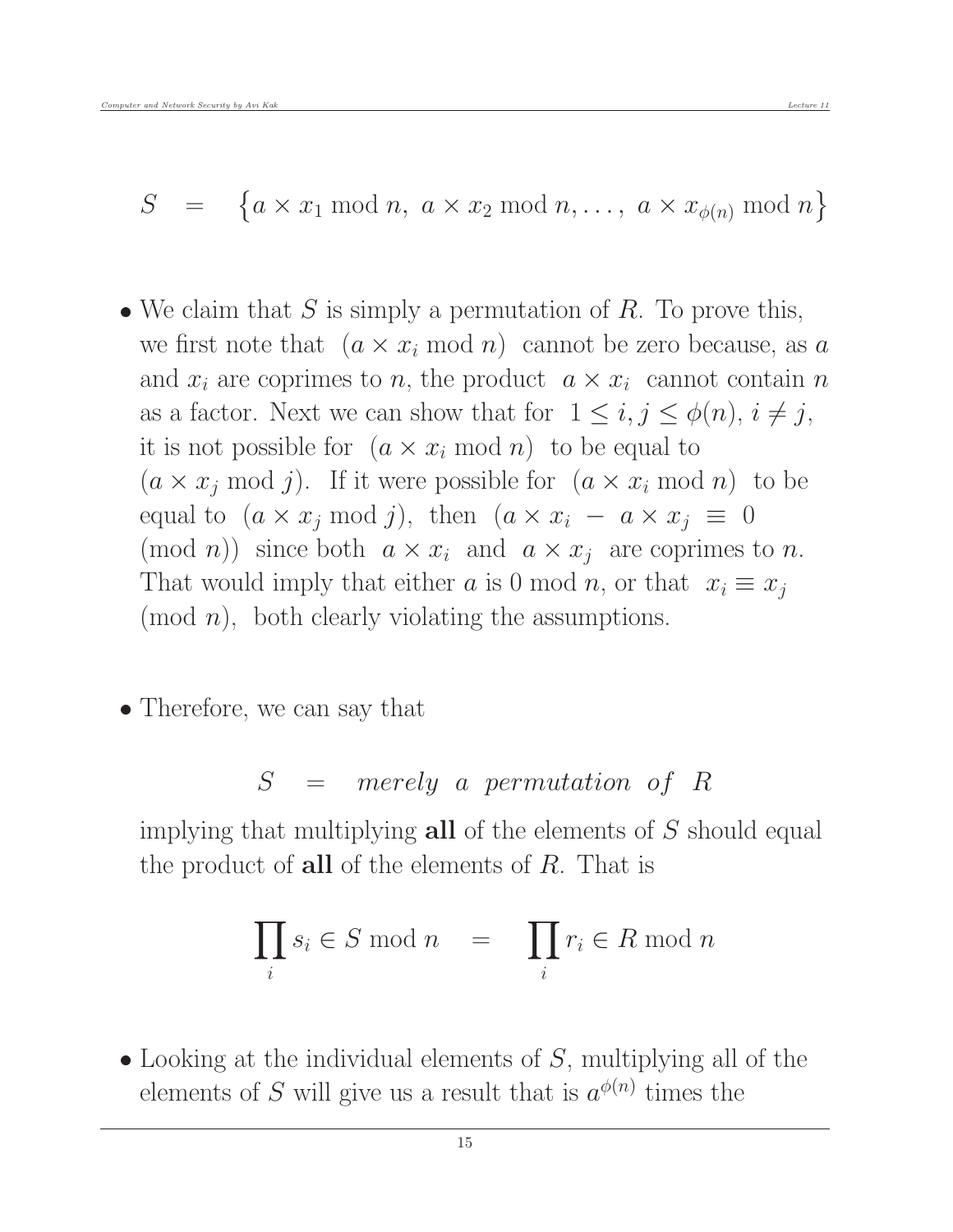$$
a^{\phi(n)} \times \prod_i r_i \in R \equiv \prod_i r_i \in R \pmod{n}
$$

which then directly leads to the statement of the theorem.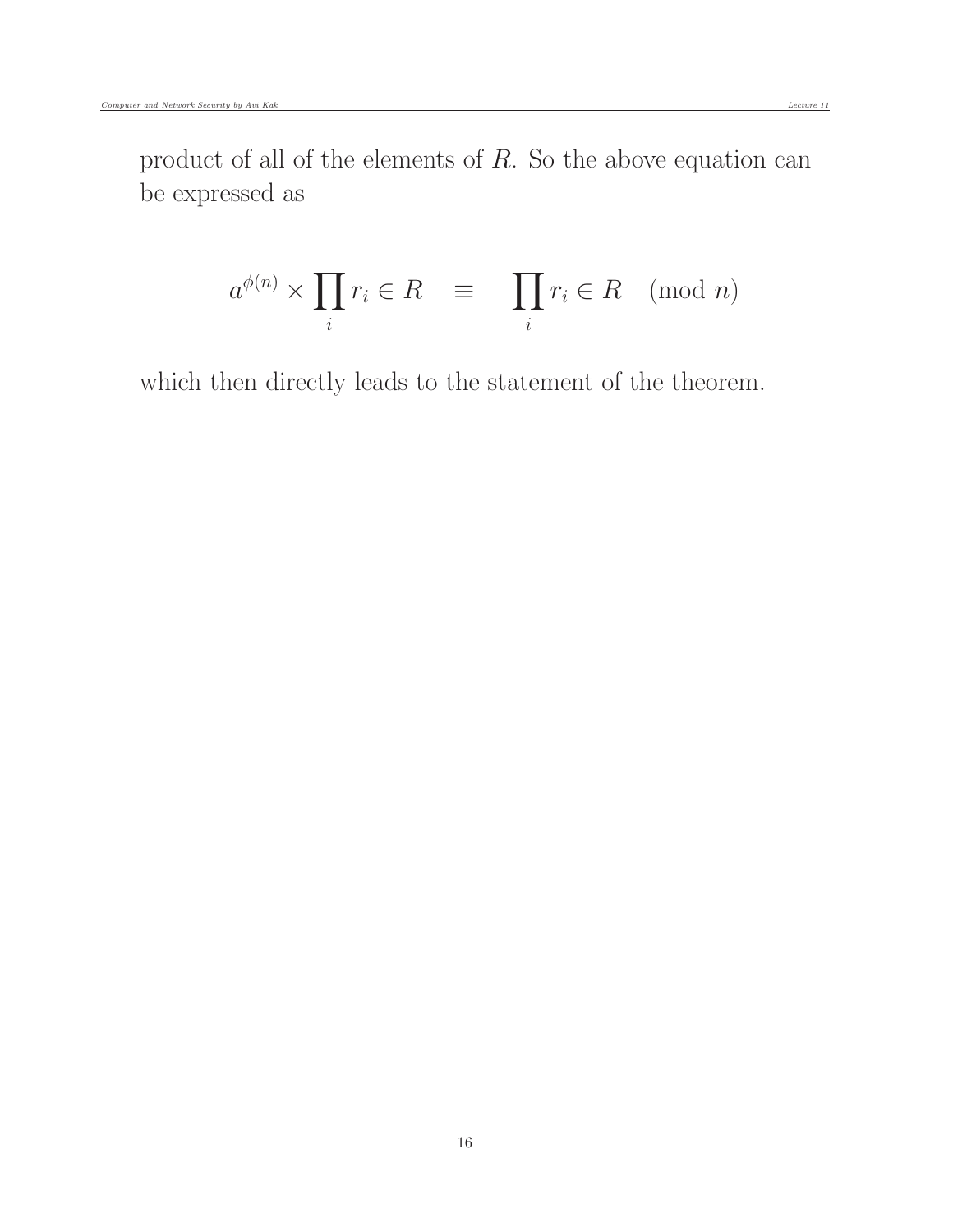# <span id="page-16-0"></span>11.5 MILLER-RABIN ALGORITHM FOR PRIMALITY TESTING

- One of the most commonly used algorithms for testing a randomly selected number for primality is the Miller-Rabin algorithm.
- A most notable feature of this algorithm is that it only makes a probabilistic assessment of primality: If the algorithm says that a number is **composite** (the same thing as **not** a prime), then the number is definitely not a prime. On the other hand, if the algorithm says that a number is a prime, then with a very small probability the number may **not** actually be a prime. (*With proper algorithmic design, this* probability can be made so small that, as someone has said, there would be a greater probability that, as you are sitting at a workstation, you'd win a lottery and get hit by a bolt of lightening at the same time.)
- The algorithm is presented in detail in the next several subsections. However, before you delve into these subsections, keep in the mind the fact that, theoretically speaking, all that the Miller-Rabin test does is to check whether or not the equality  $a^{p-1} \equiv 1 \pmod{p}$  is satisfied for a candidate prime p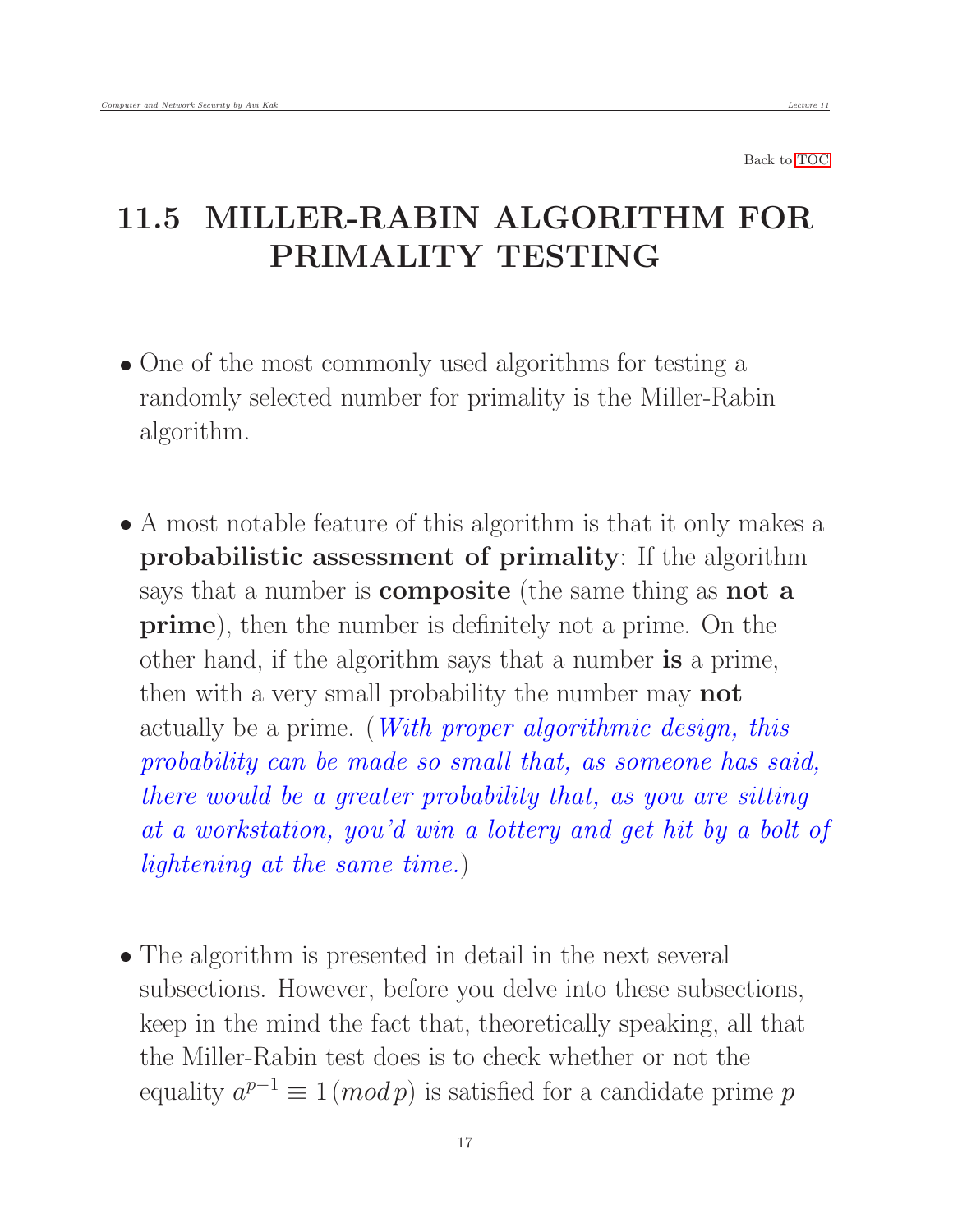and for a set of values for the probe a. What the next few subsections accomplish is to show how this test can be carried out in a computationally efficient manner by exploiting a factorization of the even number  $p-1$ . As to how many probes one should try for the test, we will address that issue in Section 11.5.6.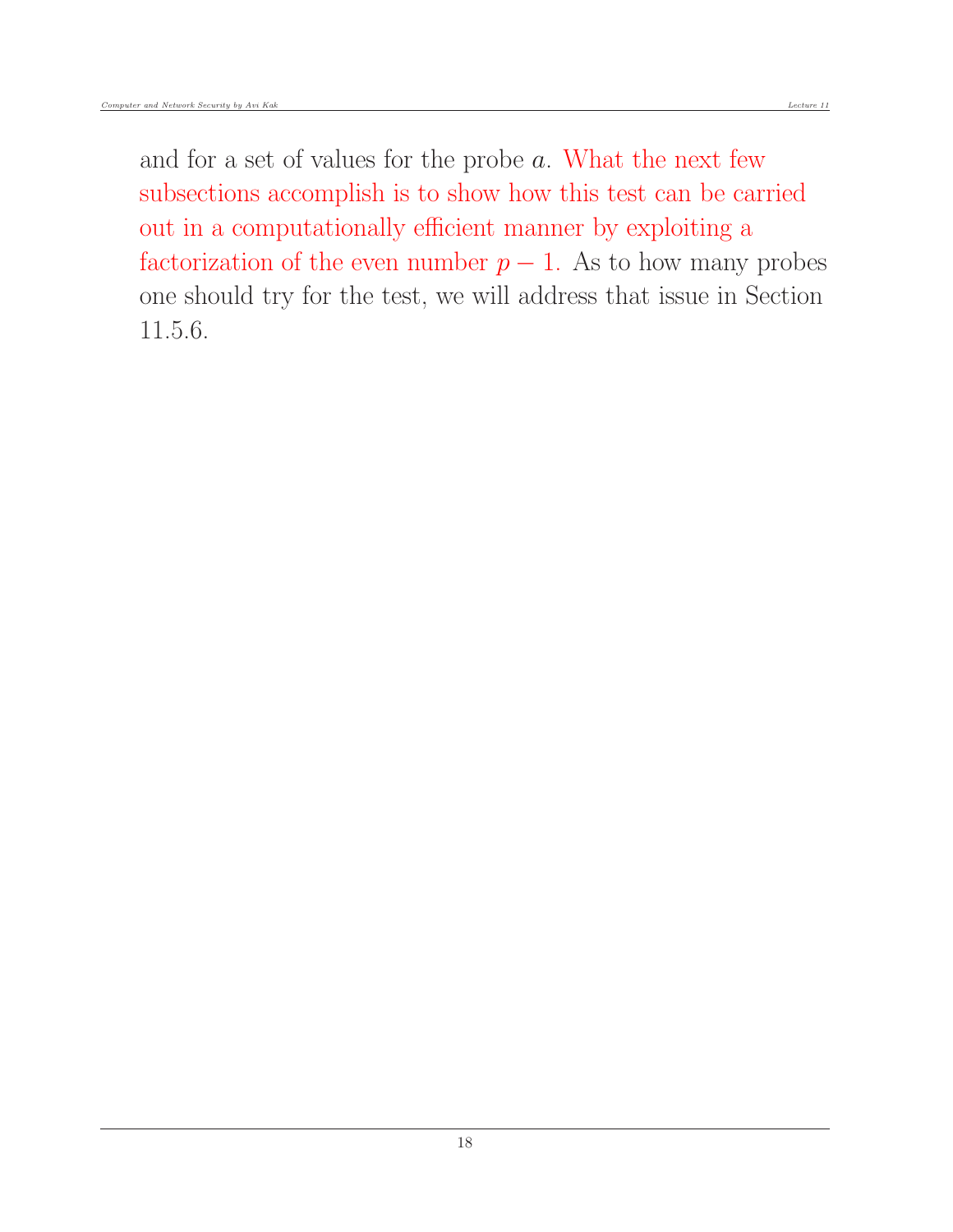# <span id="page-18-0"></span>11.5.1 Miller-Rabin Algorithm is Based on an Intuitive Decomposition of an Even Number into Odd and Even Parts

• Given any odd positive integer n, we can express  $n-1$  as a product of a power of 2 and a smaller odd number:

$$
n - 1 = 2k \cdot q
$$
 for some  $k > 0$ , and odd q

This follows from the fact that if n is odd, then  $n-1$  is even. It follows that after we have factored out the largest power of 2 from  $n-1$ , what remains, meaning q, must be odd.

 $\bullet$  In any programming language, finding the values for k and q is quite trivial. As you will see in the Python and Perl scripts shown in Section 11.5.5, all you have to do is to count the number of trailing zeros in the bit representation of the integer  $n-1$ . In general, given an odd integer, its least significant bit (the rightmost bit in the most commonly used printed representation of the binary representations of integers) will be set to 1. Multiplying this integer by 2 amounts to shifting the bit pattern for the odd integer to the left by one position. So if an odd integer (which in our case would be q) is multiplied k times by 2, you would be shifting the bit pattern for q to the left by k positions. Reversing this argument, in order to discover how many times 2 can divide an arbitrary integer  $n-1$ , all we have to do is to count how many trailing zeros there are in the bit representation of  $n-1.$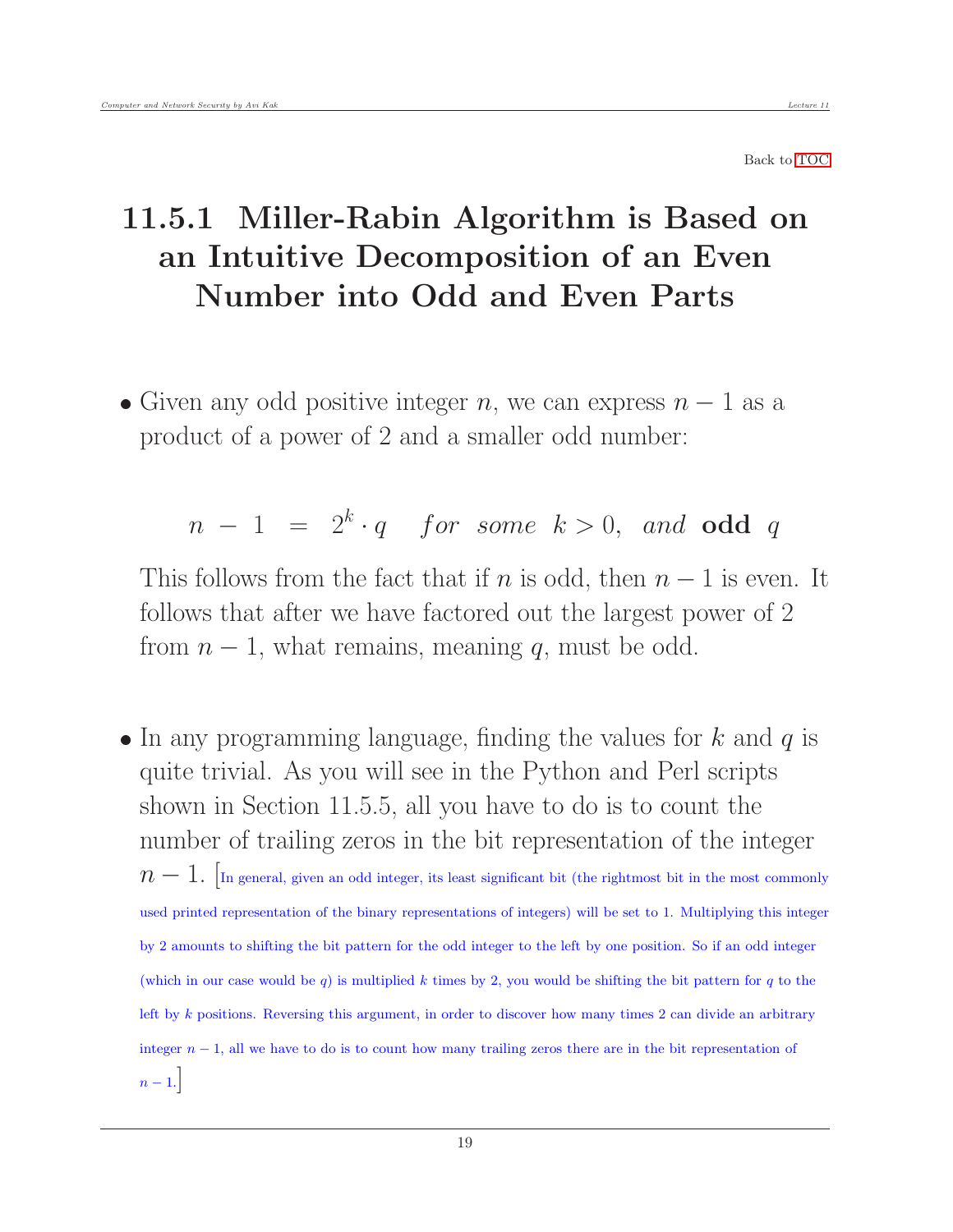# <span id="page-19-0"></span>11.5.2 Miller-Rabin Algorithm Uses the Fact that  $x^2 = 1$  Has No Non-Trivial Roots in  $Z_p$

- When we say that  $x^2 = 1$  has only trivial roots in  $Z_p$  for any prime p, we mean that only  $x = 1$  and  $x = -1$  can satisfy the equation  $x^2 = 1$ . [ $z_p$  was defined in Section 5.5 of Lecture 5 as a prime finite field.]
- Let's first try to see what the negative integer  $-1$  stands for in the finite field  $Z_p$  for any prime p.
- Let's consider the finite field  $Z<sub>7</sub>$  for a moment:

Natural nums: ...  $-8$   $-7$   $-6$   $-5$   $-4$   $-3$   $-2$   $-1$  0 1 2 3 4 5 6 7 8 9  $Z_7$  : ... 6 0 1 2 3 4 5 6 0 1 2 3 4 5 6 0 1 2

We notice that −1 is congruent to 6 modulo 7. In general, we can say that for any prime p, we have in the finite field  $Z_p$ :

 $-1 \equiv (p - 1) \pmod{p}$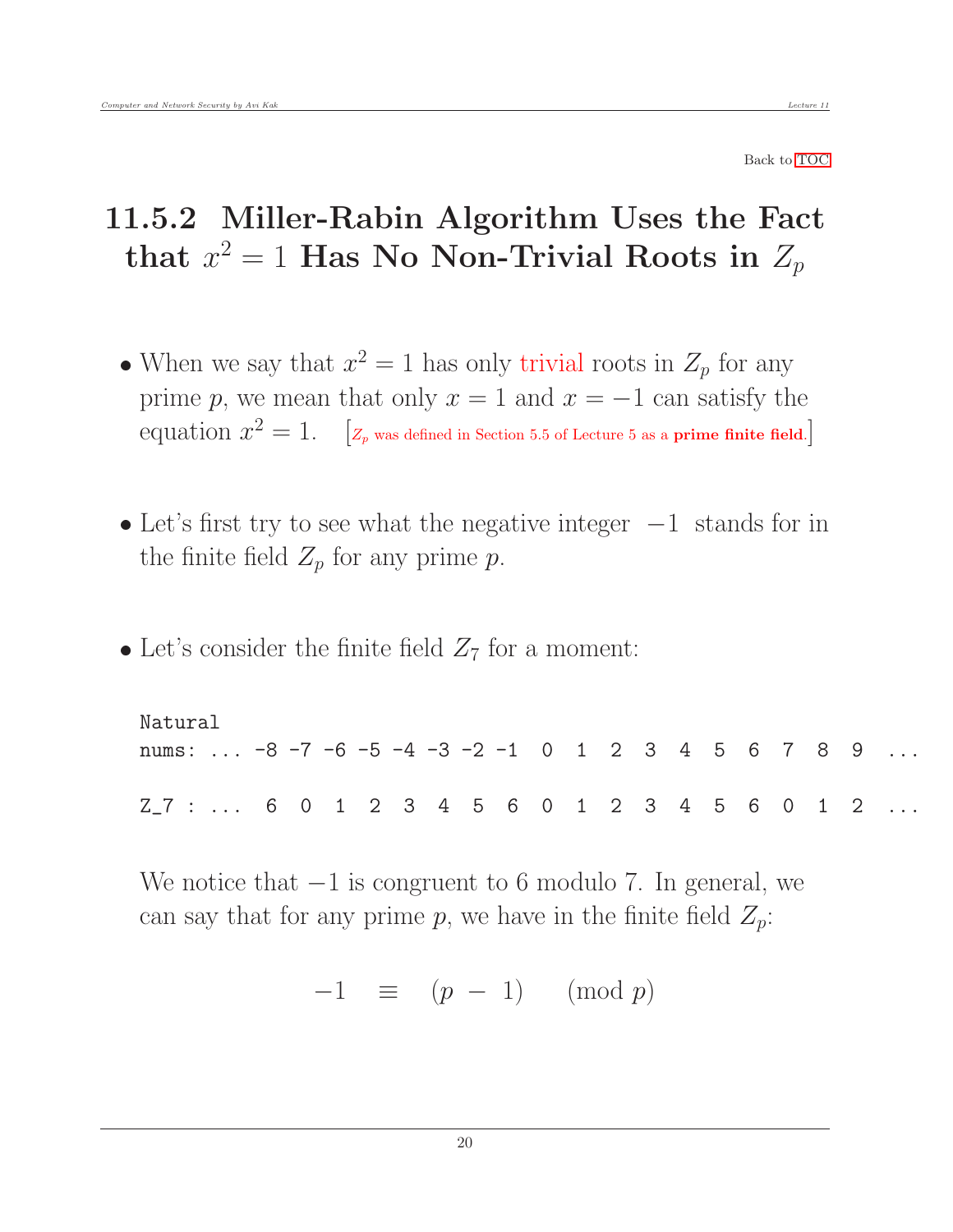• Getting back to the title of this section, an interesting thing about the prime finite field  $Z_p$  is that there exist only two numbers,  $-1$  and 1, in the field that when squared give us 1. That is,

$$
1 \cdot 1 \mod p = 1
$$
  

$$
-1 \cdot -1 \mod p = 1
$$

• The relationship shown above also holds for any two integers  $a$ and b, with a congurent to 1 modulo  $p$ , and b congruent to  $-1$ modulo p. That is, for any integer a with  $a \equiv 1 \pmod{p}$  and any integer b with  $b \equiv -1 \pmod{p}$ , we must have:

$$
a^2 \mod p \quad = \quad (a \mod p) \cdot (a \mod p) \mod p \quad = \quad 1
$$

$$
b2 \mod p = (b \mod p) \cdot (b \mod p) \mod p = 1
$$

Besides 1 and -1, there do **not** exist any other integers  $x \in Z_p$ that when squared will return 1 mod p.

- We will prove the above assertion by contradiction:
	- Let's assume that there does exist an  $x \in Z_p$ ,  $x \neq 1$  and  $x \neq -1$ , such that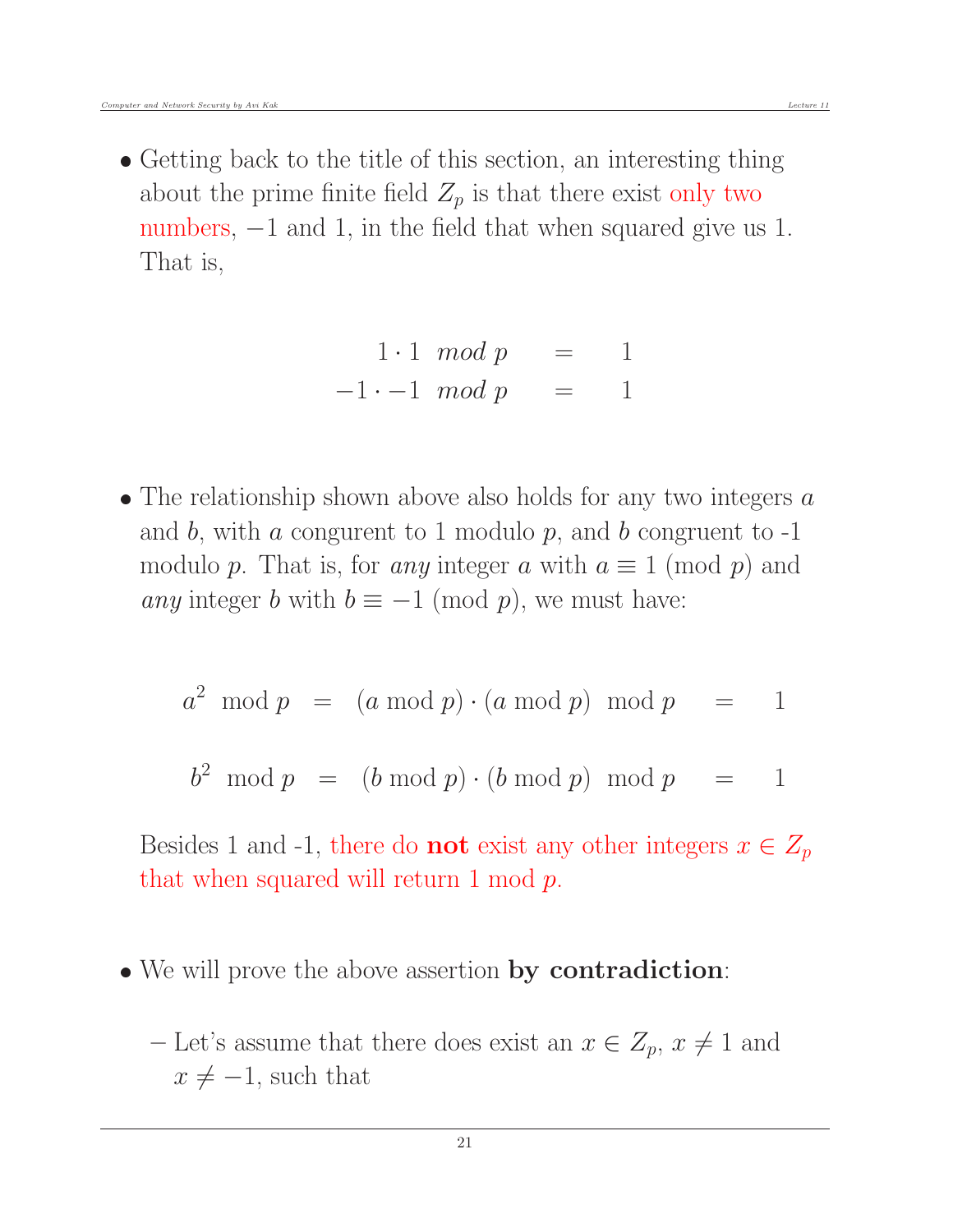which is the same thing as saying that

 $x^2 \equiv 1 \pmod{p}$ 

– The above equation can be expressed in the following forms:

$$
x^{2} - 1 \equiv 0 \pmod{p}
$$
  

$$
x^{2} - x + x - 1 \equiv 0 \pmod{p}
$$
  

$$
(x - 1) \cdot (x + 1) \equiv 0 \pmod{p}
$$

– Now remember that in our **proof** by contradiction we are not allowing x to be either  $-1$  or 1. Therefore, for the last of the above equivalences to hold true, it must be the case that either  $x - 1$  or  $x + 1$  is congruent to 0 modulo the prime  $p$ . But we know already that, when  $p$  is prime, no number is  $Z_p$  can satisfy this condition if x is not allowed to be either 1 or  $-1$ . [Any x, which is neither 1 nor -1, satisfying the last of the equations above would imply that  $p$  possesses non-trivial factors. Remember,  $0$  is the same thing as  $p$  in arithmetic modulo  $p$ . Therefore, the above equivalences must be false unless  $x$  is either  $-1$  or 1. (As mentioned earlier,  $-1$  is a standin for  $p-1$  in the finite field  $Z_p$ .)

• We summarize the above proof by saying that in  $Z_p$  the equation  $x^2 = 1$  has only two **trivial** roots  $-1$  and 1. There do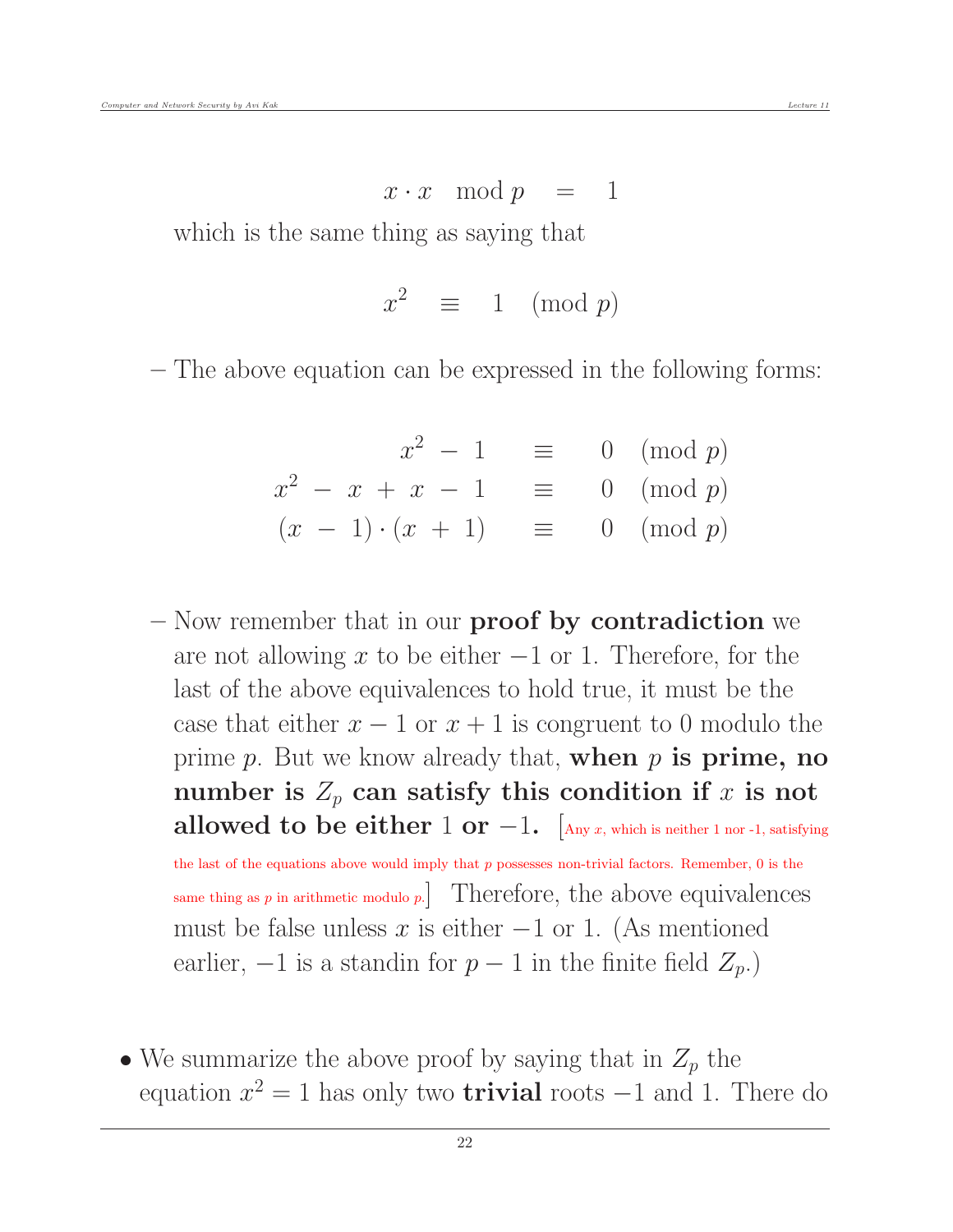not exist any non-trivial roots for  $x^2 = 1$  in  $Z_p$  for any prime  $p$ .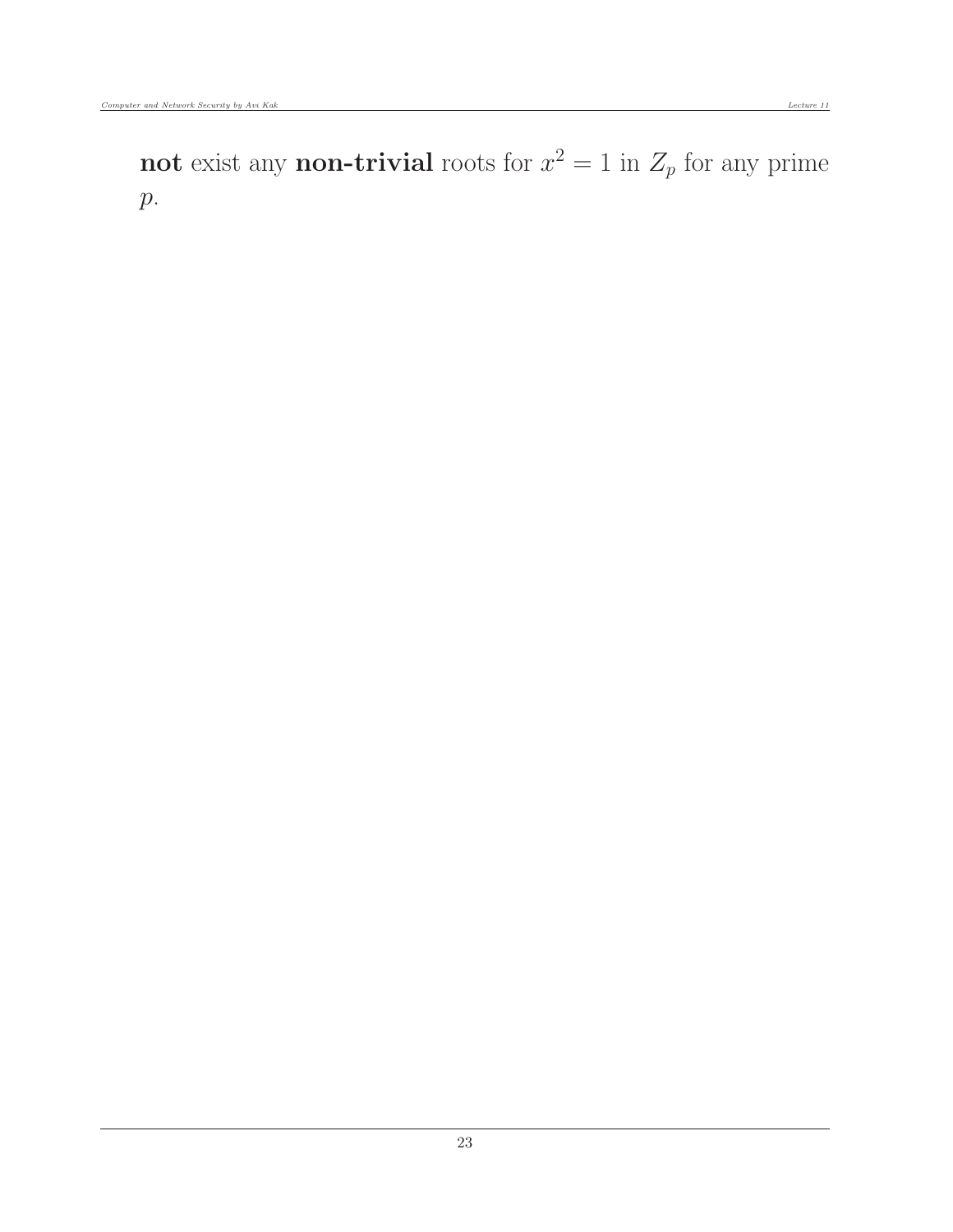# <span id="page-23-0"></span>11.5.3 Miller-Rabin Algorithm: Two Special Conditions That Must Be Satisfied by a Prime

 $\bullet$  First note that for any prime p, it being an odd number, the following relationship must hold (as stated in Section 11.5.1)

$$
p - 1 = 2k \cdot q
$$
 for some  $k > 0$ , and odd q

• Therefore, in terms of  $k$  and  $q$ , establishing that  $a^{p-1} \equiv 1 \pmod{p}$  boils down to showing that

$$
a^{2^k \cdot q} \equiv 1 \qquad (mod \ p)
$$

To understand the computational ramifications of this form, we will be interested in the following powers of  $a^q$ :

$$
a^q
$$
,  $a^{2q}$ ,  $a^{2^2q}$ ,  $a^{2^3q}$ , ......,  $a^{2^kq}$ 

Notice that each term in this sequence is a square of the previous term. This observation creates a special computational advantage for the Miller-Rabin algorithm. This is made evident by the arguments that follow: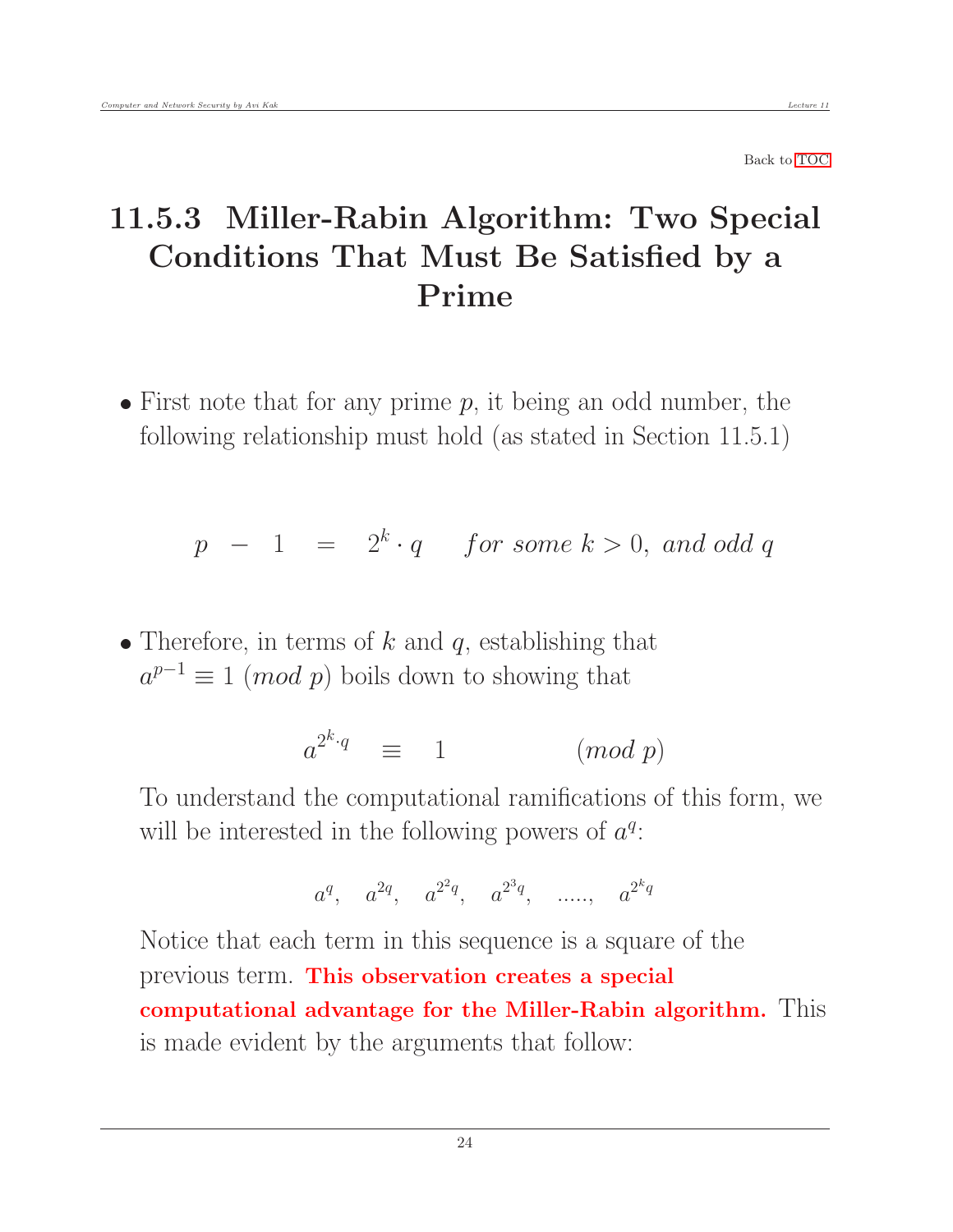The Miller-Rabin algorithm is based on the observation that for any integer a in the range  $1 < a < p - 1$  (pay attention to the two inequalities; they say that a is not allowed to take on either the first two values or the last value of the range of the integers in  $Z_p$  and that all of the allowed values for a are coprime to p if p is truly a prime), **ONE** of the following conditions must be true when  $p$  is a prime:

CONDITION 1: Either it must be the case that

$$
a^q \equiv 1 \pmod{p}
$$

CONDITION 2: Or, it must be the case that one of the numbers  $a^q$ ,  $a^{2q}$ ,  $a^{4q}$ , ....,  $a^{2^{k-1}q}$  is congruent to  $-1$  modulo  $p$ . That is, there exists some number j in the range  $1 \le j \le k$ , such that

$$
a^{2^{j-1}q} \equiv -1 \pmod{p}
$$

- The rest of this subsection presents a proof for the Conditions 1 and 2 stated above. We must prove that when  $p$  is a prime, then either **Condition 1** or **Condition 2** must be satisfied.
- Since  $p 1 = 2<sup>k</sup> \cdot q$  for some k and for some odd integer q, the following statement of Fermat's Little Theorem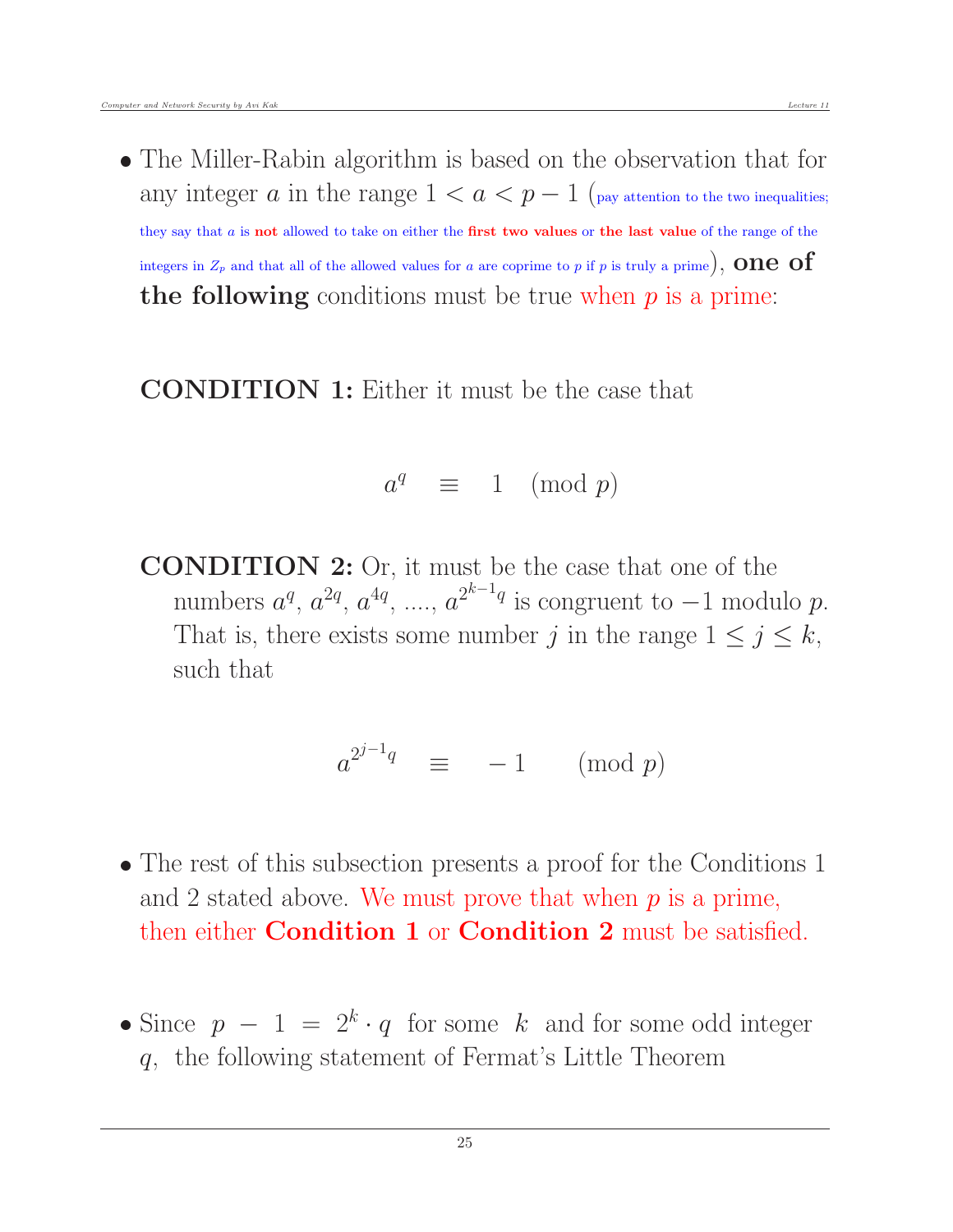$$
a^{p-1} \equiv 1 \pmod{p}
$$

can be re-expressed as

$$
a^{2^k \cdot q} \equiv 1 \pmod{p}
$$

for any positive integer  $\alpha$  that is coprime to  $p$ . For prime  $p$ , that includes all values of a such that  $1 \le a \le (p-1)$ .

- We now restrict the range of a to  $1 < a < (p-1)$  by excluding from the range specified for the Fermat's Little Theorem the values  $a = 1$  and  $a = p - 1$ , the second being the same as  $a = -1$ . That is because Fermat's Little Theorem is always satisfied for these two values of  $\alpha$  regardless of whether  $p$  is a prime or a composite.
- Choosing some a in the range  $1 < a < (p-1)$ , let's examine the following sequence of numbers

$$
a^q \bmod p
$$
,  $a^{2q} \bmod p$ ,  $a^{2^2q} \bmod p$ ,  $a^{2^3q} \bmod p$ , ...,  $a^{2^kq} \bmod p$ 

Note that every number in this sequence is a square of the previous number. Therefore, on the basis of the argument presented in Section 11.5.2, either it must be the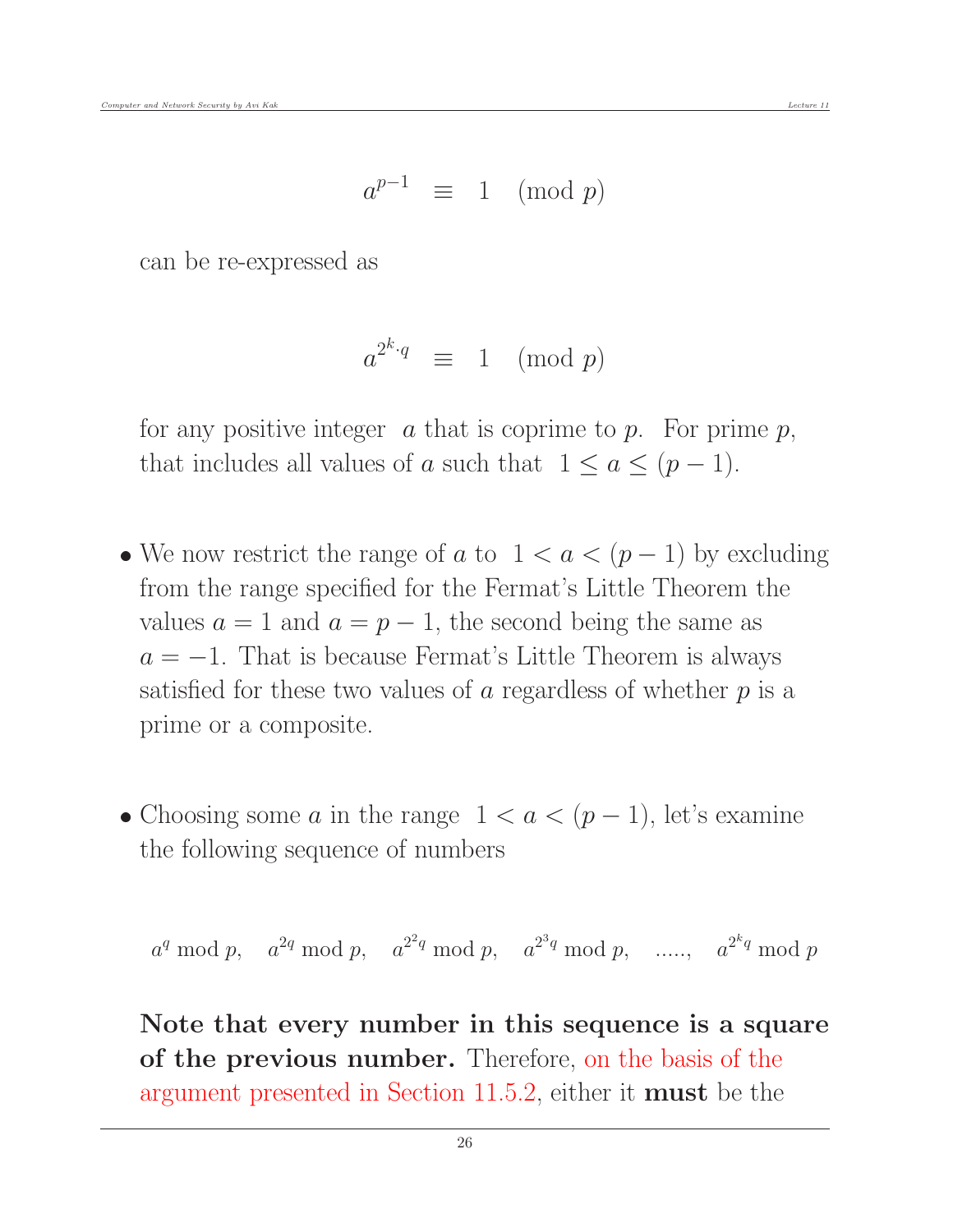case that the first number satisfies  $a^q \mod p = 1$ , in which case every number in the sequence is 1; or it must be the case that one of the numbers in the sequence is  $-1$  (the other square-root of 1), which would then make all the subsequent numbers equal to 1. This is the proof for **Condition 1** and Condition 2 of the previous section. [You might ask as to why this proof

does not include the following logic: If one of the members of the sequence after the first member is +1, that would also make all subsequent members equal to  $+1$ . To respond, let's say that the  $k^{th}$  member is the first member of the sequence that is +1. That, by Section 11.5.2, implies that the  $(k-1)^{th}$  member must be -1. This  $(k-1)$ <sup>th</sup> member could even be the first member of the sequence. So we are led back to the conclusion that either the first member is +1 or one of the members (including possibly the first) before we get to the end of the sequence is -1.

• In the logic stated above, note the role played by the fact that when  $x^2 = 1$  in  $Z_p$ , then it must be the case that either  $x = 1$ or  $x = -1$ . (This fact was established in Section 11.5.2.) Also recall that in  $Z_p$ , the number  $-1$  is the same thing as  $p-1$ .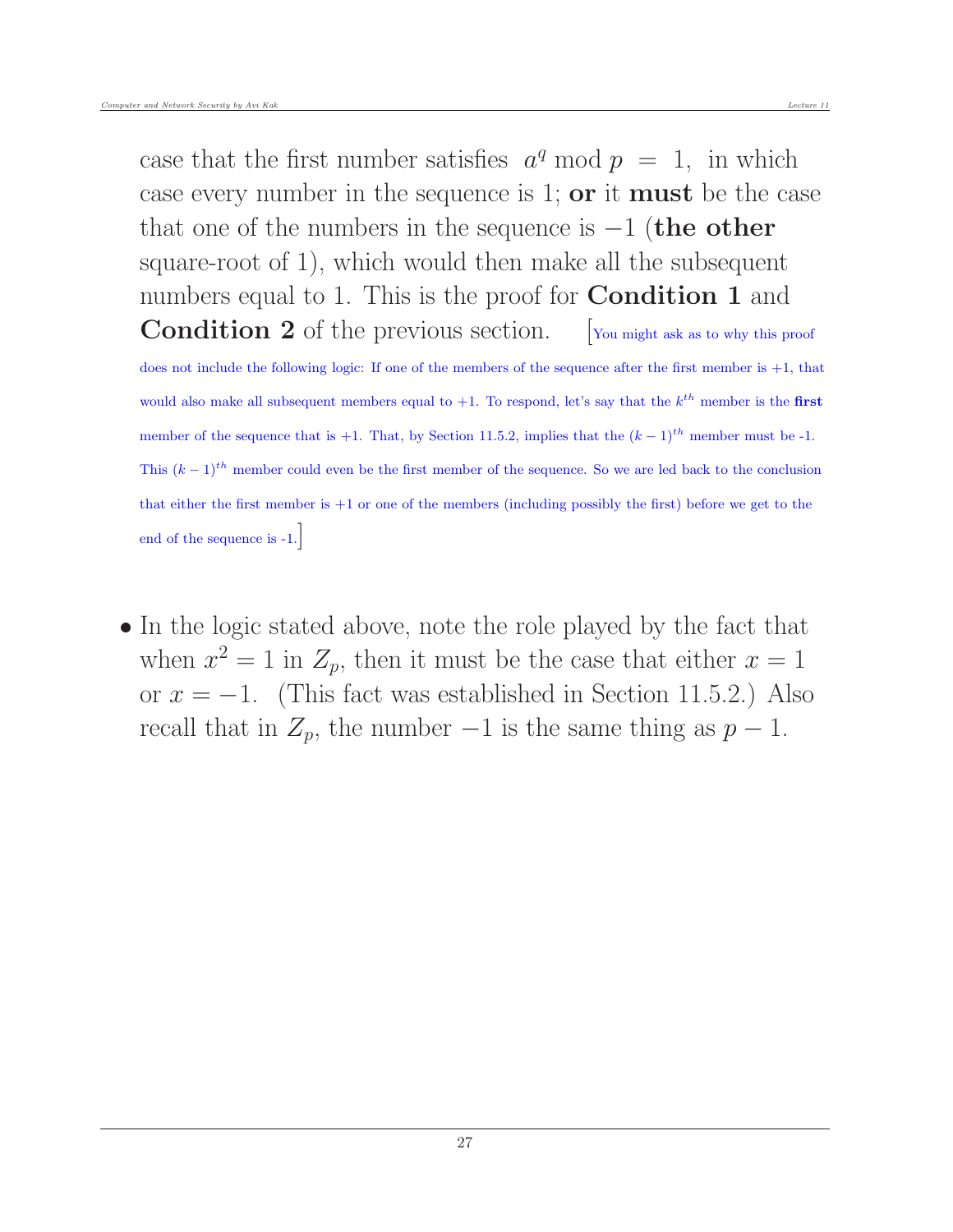# <span id="page-27-0"></span>11.5.4 Consequences of the Success and Failure of One or Both Conditions

- The upshot of the points made so far is that if for a given number  $p$  there exists a probe  $a$  that is greater than 1 and less than  $p-1$  and for which **neither** of the **Conditions 1 and** 2 is satisfied, then the number  $p$  is definitely **not** a prime. However, if **either** of the two **Conditions** is true for a probe a, then p may be either a composite or a prime.
- Since we have **not** established a "if and only if" sort of a connection between the primality of a number and the two Conditions, it is certainly possible that a composite number may also satisfy the two Conditions.
- From experiments it is known that if either of the **Conditions** is true for a randomly selected  $1 < a < (p-1)$ , then p is likely to be prime with a very high probability. To increase the probability of n being a prime, one can repeat testing for the two Conditions with different randomly selected choices for the probe integer a.
- In Section 11.5.6 of this lecture we talk about how many probes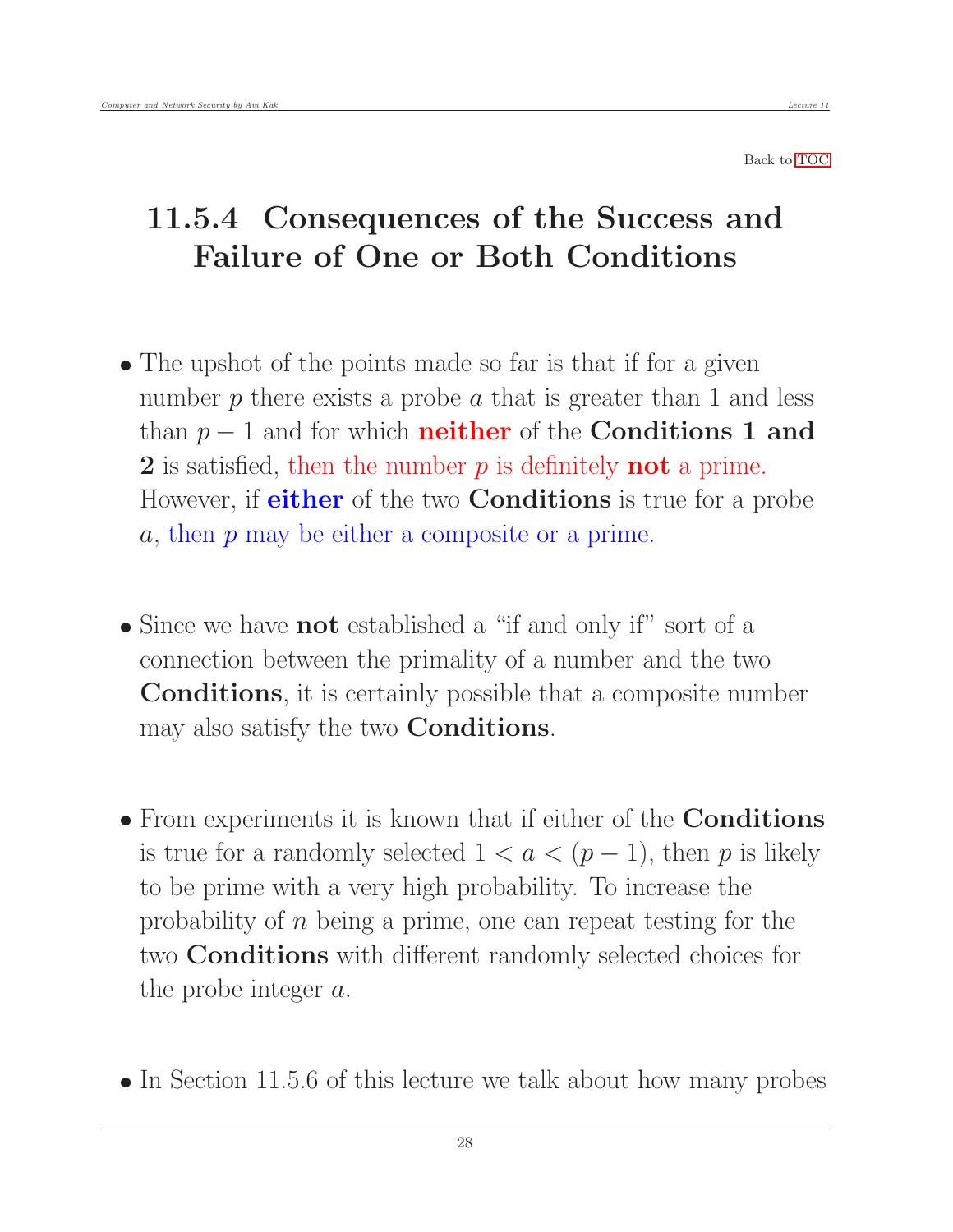it may take for one to accept a candidate number  $n$  as a prime with a high level of confidence.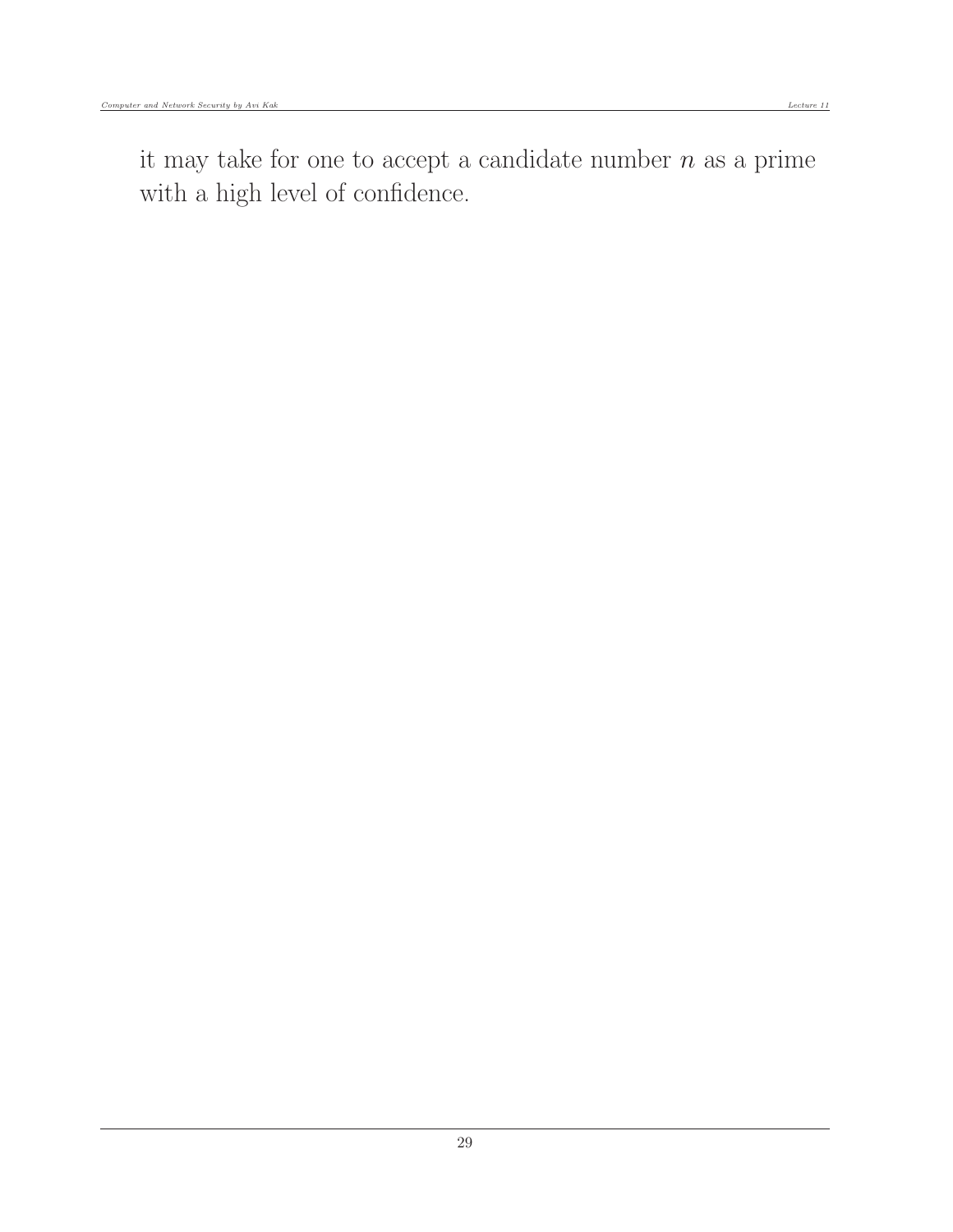# <span id="page-29-0"></span>11.5.5 Python and Perl Implementations for the Miller-Rabin Algorithm

- Shown on the next page is a Python implementation of the Miller-Rabin algorithm for primality testing. The names chosen for the variables should either match those in the earlier explanations in this lecture or are self-explanatory.
- You will notice that this code only uses for  $a$  the values 2, 3, 5, 7, 11, 13, and 17, as shown in line (A3). Researchers have shown that using these for probes suffices for primality testing for integers smaller than  $341,550,071,728,321$ . [As you will see in the

next lecture, asymmetric-key cryptography uses prime numbers that are frequently much larger than this. So the probe set shown here would not be sufficient for those algorithms.]

 As you should expect by this time, the very first thing our implementation must do is to express a prime candidate  $p$  in the form  $p - 1 = q * 2<sup>k</sup>$ . This is done in lines (A6) through (A9) of the script. Note how we find the values of  $q$  and  $k$  by bit shifting. This is standard programming idiom for finding how many times an integer is divisible by 2. Also see the explanation in the second bullet in Section 11.5.1.]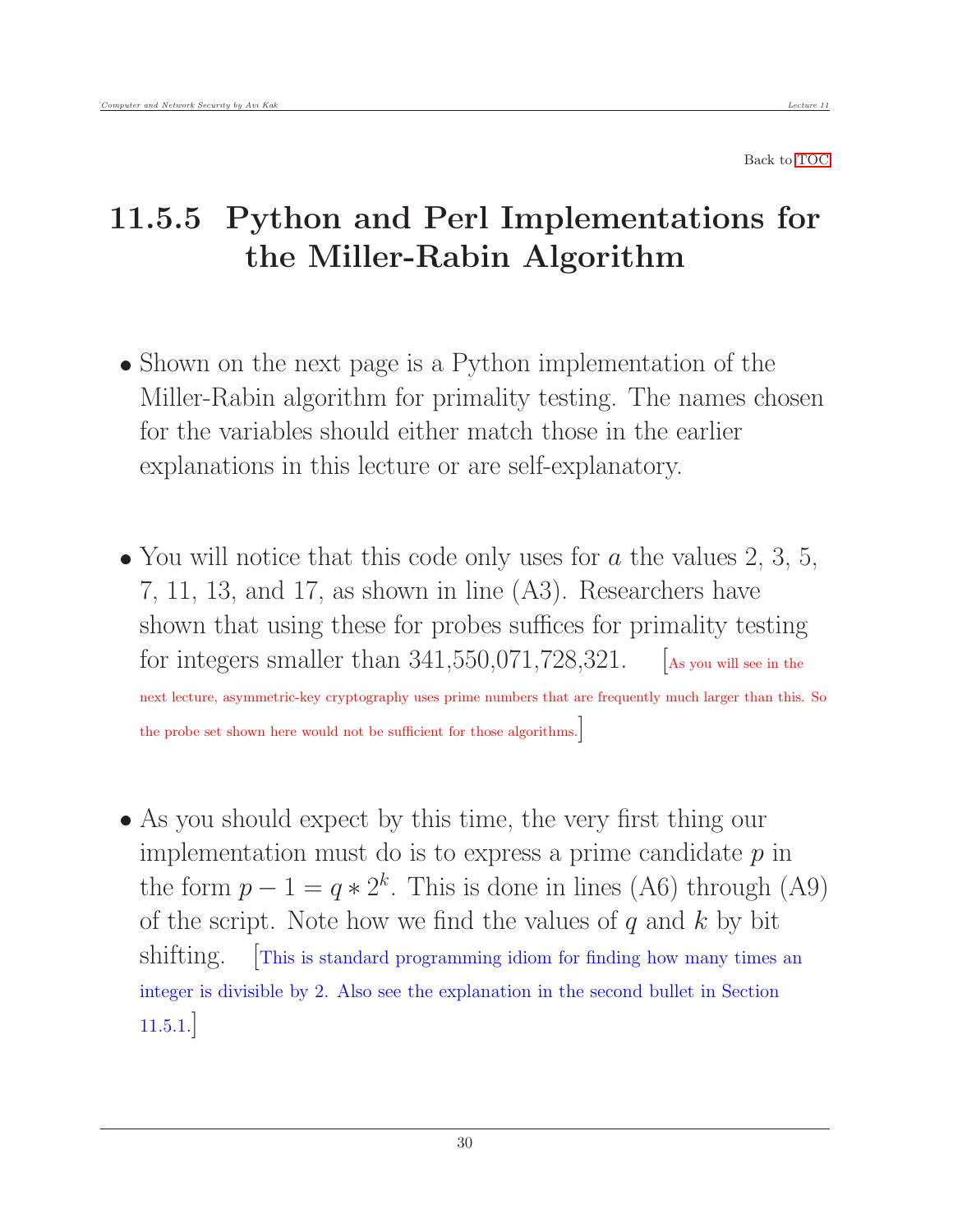- What you see in lines (A10) through (A20) is the loop that tests the candidate prime  $p$  with each of the probe values. As shown in lines (A12) and (A13), a probe yields success if  $a<sup>q</sup>$  is either equal to 1 or to  $p-1$  (which is the same thing as -1 in mod p arithmetic). If neither is the case, we then resort to the inner loop in lines (A16) through (A20) for squaring at each iteration a power of  $a^q$ . Should one of these powers equal  $p-1$ , we exit the inner loop.
- The part of the code in lines (M4) through (M10) exercises the testing function on a set of primes that have been diddled with the addition of a small random integer.
- Here is the Python implementation:

```
#!/usr/bin/env python
## PrimalityTest.py
## Author: Avi Kak
## Date: February 18, 2011
## Updated: February 28, 2016
## An implementation of the Miller-Rabin primality test
### You can call this script with either no comamnd-line args or with just one
### command-line arg. If you call it with no args, it returns primality results on a
### set of randomly altered 36 primes. On the other hand, if you call it with just
### one arg, it returns the answer for that integer.
def test_integer_for_prime(p): \#(A1)if p == 1: return 0 \#(A2)probes = [2,3,5,7,11,13,17] #(A3)
  if p in probes: return 1 \#(A4)if any([p \text{ % } a == 0 \text{ for a in probes}]): return 0 #(A5)
  k, q = 0, p-1 # need to represent p-1 as q * 2^k #(A6)
  while not q\&1: \#(A7)q >>= 1 \#(A8)
```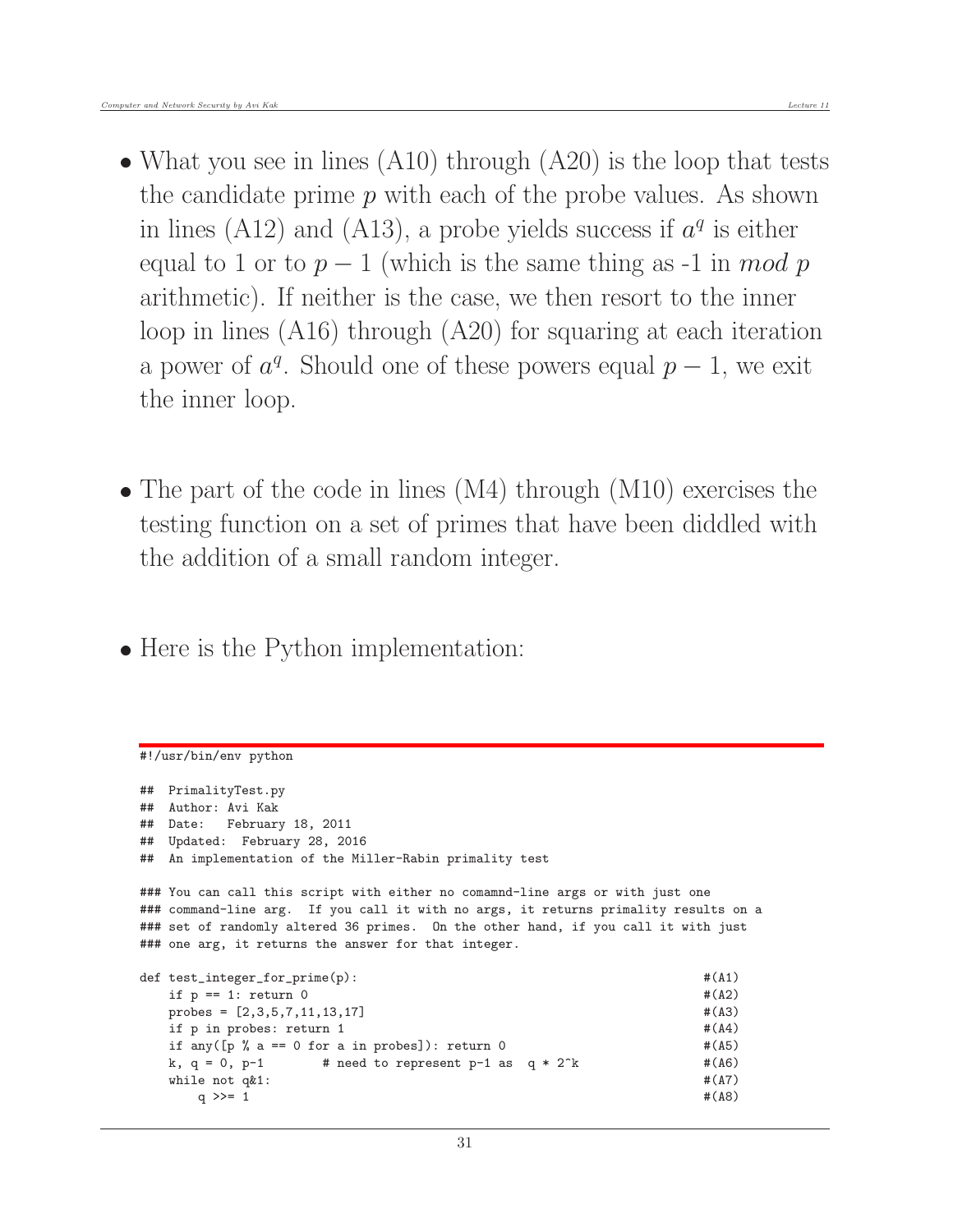```
k += 1 \#(A9)for a in probes: \#(A10)
    a\_rased_to_q = pow(a, q, p) #(A11)if a\_raised\_to_q == 1: continue \#(A12)if (a\_raised_to_q == p-1) and (k > 0): continue \#(A13)a<sub>raised_to_jq</sub> = a<sub>raised_to_q</sub> \qquad #(A14)
    \text{primeflag} = 0 \#(\text{A15})for j in range(k-1): \#(A16)a\_raised_to_jq = pow(a\_raised_to_jq, 2, p) #(A17)
      if a\_rained_to_jq == p-1: \#(A18)prime = 1 \#(A19)
        break \#(A20)if not primeflag: return 0 \#(A21)probability_of_prime = 1 - 1.0/(4 ** len(probes)) #(A22)
  return probability_of_prime \#(A23)
primes = [179, 233, 283, 353, 419, 467, 547, 607, 661, 739, 811, 877, \
     947, 1019, 1087, 1153, 1229, 1297, 1381, 1453, 1523, 1597, \
     1663, 1741, 1823, 1901, 7001, 7109, 7211, 7307, 7417, 7507, \
     7573, 7649, 7727, 7841] #(A24) \#(A24)
if __name__ == '__main__':
  import sys \#(M1)import random \#(M2)if len(sys.argv) == 1: #(M3)for p in primes: \#(M4)p \leftarrow \text{random.random}(1,10) #(M5)
      probability_of_prime = test_integer_for_prime(p) \#(M6)if probability_of_prime > 0: \#(M7)print("%d is prime with probability: %f" %(p,probability_of_prime))
                                         #(M8)
      else: #(M9)
        print("%d is composite" % p) \#(M10)elif len(sys.argv) == 2: #(M11)
    p = int(sys.argv[1]) #(M12)probability_of_prime = test_integer_for_prime(p) \# (M13)if probability_of_prime > 0: \# (M14)print("%d is prime with probability: %f" %(p,probability_of_prime))
                                         #(M15)
    else: #(M16)
      print("%d is composite" % p) \#(M17)else: #(M18)
    sys.exit("""You cannot call 'PrimalityTest.py' with more """ \#(M19)
         """than one command-line argument""")
```
 When called without a command-line argument, the exact output of the above script will depend on how the prime numbers are modified in line  $(M5)$ . A typical run without a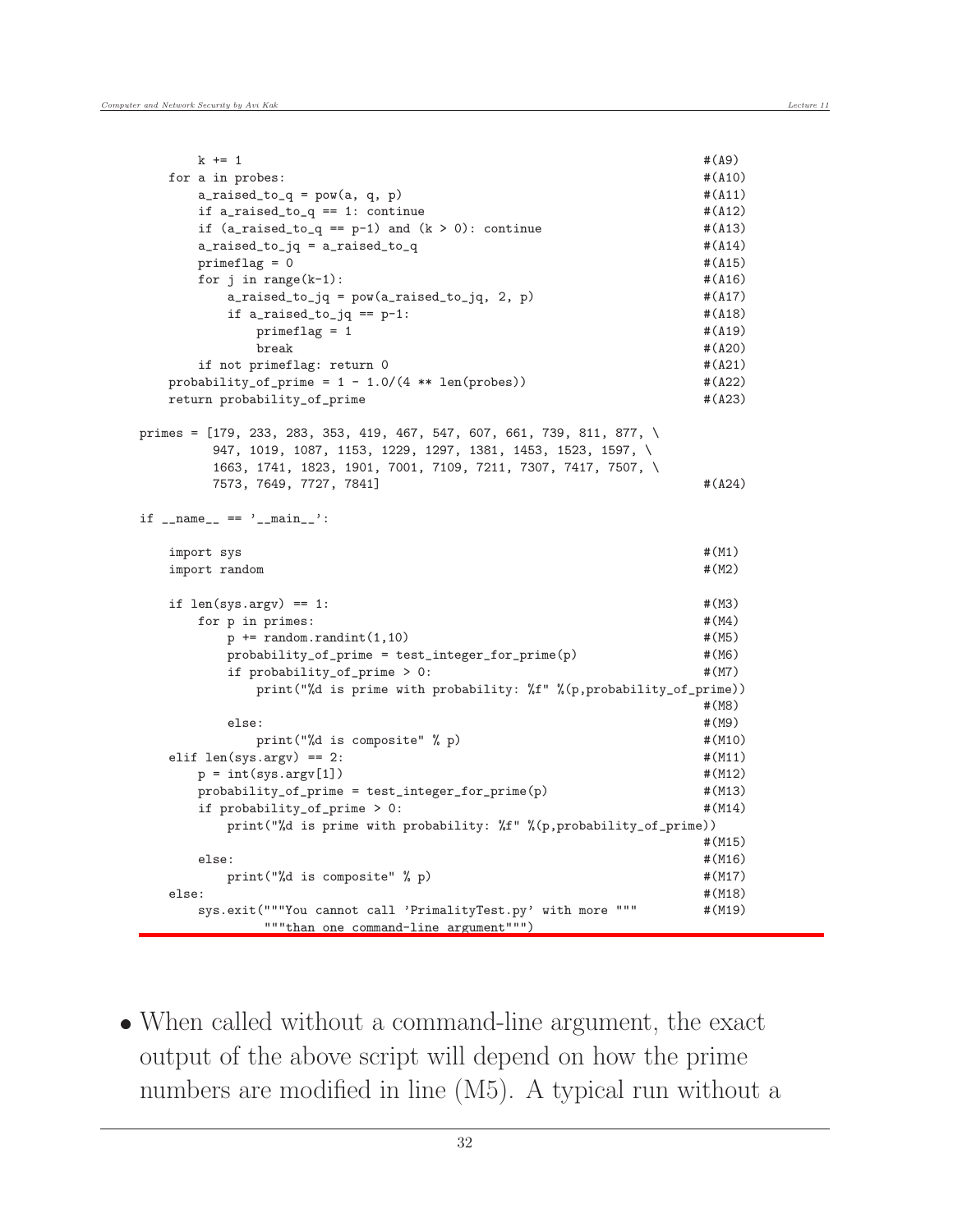command-line argument will produce something like what is shown below:

181 is prime with probability: 0.999938964844 234 is composite 291 is composite 361 is composite 423 is composite 477 is composite 555 is composite 614 is composite 668 is composite 748 is composite 814 is composite 884 is composite 954 is composite 1025 is composite 1091 is prime with probability: 0.999938964844 1162 is composite 1231 is prime with probability: 0.999938964844 1306 is composite 1387 is composite 1456 is composite 1527 is composite 1603 is composite 1671 is composite 1742 is composite 1833 is composite 1911 is composite 7008 is composite 7119 is composite 7212 is composite 7308 is composite 7424 is composite 7512 is composite 7582 is composite 7657 is composite 7734 is composite 7844 is composite

• On the other hand, if you call the Python script shown above with an integer supplied as a command-line argument, it will report back the result for just that integer.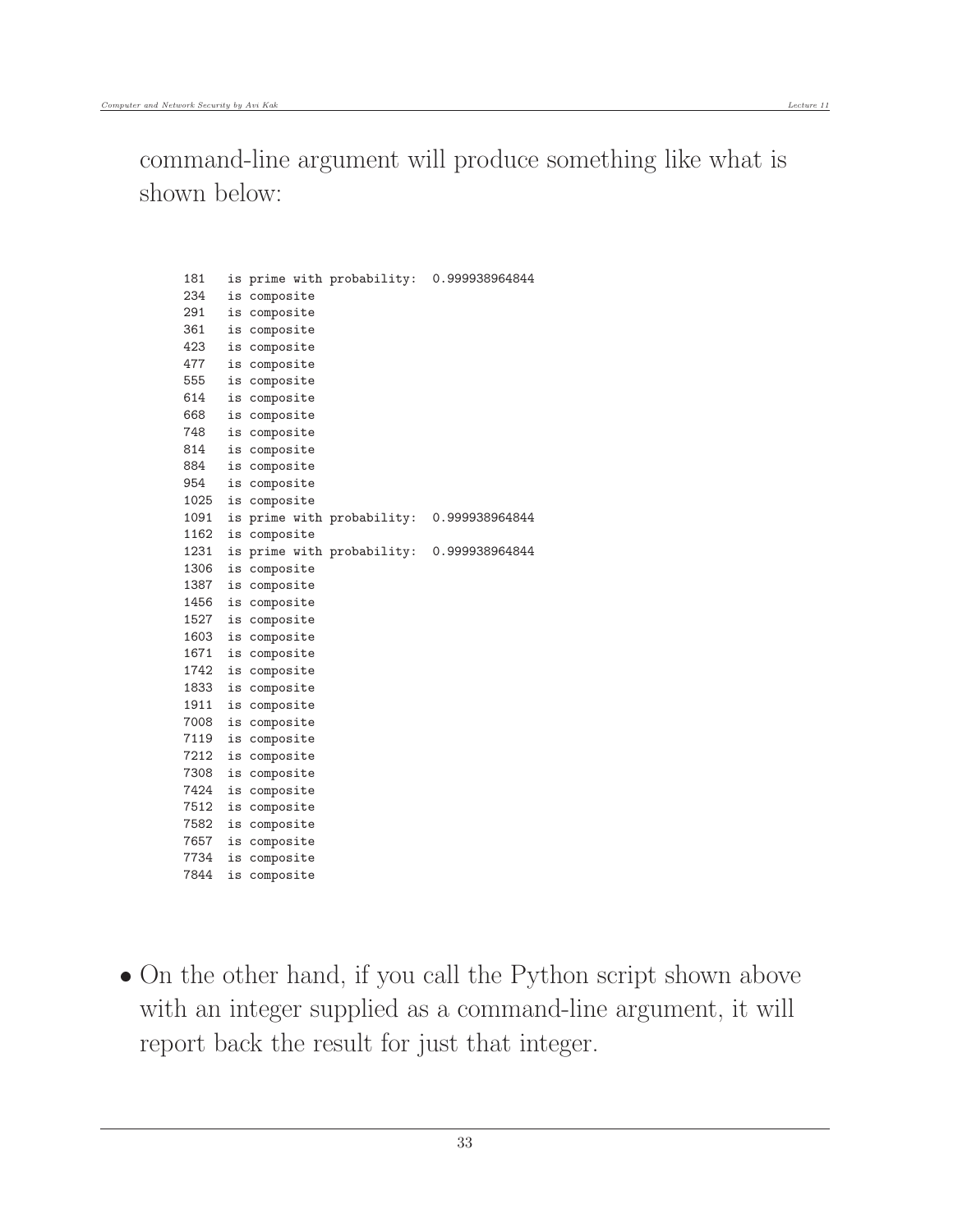• Shown next is the Perl implementation of the same algorithm. The only significant difference between the Python code shown above and the Perl code shown next is regarding the modular exponentiation step implemented in lines (A18) through (A21) of the script that follows.  $\left[$ I am referring to implementing in Perl what was done by a single statement call in line (A11) of the Python code.] Unless you use the Perl's Math::BigInt library, you can be pretty certain that Perl will make errors even for seemingly small exponentiations like <sup>3</sup> <sup>89</sup>. The result of this exponentiation cannot be accomodated in Perl's native 4-byte representation for an unsigned integer. The largest unsigned integer that Perl can fit in a 4-byte representation is  $2^{32} - 1$ . So, at some point during the calculation of  $3^{89}$ , Perl will switch to a floating point representation for the partial result whose conversion to int will not yield the correct answer. Try calculating (3 \*\* 89) % 179 in Perl. And then try to do the same in Python by calling pow(3,89,179) or, for that matter, even by the less efficient (3 \*\* 89) % 179. Python will yield the correct answer of 1 in either case. On the other hand, Perl's answer will be incorrect  $-$  I get 8 on my machine. To get around this problem, the code in lines (A18) through (A21) is an implementation of the modular exponentiation algorithm that the built-in function pow() of Python is also based on.

#### #!/usr/bin/env perl

```
## PrimalityTest.pl
## Author: Avi Kak
## Date: February 28, 2016
## An implementation of the Miller-Rabin primality test
### You can call this script with either no comamnd-line args or with just one
### command-line arg. If you call it with no args, it returns primality results on a
```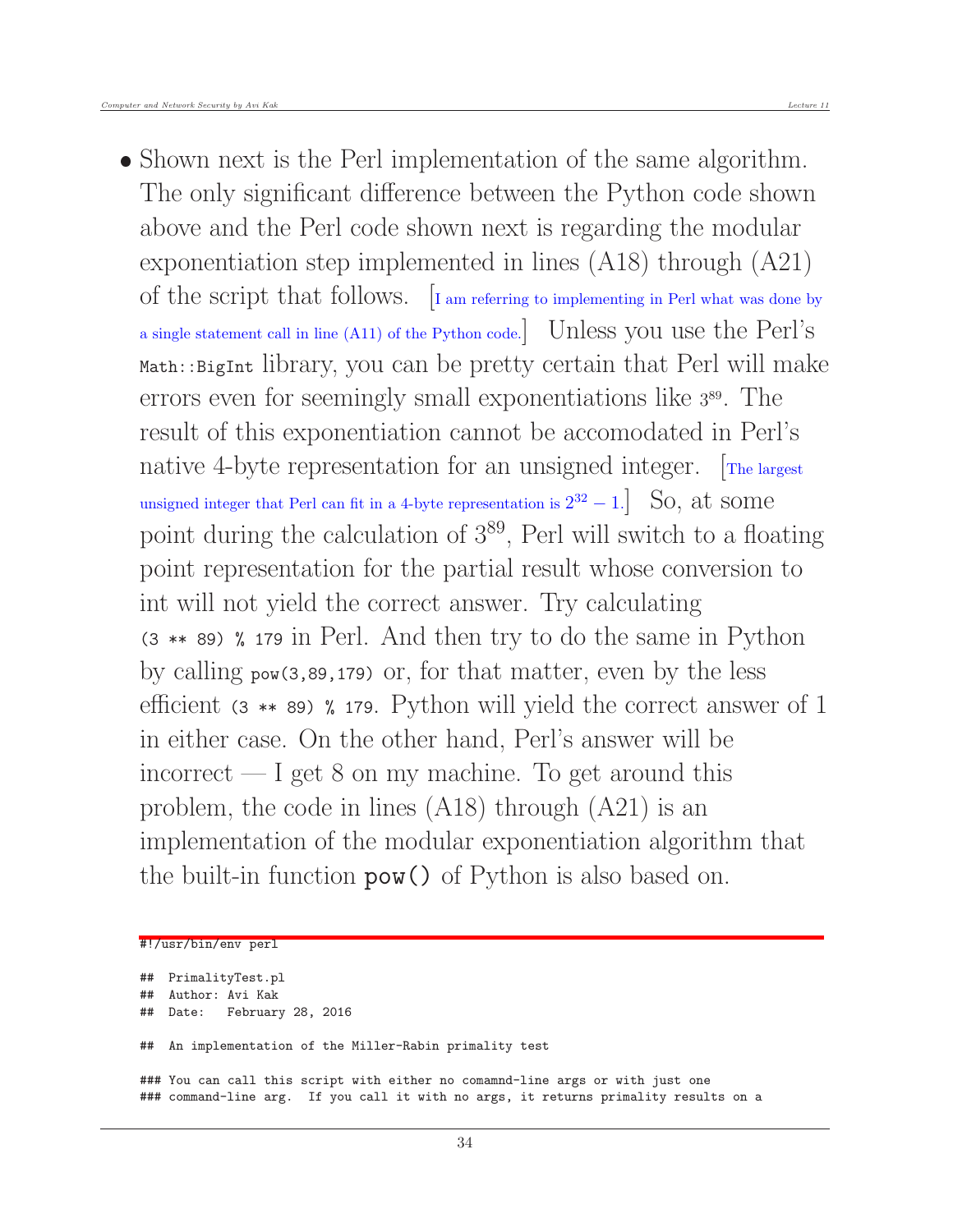```
### set of randomly altered 36 primes. On the other hand, if you call it with just
### one arg, it returns the answer for that integer.
use strict;
use warnings;
unless (@ARGV) {
  my @primes = qw[ 179 233 283 353 419 467 547 607 661 739 811 877
               947 1019 1087 1153 1229 1297 1381 1453 1523 1597
               1663 1741 1823 1901 7001 7109 7211 7307 7417 7507
               7573 7649 7727 7841 ]; #(M1)
   foreach my $p (@primes) { \# (M2)\text{sp} += 1 + int(rand(10)); \text{#}(M3)my $probability_of_prime = test_integer_for_prime($p); #(M4)
     $probability_of_prime > 0 ? # (M5)
       print "$p is prime with probability: $probability_of_prime\n" : #(M6)
       print "$p is composite\n"; \#(M7)}
} elsif (0ARGV == 1) { # (M8)my \p = shift; \#(M9)die "Your number is too large for this script. Instead, try the " .
     "script 'PrimalityTestWithBigInt.pl'\n"
     if \text{Sp} > 0x7f_fff_fff_f; \text{H(M10)}my $probability_of_prime = test_integer_for_prime($p); #(M11)
   $probability_of_prime > 0 ?
    print "$p is prime with probability: $probability_of_prime\n" :
    print "$p is composite\n"; \#(M12)\} else { \#(M13)die "You cannot call 'PrimalityTest.py' with more " .
     "than one command-line argument"; \#(M14)}
sub test_integer_for_prime { \# (A1)
  my \text{sp} = \text{shift}; \text{#}(A2)return 0 if p == 1; #(A3)my @probes = (2,3,5,7,11,13,17); #(A4)
  my @in_{\mathbf{probes}} = \text{prep } \{ \text{\$p == \$_}\} @probes; #(A5)
  return 1 if @in\_probes; \#(A6)my p_{\text{mod}} = 1; \#(A7)map \{ \text{ $p\text{-mod}_a = 0$ if $p \text{ }, $s_ = = 0$ } \text{ } \text{ \&probes;} #(A8)
  return 0 if p_{mod a} = 0; #(AB)my (\frac{1}{2}k, \frac{1}{2}q) = (0, \frac{1}{2}p - 1); #(A10)
  while (! ($q & 1) [\qquad \qquad \qquad \qquad \qquad \qquad \qquad \qquad \qquad \qquad \qquad \qquad \qquad \qquad \qquad \qquad \qquad \qquad \qquad \qquad \qquad \qquad \qquad \qquad \qquad \qquad \qquad \qquad \qquad \qquad \qquad \qquad \qquad \qquad \qquad \qquad \qquad \qquad \qquad \qquad \qquad \qquad \qquad \qquad \qquad \qquad \qquad \qquad \qquad \qquadx^2 + 1; x^3 + (A13)}
  my ($a_raised_to_q, $a_raised_to_jq, $primeflag); #(A14)
  foreach my $a (@probes) { \#(A15)
     my ($base,$exponent) = ($a, $q); \#(A16)my a_r = 1; \#(A17)while ((int($exponent) > 0)) { #(A18)a_r = (a_r - b_r) * ba_r = (aa_r - b_r)if int($exponent) & 1; \#(A19)% $exponent = $exponent >> 1; \#(A20)\text{phase} = (\text{phase} * \text{phase}) % \text{bp}; \text{p}; \text{p}
```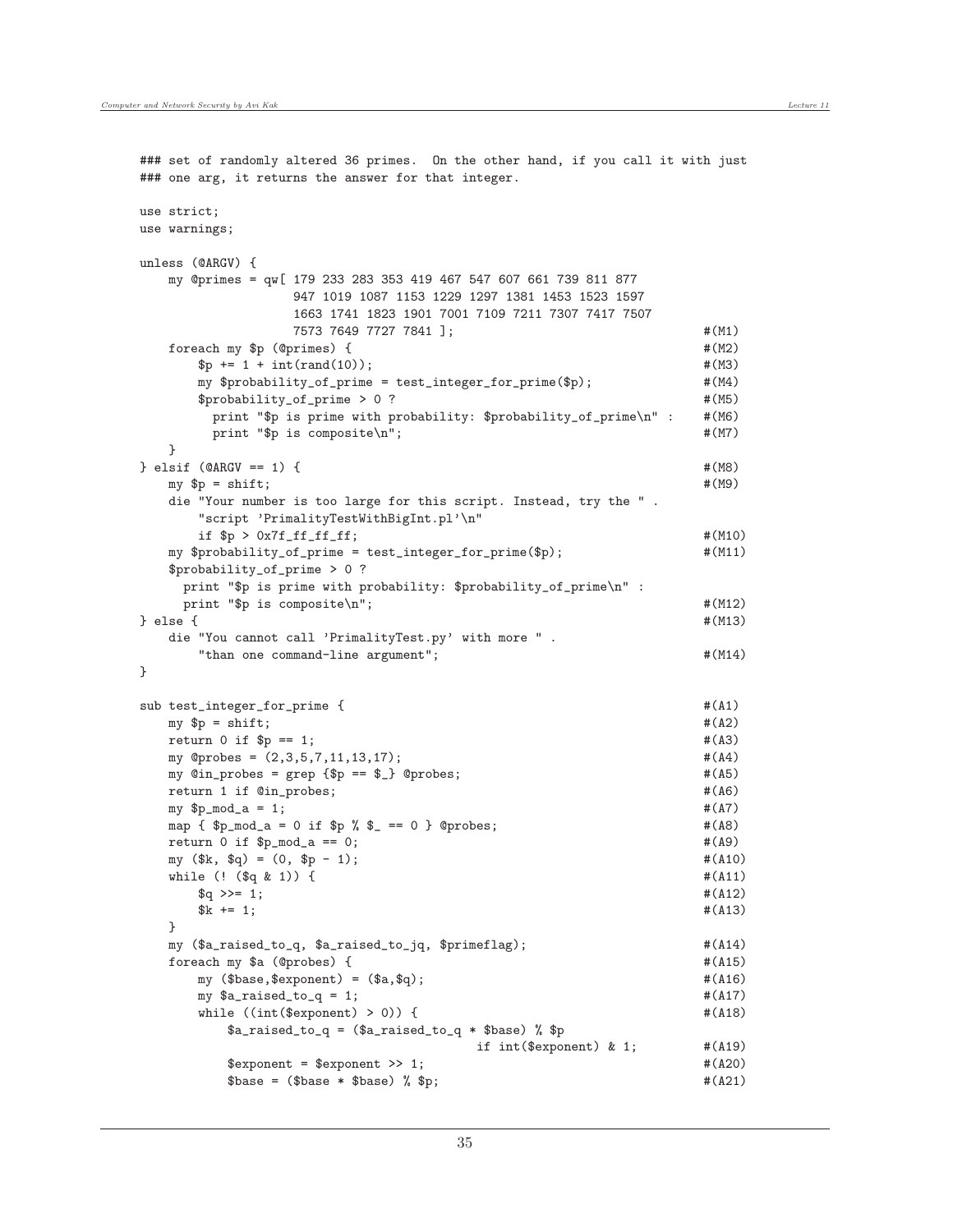<u>}</u>

| }                                                                  |             |
|--------------------------------------------------------------------|-------------|
| next if $a_{r}$ aised_to_q == 1;                                   | #(A22)      |
| next if $($a\_raised_to_q == ($p - 1))$ & $($k > 0)$ ;             | #(A23)      |
| $a_r = a_s$ $a_r = a_r$ $a_r = a_s$                                | #(A24)      |
| $$prime$ = 0;                                                      | #(A25)      |
| foreach my $(i)$ (0 $k - 2$ ) {                                    | #(A26)      |
| $a_{r} = (a_{r} - a_{r})$ = $(a_{r} - a_{r})$ +* 2) $\gamma$ $p$ ; | $#$ $(A27)$ |
| if $(\$a\_raised_to_iq == $p-1)$ {                                 | #(A28)      |
| $$prime$ = 1;                                                      | #(A29)      |
| last;                                                              | #(A30)      |
| ł                                                                  |             |
| ł                                                                  |             |
| return 0 if ! \$primeflag;                                         | #(A31)      |
| ł                                                                  |             |
| my \$probability_of_prime = $1 - 1.0/(4 ** scalar(@probes));$      | #(A32)      |
| return \$probability_of_prime;                                     | #(A33)      |
|                                                                    |             |

 As was the case with the Python script, the Perl script shown above can also be called with and without a command-line argumnet, and its behavior in both cases is the same as for the Python script — except when the number involved is too large to fit in a 4-byte representation that Perl uses for unsigned ints. Since you have already seen the without-command-line-argument behavior for the Python case, here is calling the Perl script shown above with an integer supplied through the command line:

PrimalityTest.pl 1234567891

and it comes back

```
1234567891 is prime with probability: 0.99993896484375
```
• On the other hand, if you call the script with a larger number, as in

PrimalityTest.pl 123456789123456789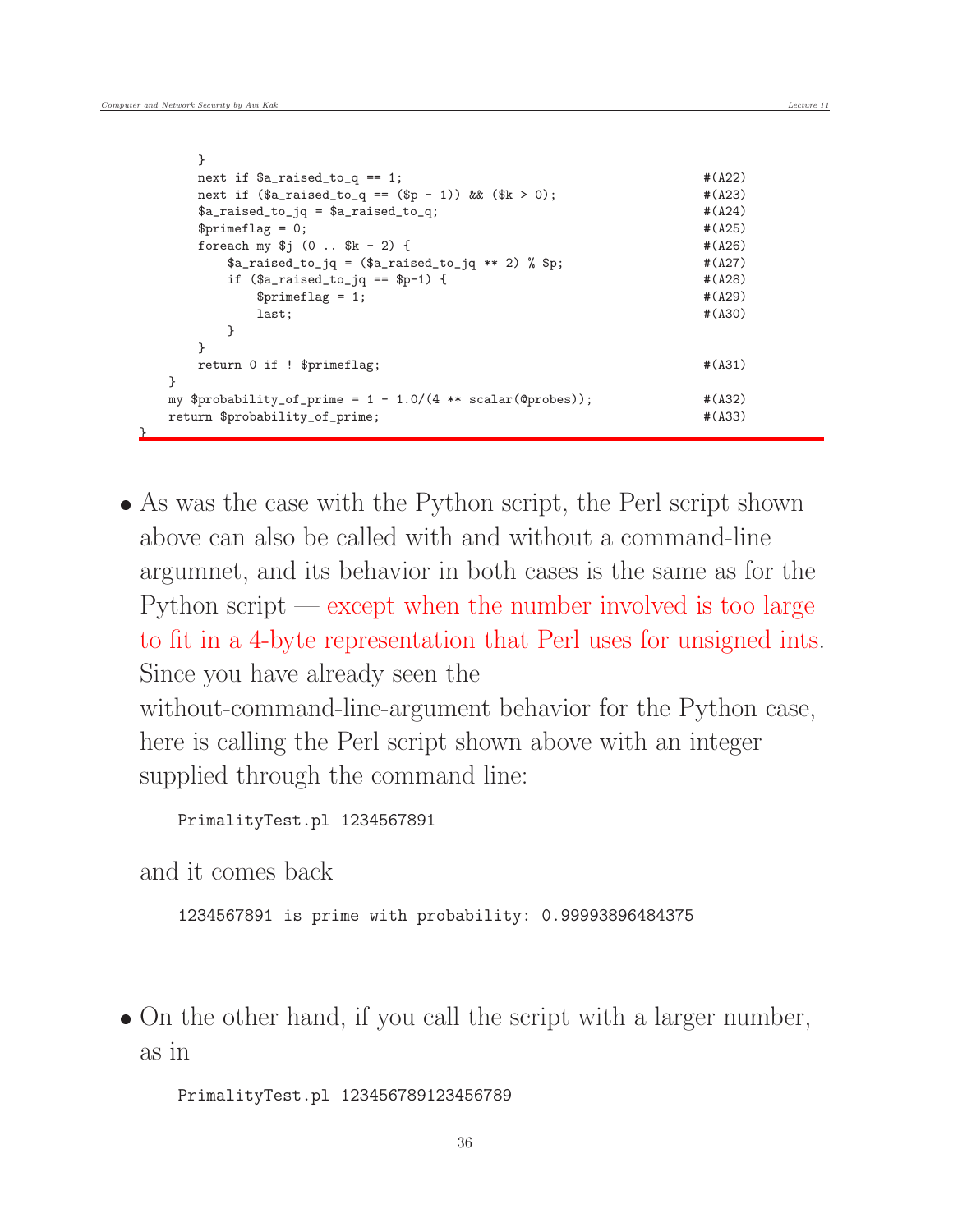you will get the following response from the script:

```
Your number is too large for this script. Instead, try the
script 'PrimalityTestWithBigInt.pl'
```
 As implied by the above error message, if you want to use Perl for primality testing of really large numbers, you'll have to import the Math::BigInt library into your script, as shown by the script that follows:

```
#!/usr/bin/env perl
```

```
## PrimalityTestWithBigInt.pl
## Author: Avi Kak
## Date: February 28, 2016
use strict;
use warnings;
use Math::BigInt;
die "\nUsage: $0 <integer> \n" unless @ARGV == 1; \# (M1)my \text{sp} = \text{shift} \text{QARGV}; \text{#}(M2)\text{sp} = \text{Math}:\text{BigInt}-\text{new}(\text{``}\text{`p''}); \text{#}(M3)my $answer = test_integer_for_prime($p); #(M4)
if ($answer) { \# (M5)print "$p is prime with probability: $answer\n"; \#(M6)} else {
   print "$p is composite\n"; \#(M7)}
sub test_integer_for_prime { \#(A1)my \text{sp} = \text{shift}; \text{#}(A2)return 0 if p-\text{is\_one}(); \#(A3)my @probes = qw[ 2 3 5 7 11 13 17 ]; \# (A4)foreach my $a (@probes) { #(A5)
      a = Math::BigInt->new("a"); \#(A6)return 1 if p>\text{bcm}(a) == 0; #(A7)
      return 0 if $p->copy()->bmod($a)->is_zero(); #(A8)
   }
   my (\frac{1}{2}k, \frac{1}{2}q) = (0, \frac{1}{2}p - \text{2}q)(-\text{2}b\text{dec})). #(A9)
   while (! $q->copy()->band( Math::BigInt->new("1"))) { \# (A10)
      \qquad \qquad \qquad \qquad \qquad \qquad \qquad \qquad \qquad \qquad \qquad \qquad \qquad \qquad \qquad \qquad \qquad \qquad \qquad \qquad \qquad \qquad \qquad \qquad \qquad \qquad \qquad \qquad \qquad \qquad \qquad \qquad \qquad \qquad \qquad \qquad \qquad \qquad \qquad \x^2 + 1; x^3 + (A12)^2
```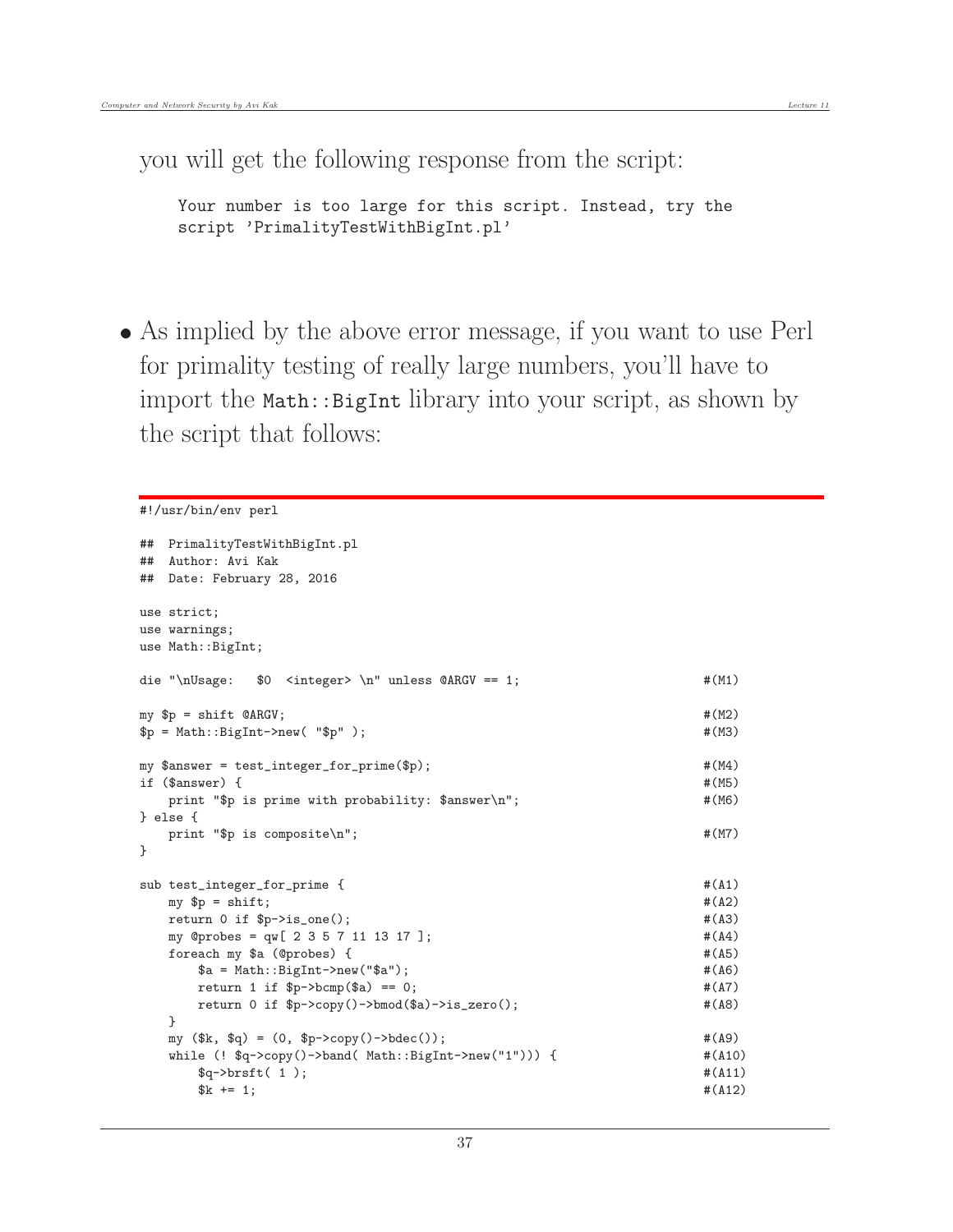|   | ŀ                                                                                                                                                                                                                                                                                                                                                                                            |        |
|---|----------------------------------------------------------------------------------------------------------------------------------------------------------------------------------------------------------------------------------------------------------------------------------------------------------------------------------------------------------------------------------------------|--------|
|   | my (\$a_raised_to_q, \$a_raised_to_jq, \$primeflag);                                                                                                                                                                                                                                                                                                                                         | #(A13) |
|   | foreach my \$a (@probes) {                                                                                                                                                                                                                                                                                                                                                                   | #(A14) |
|   | my \$abig = Math::BigInt->new("\$a");                                                                                                                                                                                                                                                                                                                                                        | #(A15) |
|   | my $a_r = \alpha_0$ , $a_r = \alpha_0$ , $a_r = \alpha_0$ , $a_r = \alpha_0$ , $a_r = \alpha_0$ , $a_r = \alpha_0$ , $a_r = \alpha_0$ , $a_r = \alpha_0$ , $a_r = \alpha_0$ , $a_r = \alpha_0$ , $a_r = \alpha_0$ , $a_r = \alpha_0$ , $a_r = \alpha_0$ , $a_r = \alpha_0$ , $a_r = \alpha_0$ , $a_r = \alpha_0$ , $a_r = \alpha_0$ , $a_r = \alpha_0$ , $a_r = \alpha_0$ , $a_r = \alpha_0$ | #(A16) |
|   | next if $a_{raised_to_q->is\_one()$ ;                                                                                                                                                                                                                                                                                                                                                        | #(A17) |
|   | my $$pdec = $p->copy()->bdec()$ ;                                                                                                                                                                                                                                                                                                                                                            | #(A18) |
|   | next if $($a\_raised_to_q->bcmp($pdec) == 0)$ & $($k > 0);$                                                                                                                                                                                                                                                                                                                                  | #(A19) |
|   | $a_{r} =$ $a_{r} =$ $a_{r} =$ $a_{r} =$ $a_{r} =$ $a_{r} =$ $a_{r} =$                                                                                                                                                                                                                                                                                                                        | #(A20) |
|   | $$primeflag = 0;$                                                                                                                                                                                                                                                                                                                                                                            | #(A21) |
|   | foreach my $i(0$ $k - 2)$ {                                                                                                                                                                                                                                                                                                                                                                  | #(A22) |
|   | my $two = Math::BigInt->new("2")$ ;                                                                                                                                                                                                                                                                                                                                                          | #(A23) |
|   |                                                                                                                                                                                                                                                                                                                                                                                              | #(A24) |
|   | if $($a\_raised_to_jq->bcmp( $p->copy()->bdec()) == 0 )$ {                                                                                                                                                                                                                                                                                                                                   | #(A25) |
|   | $$prime$ = 1;                                                                                                                                                                                                                                                                                                                                                                                | #(A26) |
|   | last;                                                                                                                                                                                                                                                                                                                                                                                        | #(A27) |
|   | }                                                                                                                                                                                                                                                                                                                                                                                            |        |
|   | ł                                                                                                                                                                                                                                                                                                                                                                                            |        |
|   | return 0 if ! \$primeflag;                                                                                                                                                                                                                                                                                                                                                                   | #(A28) |
|   | $\mathcal{F}$                                                                                                                                                                                                                                                                                                                                                                                |        |
|   | my \$probability_of_prime = $1 - 1.0/(4 ** scalar(@probes));$                                                                                                                                                                                                                                                                                                                                | #(A29) |
|   | return \$probability_of_prime;                                                                                                                                                                                                                                                                                                                                                               | #(A30) |
| ł |                                                                                                                                                                                                                                                                                                                                                                                              |        |

If you call the script with a larger number, as in

PrimalityTestWithBigInt.pl 1234567891234567891234567891

you will get the following response from the script:

1234567891234567891234567891 is prime with probability: 0.99993896484375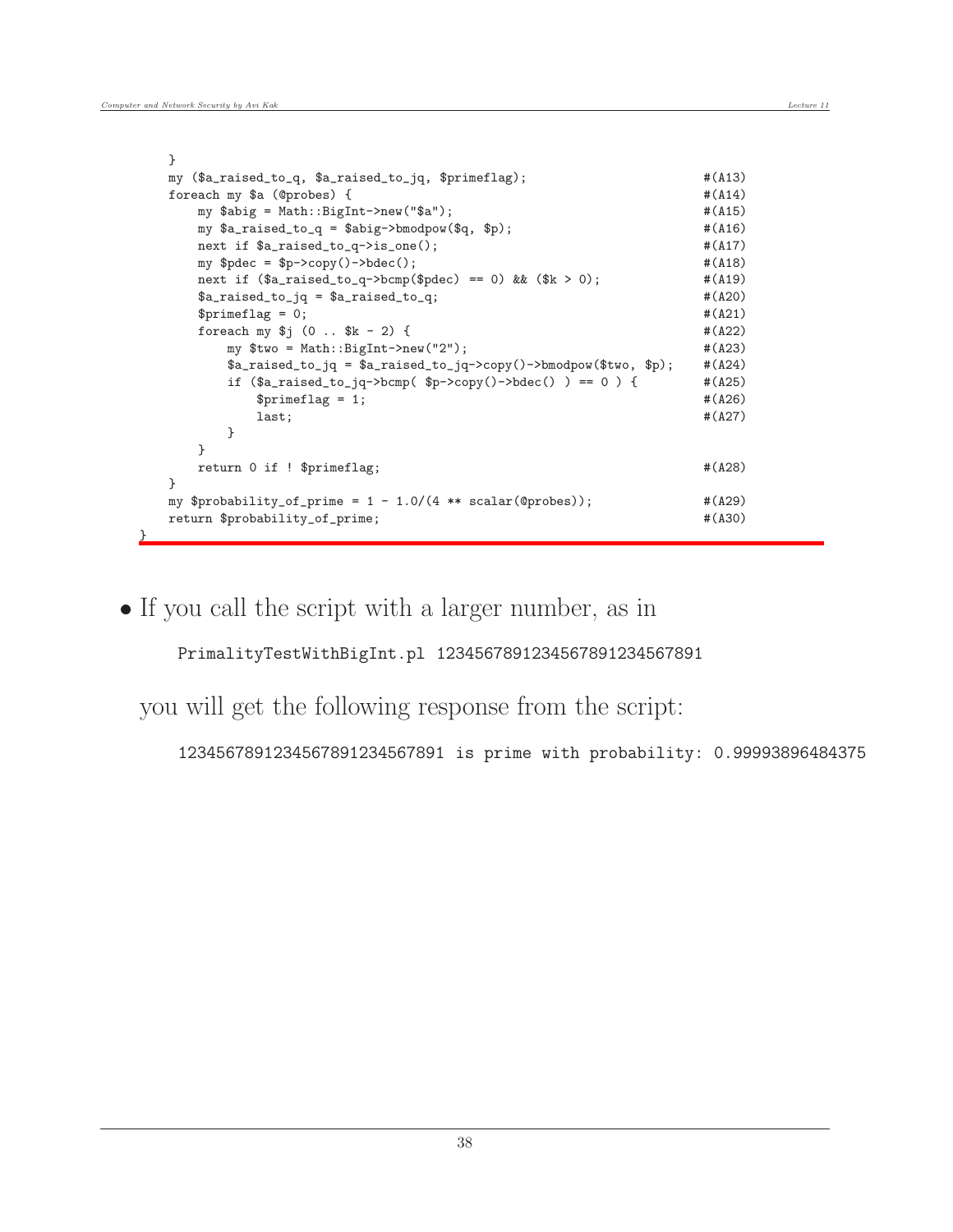## 11.5.6 Miller-Rabin Algorithm: Liars and Witnesses

• When  $n$  is known to be composite, then the dual test

<span id="page-38-0"></span>
$$
a^q \quad \not\equiv \quad 1
$$

and

 $a^{2^i \cdot q} \equiv -1 \mod n$  for all  $0 < i < k - 1$ 

will be satisfied by only a certain number of  $a$ 's,  $a < n$ . All such  $a$ 's are called witnesses for the compositeness of  $n$ .

- When a randomly chosen  $a$  for a known composite  $n$  does not satisfy the dual test above, it is called a liar for the compositeness of n.
- It has been shown theoretically that, in general, for a **composite** n, at least  $3/4$ th of the numbers  $a < n$  will be witnesses for its compositeness.
- It follows from the above statement that if  $n$  is indeed composite, then the Miler-Rabin algorithm will declare it to be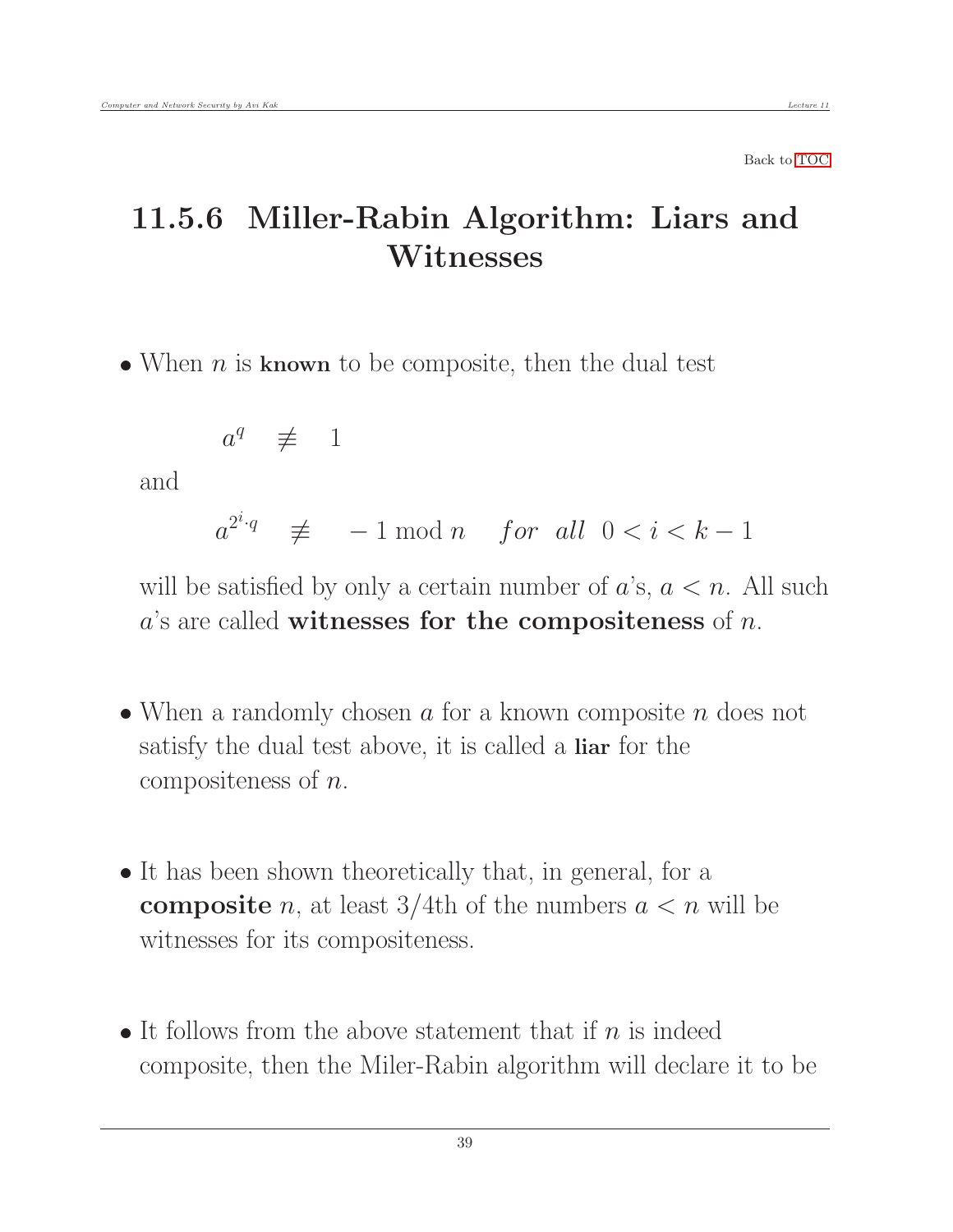a prime with a probability of  $4^{-t}$  where t is the number of probes used.

- In reality, the probability of a composite number being declared prime by the Miller-Rabin algorithm is significantly less than  $4^{-t}$ .
- If you are careful in how you choose a candidate for a prime number, you can safely depend on the Miller-Rabin algorithm to verify its primality.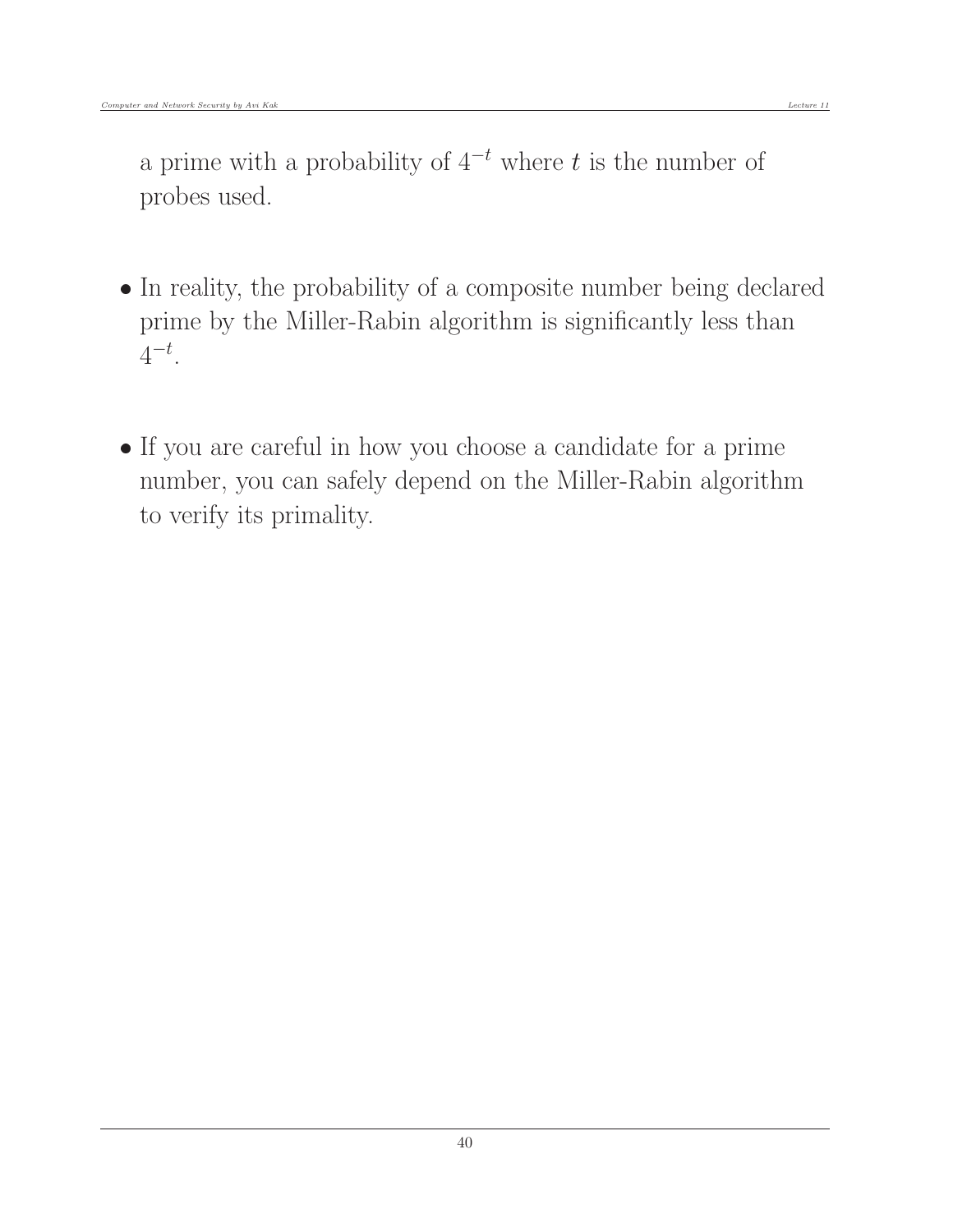# <span id="page-40-0"></span>11.5.7 Computational Complexity of the Miller-Rabin Algorithm

- The running time of this algorithm is  $O(t \times \log^3 n)$  where n is the integer being tested for its primality and  $t$  the number of probes used for testing.  $\left[$ In the theory of algorithms, the notation  $O()$ , sometimes called the 'Big-O', is used to express the limiting behavior of functions. If you write  $f(n) = O(g(n))$ , that implies that as  $n \to \infty$ ,  $f(n)$  will behave like  $g(n)$ . More precisely, it means that as  $n \to \infty$ , there will exist a positive integer M and an integer  $n_0$  such that  $|f(n)| \leq M|g(n)|$  for all  $n > n_0$ . (At Purdue, the theory of complexity is taught in ECE664.) A more efficient implementation can reduce the time complexity measure to  $O(t \times \log^2 n)$ .
- In the theory of algorithms, the Miller-Rabin algorithm would be called a randomized algorithm.
- A randomized algorithm is an algorithm that can make random choices during its execution.
- As a randomized algorithm, the Miller-Rabin algorithm belongs to the class co-RP.
- The class RP stands for randomized polynomial time. This is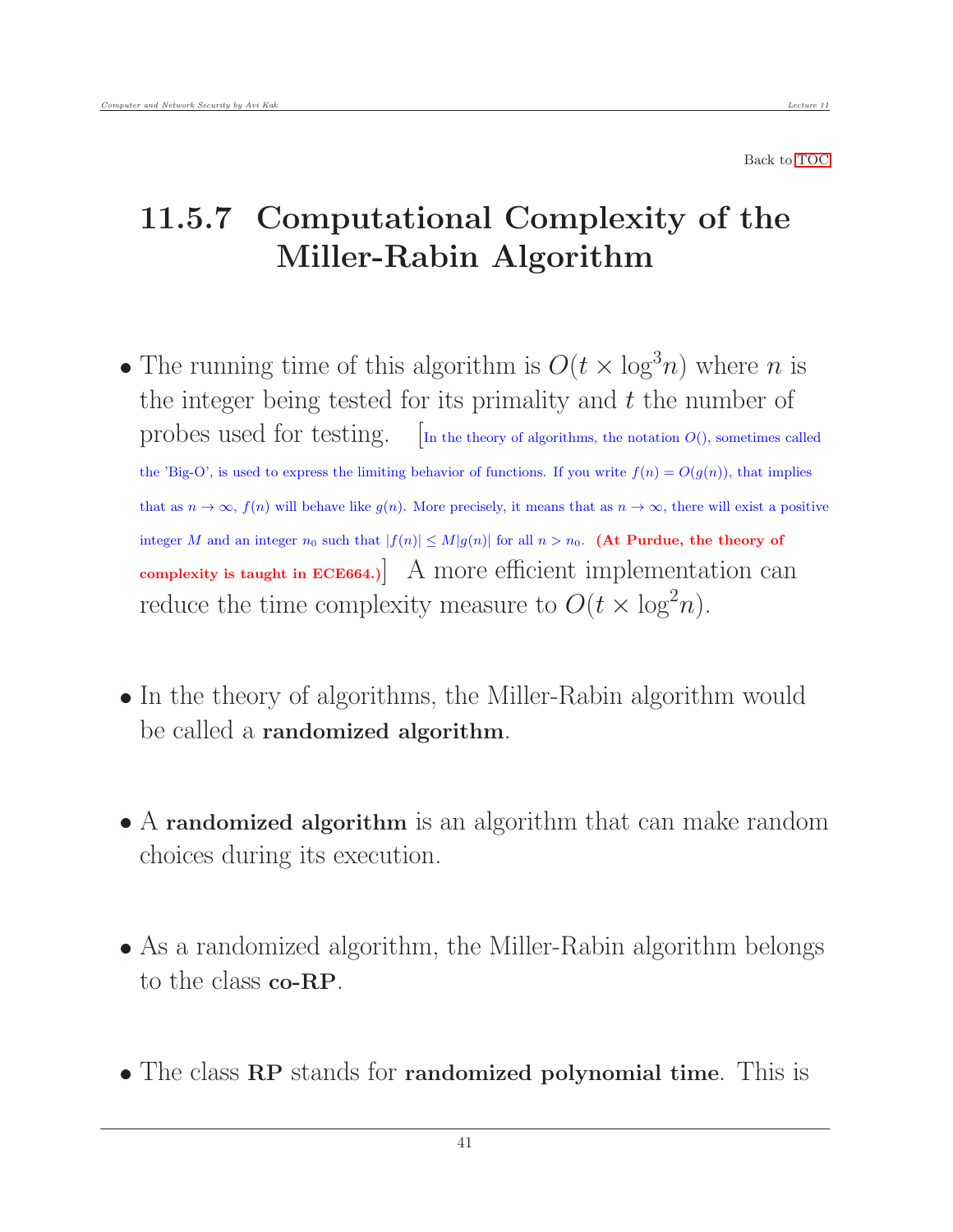the class of problems that can be solved in polynomial time with randomized algorithms provided errors are made on only the "yes" inputs. What that means is that when the answer is known to be "yes", the algorithm occasionally says "no".

- The class **co-RP** is similar to the class **RP** except that the algorithm occasionally makes errors on only the "no" inputs. What that means is that when the answer is known to be "no", the algorithm occasionally says "yes".
- The Miller-Rabin algorithm belongs to **co-RP** because occasionally when an input number is known to not be a prime, the algorithm declares it to be prime.
- The class co-RP is a subset of the class BPP. BPP stands for bounded probabilistic polynomial-time. These are randomized polynomial-time algorithms that yield the correct answer with an exponentially small probability of error.
- The fastest algorithms that behave deterministically belong to the class P in the theory of computational complexity. P stands for polynomial-time. All problems that can be solved in exponential time in a deterministic machine belong to the class NP in the theory of computational complexity.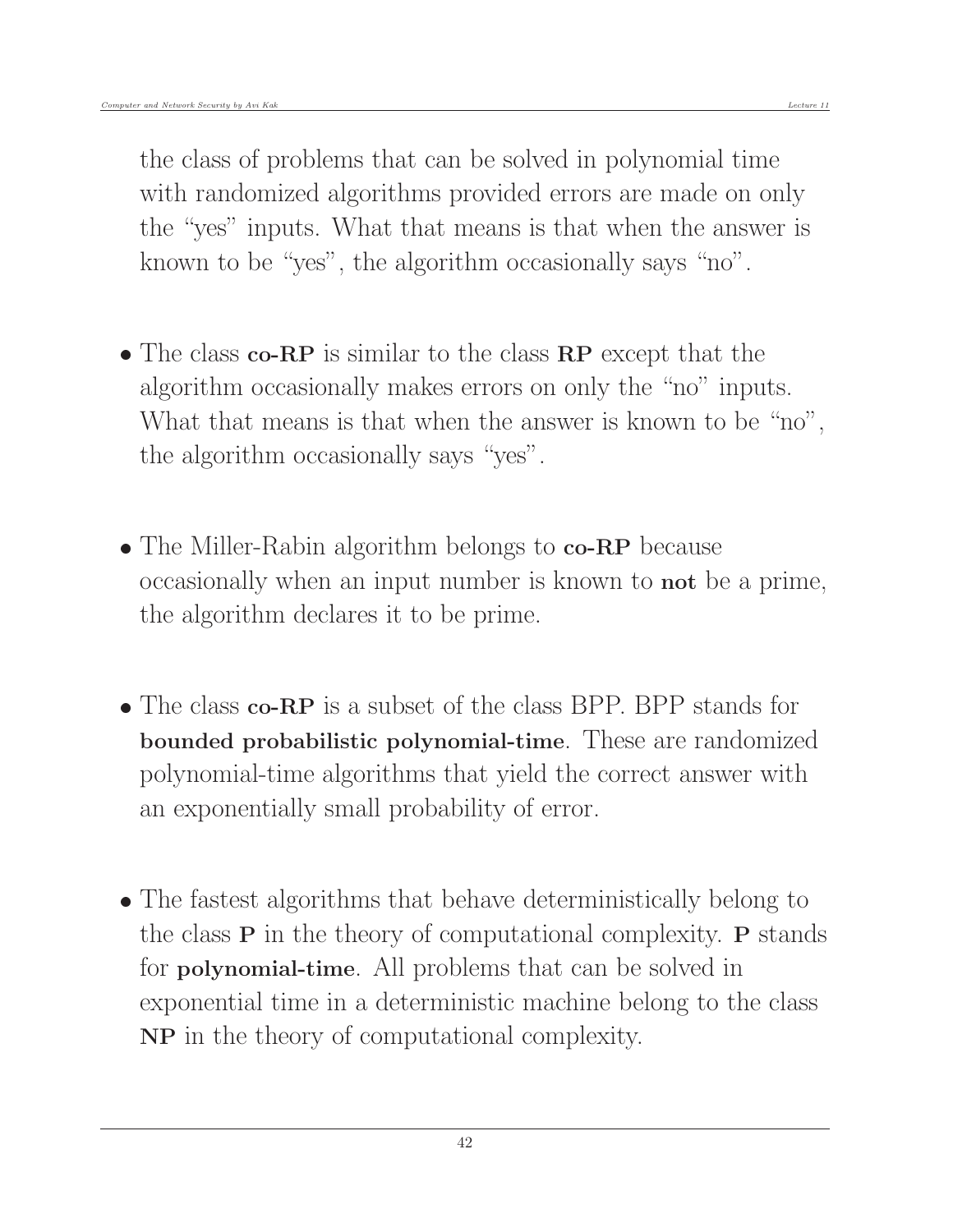$\bullet$  The class  ${\bf P}$  is a subset of class  ${\bf BPP}$  and there is no known direct relationship between the classes **BPP** and **NP**. In general we have

$$
P \subset RP \subset NP
$$
  

$$
P \subset co-RP \subset BPP
$$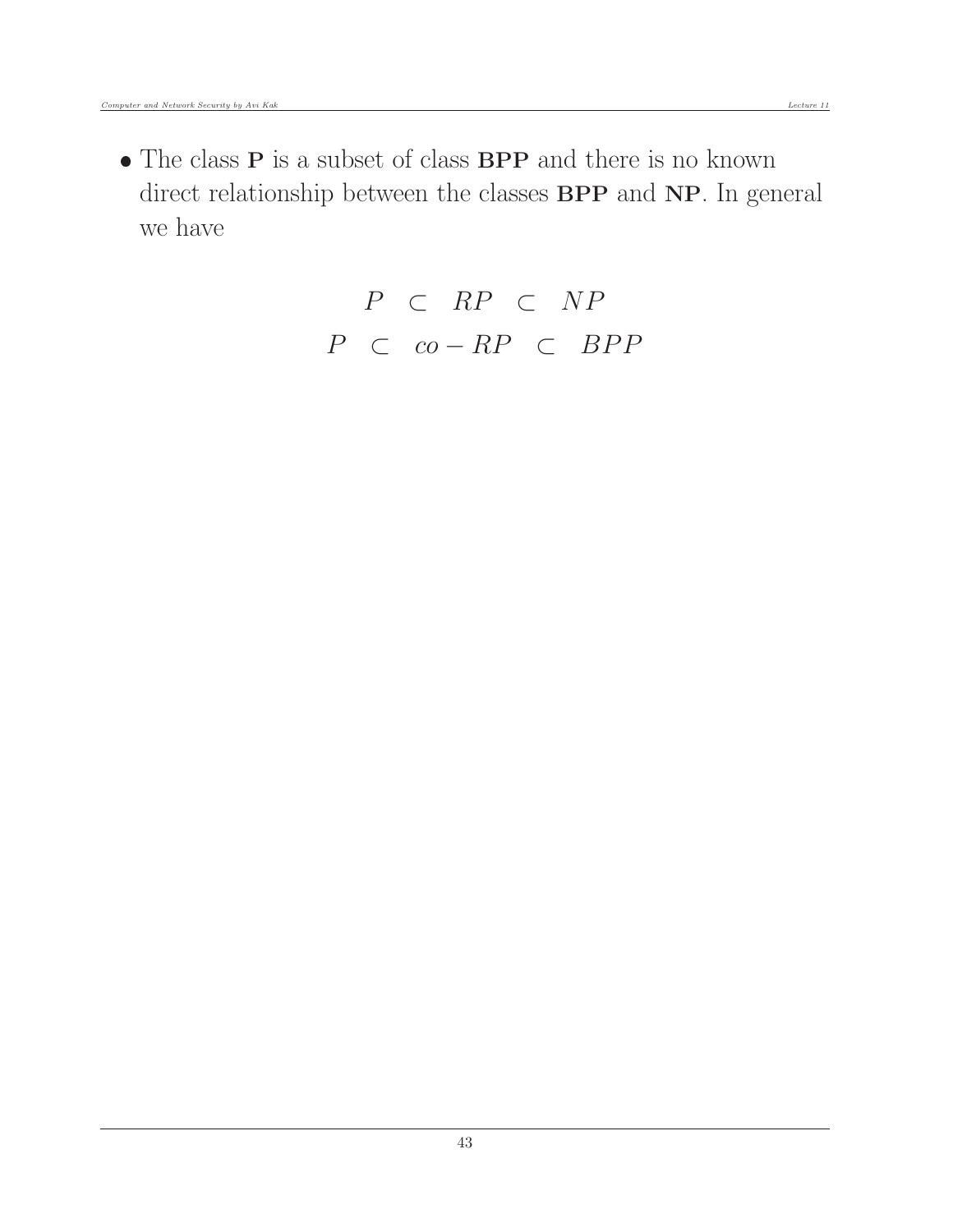# <span id="page-43-0"></span>11.6 THE AGRAWAL-KAYAL-SAXENA (AKS) ALGORITHM FOR PRIMALITY **TESTING**

- Despite the millennia old obsession with prime numbers, until 2002 there did not exist a computationally efficient test with an unconditional guarantee of primality.
	- A deterministic test of primality (as opposed to a randomized test) is considered to be computationally efficient if it belongs to class P. That is, the running time of the algorithm must be a polynomial function of the size of the number whose primality is being tested. (The size of  $n$  is **proportional to**  $\log n$ . Think of the binary representation of  $n.$
	- If there was no concern about computational efficiency, you could always test for primality by dividing  $n$  by all integers up to  $\sqrt{n}$ . The running time of this algorithm would be directly proportional to  $n$ , which is **exponential** in the size of  $n$ .
	- Only very small integers can be tested for primality by such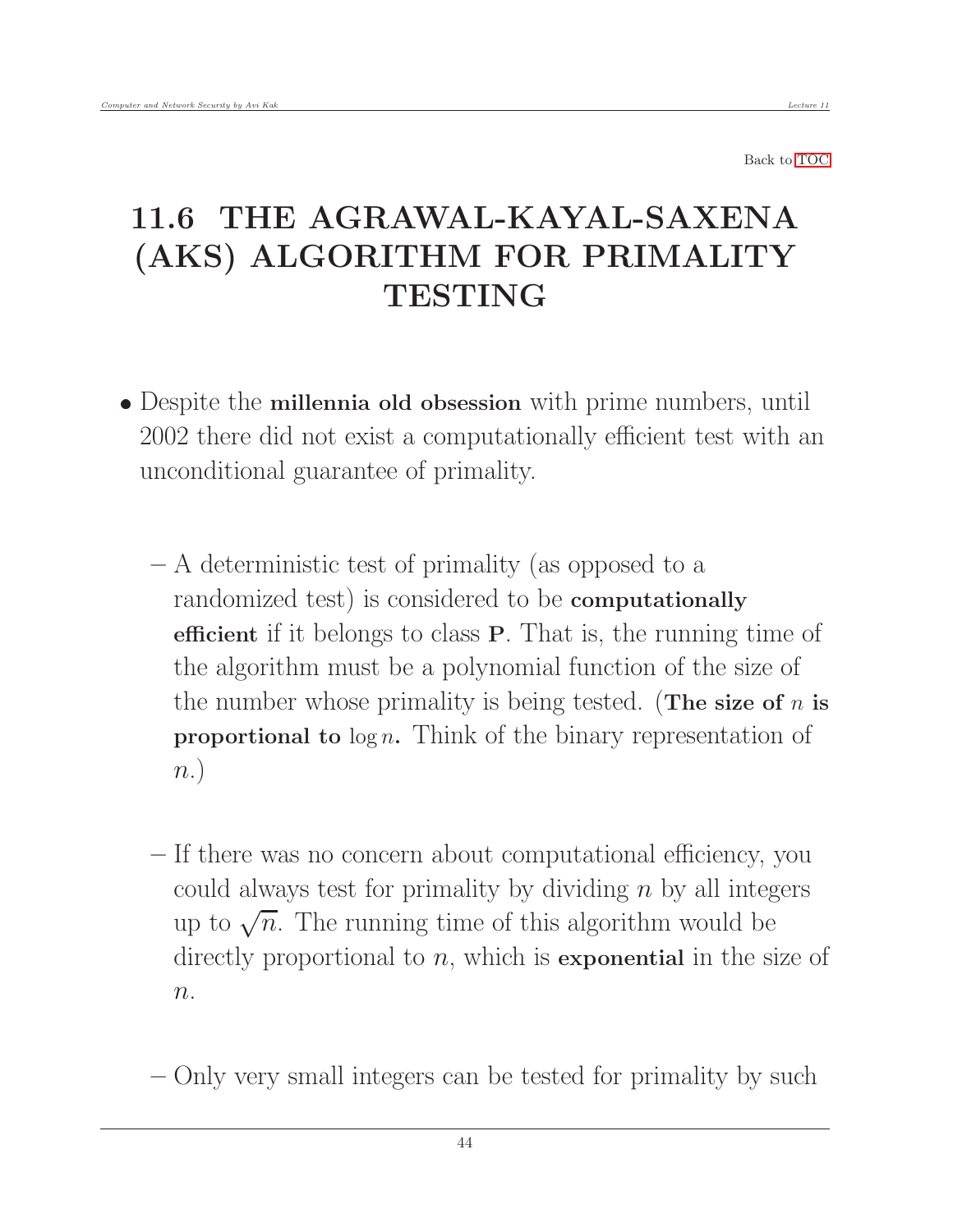a brute-force approach even though it is unconditionally guaranteed to yield the correct answer.

- Hence the great interest by all (the governments, the scientists, the commercial enterprise, etc.) in discovering a computationally efficient algorithm for testing for primality that guarantees its result unconditionally.
- So when on **August 8, 2002** The New York Times broke the story that the trio of Manindra Agrawal, Neeraj Kayal, and Nitin Saxena (all from the Indian Institute of Technology at Kanpur) had found a computationally efficient algorithm that returned an unconditionally guaranteed answer to the primality test, it caused a big sensation.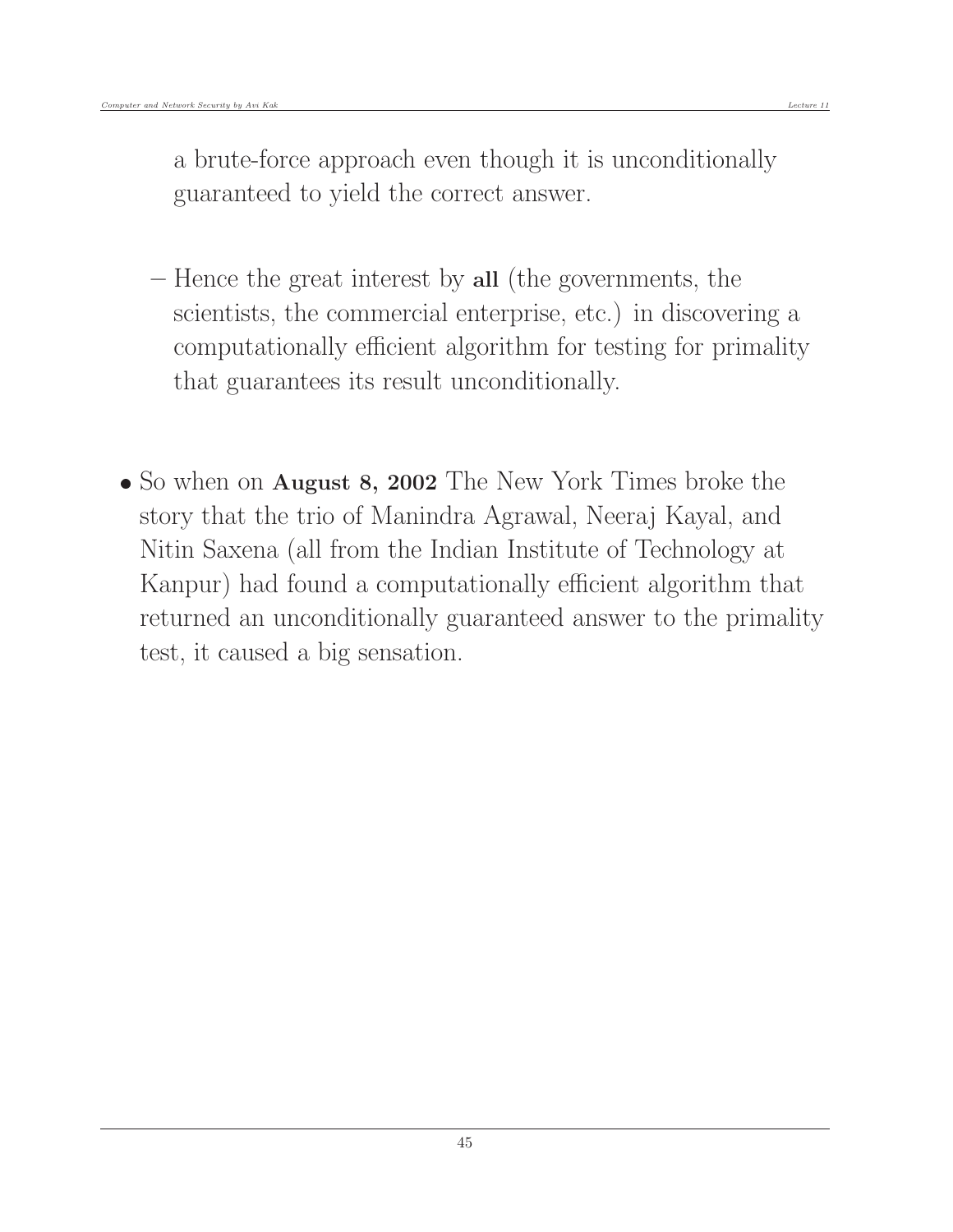# <span id="page-45-0"></span>11.6.1 Generalization of Fermat's Little Theorem to Polynomial Rings Over Finite Fields

• The Agrawal-Kayal-Saxena (AKS) algorithm is based on the following generalization of Fermat's Little Theorem to polynomial rings over finite fields. [See Lecture 6 for what a polynomial ring is. This generalization states that if a number  $a$  is coprime to another number  $p, p > 1$ , then p is prime **if and only if** the **polynomial**  $(x + a)^p$  defined over the finite field  $Z_p$  obeys the following equality:

$$
(x + a)^p \equiv x^p + a \pmod{p} \tag{6}
$$

Pay particular attention to the '**if and only if'** clause in the statement above the equation. That implies that the equality in Eq. (6) is both a **necessary** and a **sufficient** condition for  $p$ to be a prime. It is this fact that allows the AKS test for primality to be deterministic. By contrast, Fermat's Little Theorem is only a necessary condition for the  $p$  to be prime. Therefore, a test based directly on Fermat's Little Theorem — such as the Miller-Rabin test — can only be probabilistic in the sense explained earlier.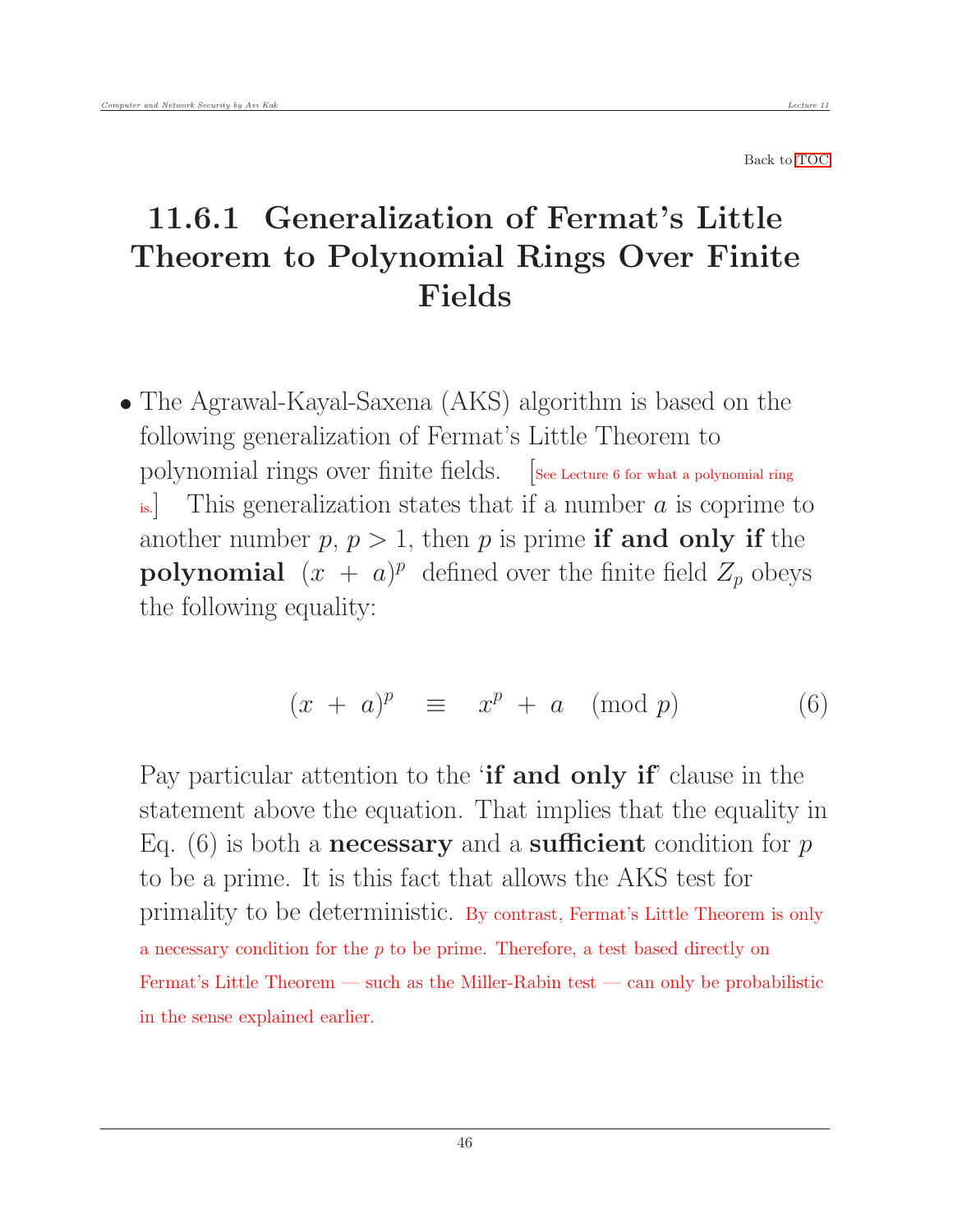• To establish Eq. (6), we can expand the binomial  $(x + a)^p$  as follows:

$$
(x+a)^p = {p \choose 0} x^p + {p \choose 1} x^{p-1} \cdot a + {p \choose 2} x^{p-2} \cdot a^2 + \cdots + {p \choose p} a^p \tag{7}
$$

where the binomial coefficients are given by

$$
\binom{p}{i} \quad = \quad \frac{p!}{i!(p-i)!}
$$

• To prove Eq.  $(6)$  in the forward direction, suppose p is prime. Now the first and the last binomial coefficients in the expansion shown in Eq. (7) will both be 1. That is,  $\binom{p}{0}$  $\binom{p}{0}$  and  $\binom{p}{p}$  $_p^p$ ) will both equal 1. [Note that 0! is by convention equal to 1 since it involves no factors for multiplication. (If you are curious about the convention, see the Wikipedia page on factorials.) The other binomial coefficients, since they contain  $p$ as a factor, will obey

$$
\binom{p}{i} \equiv 0 \pmod{p}
$$

Also that since by Fermat's Little Theorem we have  $a^{p-1} \equiv 1 \pmod{p}$ , the  $a^p$  in the last term in the binomial expansion reduces to just  $a$ . As a result, the expansion in Eq. (7) reduces to the form shown in Eq. (6).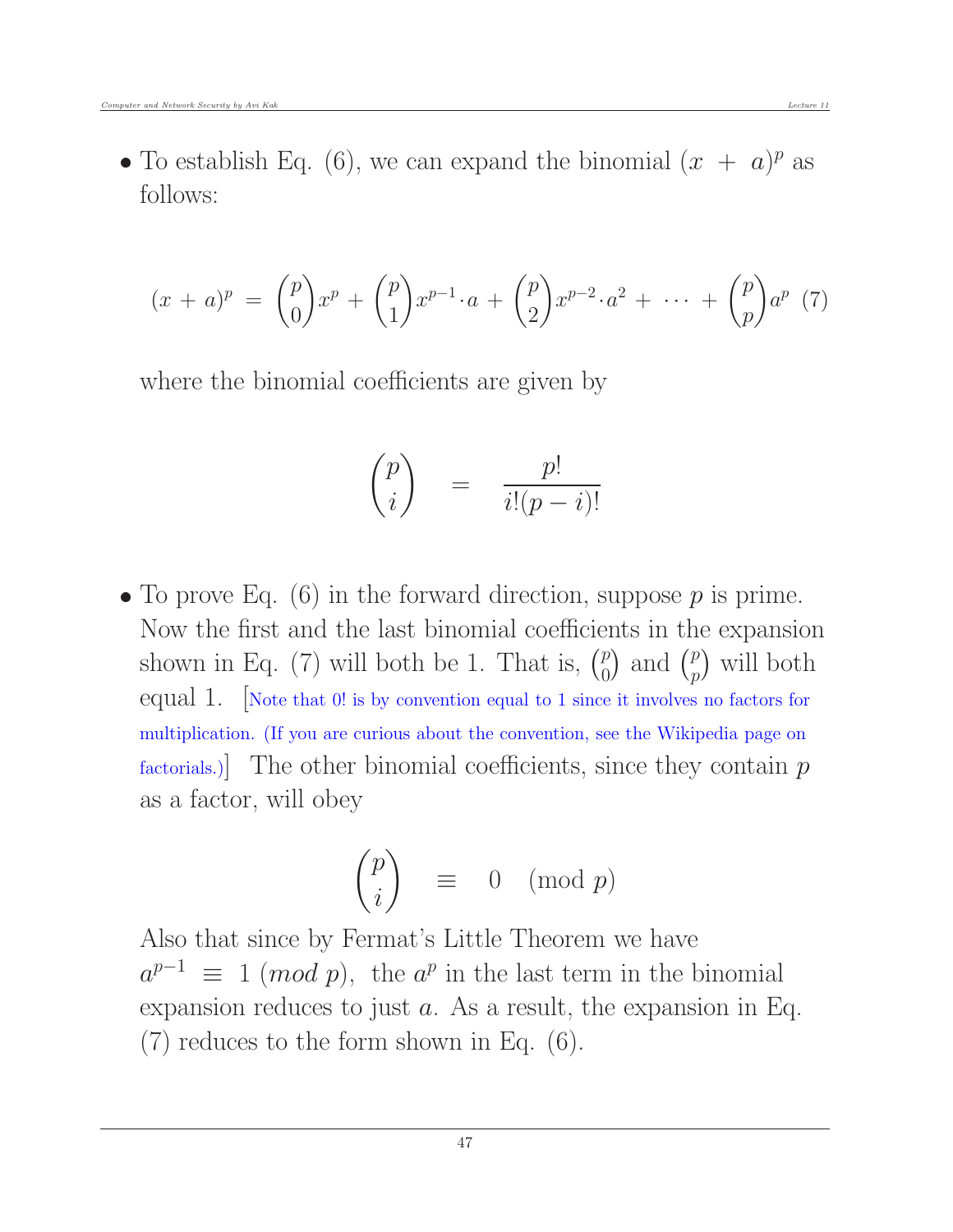• To prove Eq.  $(6)$  in the opposite direction, suppose p is composite. It then has a prime factor  $q > 1$ . Let  $q^k$  be the greatest power of q that divides p. Then  $q^k$  does NOT divide the binomial coefficient  $\binom{p}{q}$  $\binom{p}{q}$ . That is because this binomial coefficient has factored out of it some power of  $q$  and therefore the binomial coefficient cannot have  $q^k$  as one of its factors. [To make the same assertion contrapositively, let's assume for a moment that  $q^k$  is a factor of  $\binom{p}{q}$  $\binom{p}{q}$ . Then it must be the case that a larger power of q can divide  $\overline{p}$  which is false by the assumption about k.] We also note that  $q^k$  must be coprime to  $a^{p-q}$  since we started out with the assumption that a and p were coprimes, implying that  $a$  and  $p$  cannot share any factors (except for the number 1). Now the coefficient of the term  $x^q$  in the binomial expansion is

$$
\binom{p}{q} \cdot a^{p-q}
$$

We have identified a factor of p, the factor being  $q^k$ , that does not divide  $\binom{p}{q}$  $\binom{p}{q}$  and and that is a coprime to  $a^{p-q}$ . For the coefficient of  $x^q$  to be 0 mod p, it must be divisible by p. But for that to be the case, the coefficient must be divisible by all factors of p. But we have just identified a factor,  $q^k$ , that divides neither  $\binom{p}{q}$  $\binom{p}{q}$  not  $a^{p-q}$ . Therefore, the coefficient of  $x^q$ **cannot** be 0 mod p. This establishes the proof of Eq.  $(6)$  in the opposite direction, since we have shown that when  $p$  is **not** a prime, the equality in Eq. (6) does not hold.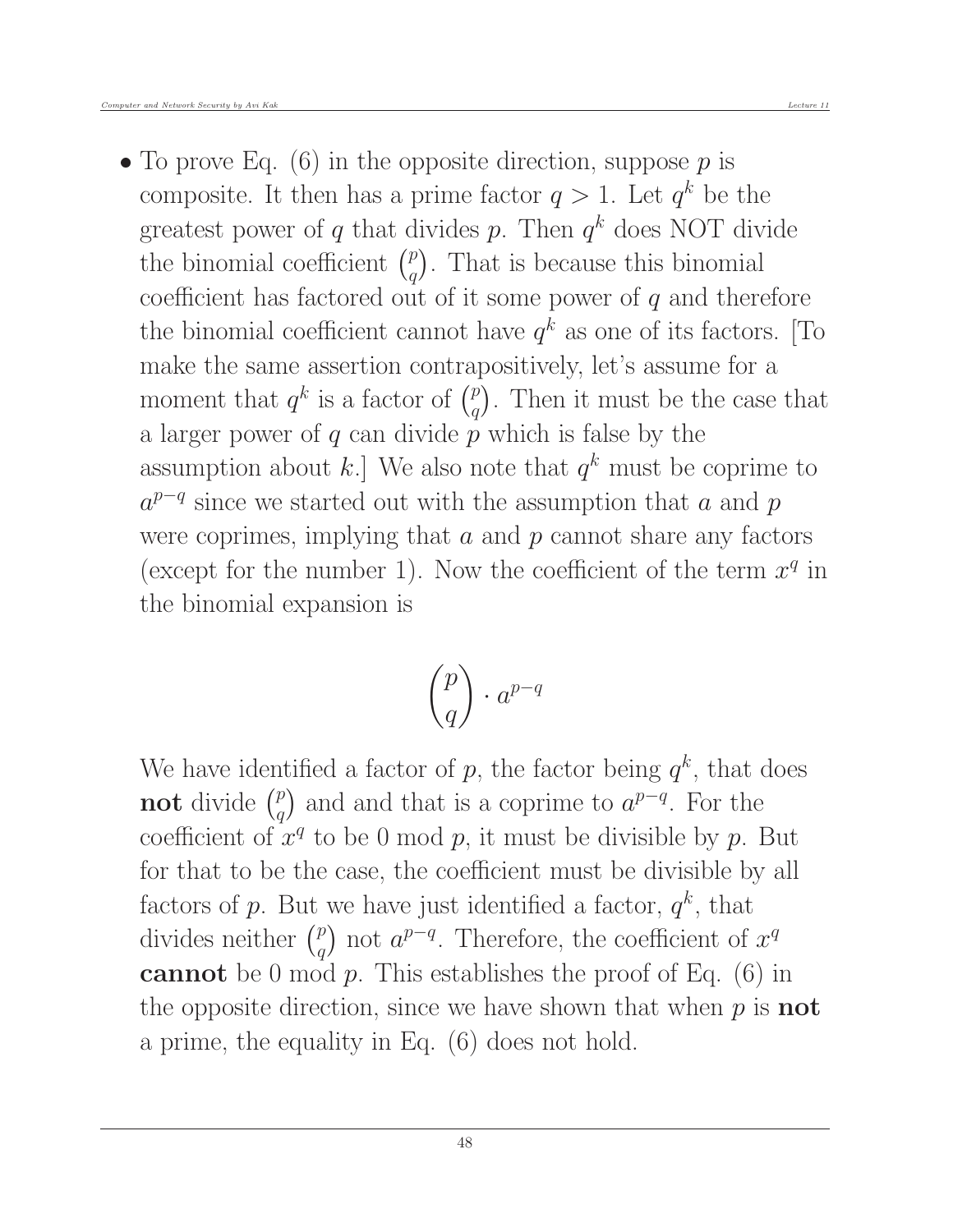- The generalization of Fermat's Little Theorem can be used directly for primality testing, but it would not be computationally efficient since it would require we check each of the p coefficients in the expansion of  $(x + a)^p$  for some a that is coprime to p.
- There is a way to make this sort of primality testing more efficient by making use of the fact that if

$$
f(x) \bmod p = g(x) \bmod p \tag{8}
$$

then

$$
f(x) \bmod h(x) = g(x) \bmod h(x) \tag{9}
$$

where  $f(x)$ ,  $g(x)$ , and  $h(x)$  are polynomials whose coefficients are in the finite field  $Z_p$ . (But bear in mind the fact that whereas Eq.  $(8)$  implies Eq.  $(9)$ , the reverse is **not** true.)

 As a result, the primality test of Equation (4) can be expressed in the following form for some value of the integer  $r$ :

$$
(x + a)^p
$$
 mod  $(x^r - 1) = (x^p + a) \text{ mod } (x^r - 1)$  (10)

with the caveat that there will exist some **composite**  $p$  for which this equality will also hold true. So, when  $p$  is known to be a prime, the above equation will be satisfied by all  $\alpha$  coprime to  $p$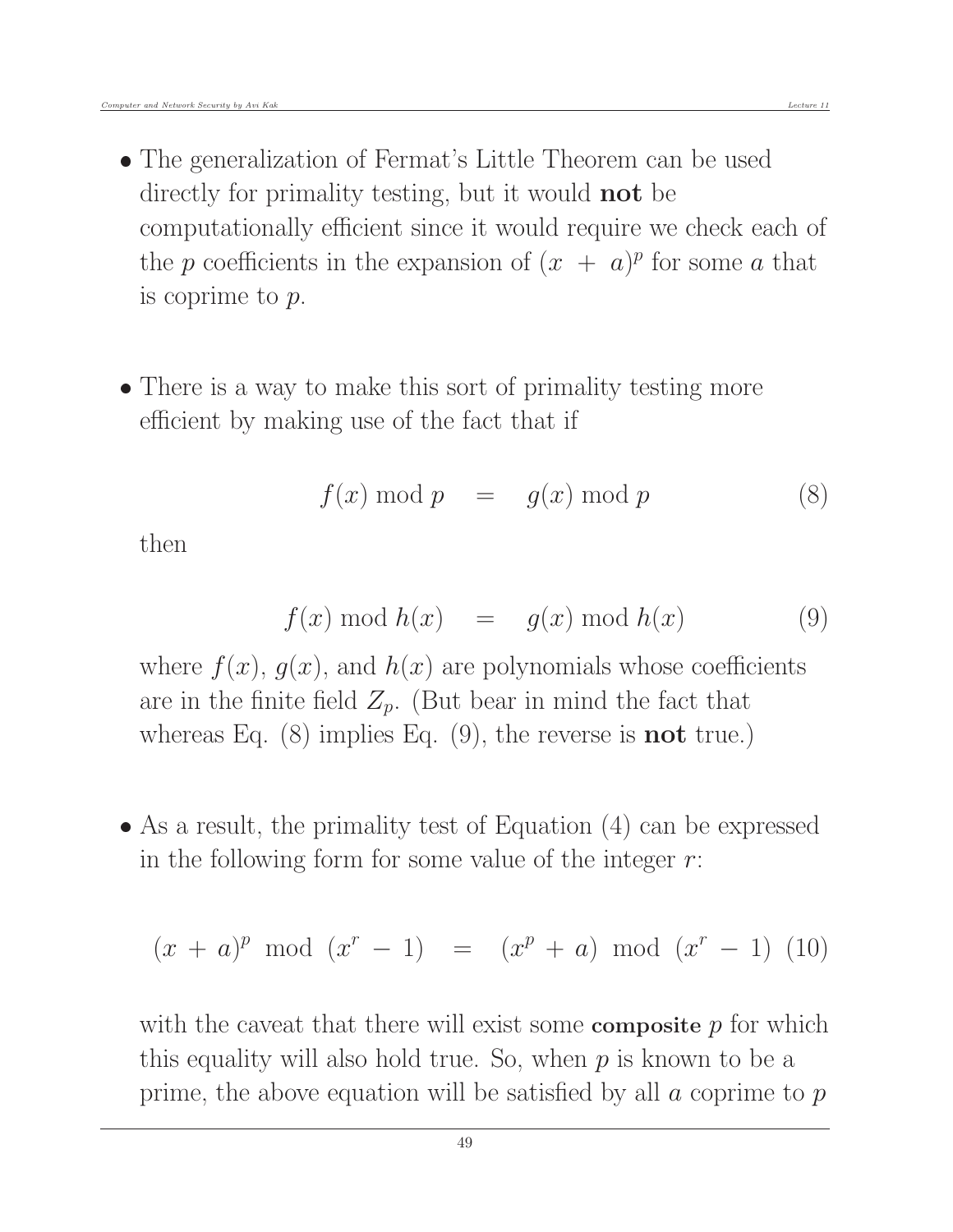and by all  $r$ . However, when  $p$  is a composite, this equation will be satisfied by some values for  $a$  and  $r$ .

• The main AKS contribution lies in showing that, when  $r$  is chosen appropriately, if Eq. (10) is satisfied for appropriately chosen values for  $a$ , then  $p$  is guaranteed to be a prime. The amount of work required to find the value to use for  $r$  and the number of values of  $a$  for which the equality in Eq. (10) must be tested is bounded by a polynomial in  $\log p$ .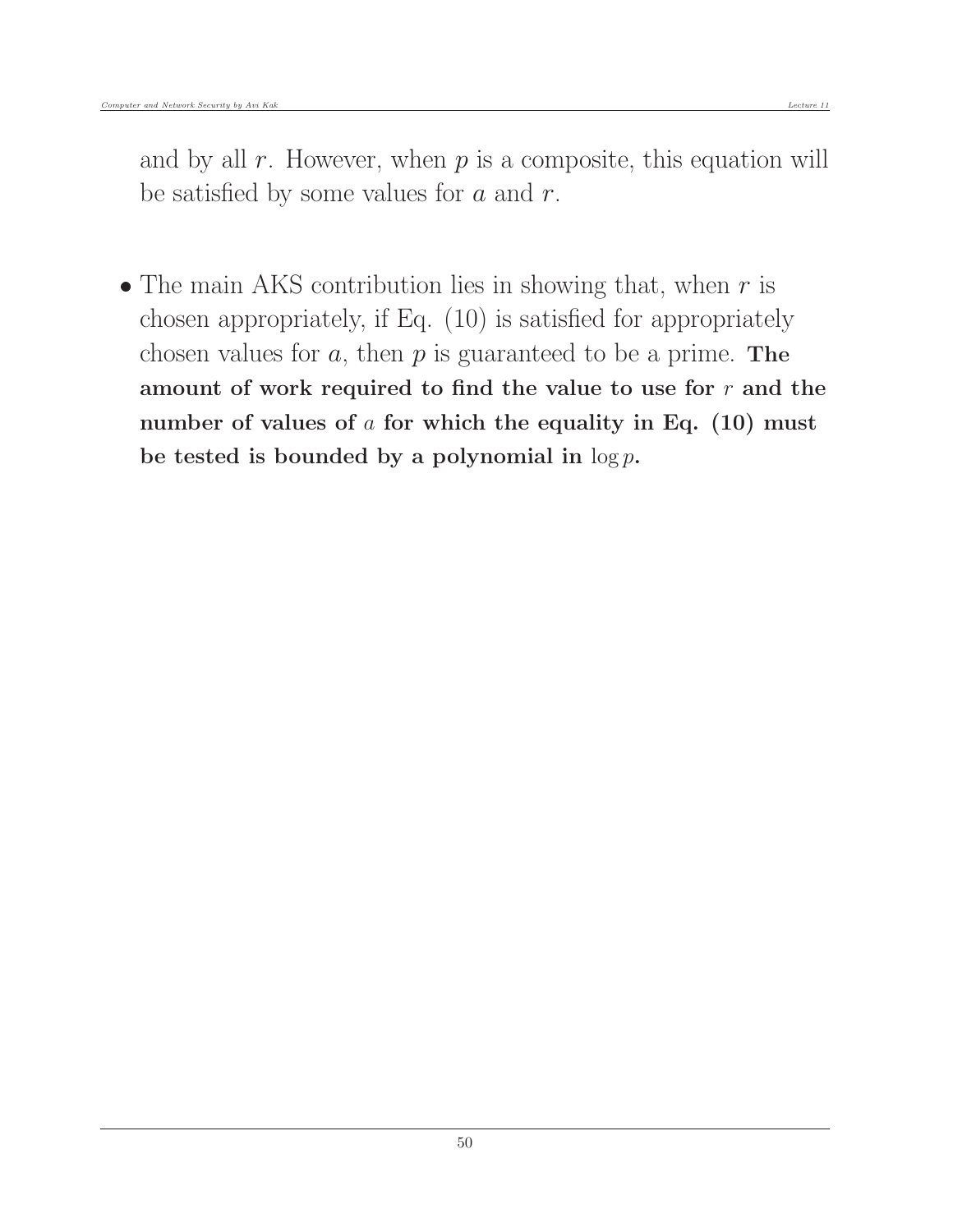## <span id="page-50-0"></span>11.6.2 The AKS Algorithm: The Computational Steps

```
p = integer to be tested for primality
if (p == a<sup>b</sup> for some integer a and for some integer b > 1) :
       then return ''p is COMPOSITE''
r = 2### This loop is to find the appropriate value for the number r:
while r < p:
    if ( gcd(p,r) is not 1 ) : # (A)return "p is COMPOSITE"
    if ( r is a prime greater than 2 ):
       let q be the largest factor of r-1
        if (q > (4 \cdot sqrt(r) \cdot log p)) and
           (p^{(r-1)/q} is not 1 mod r ) :
            break
   r = r+1### Now that r is known, apply the following test:
for a = 1 to (2 \text{ . } sqrt(r) \text{ . } log p) :
    if ((x-a)^p) is not (x^p - a) mod (x^r - 1): #(B)
       return "p is COMPOSITE"
return "p is PRIME"
```
There are two main challenges in creating an efficient implementation from the pseudocode shown above:

For large candidate numbers, the number of iterations of the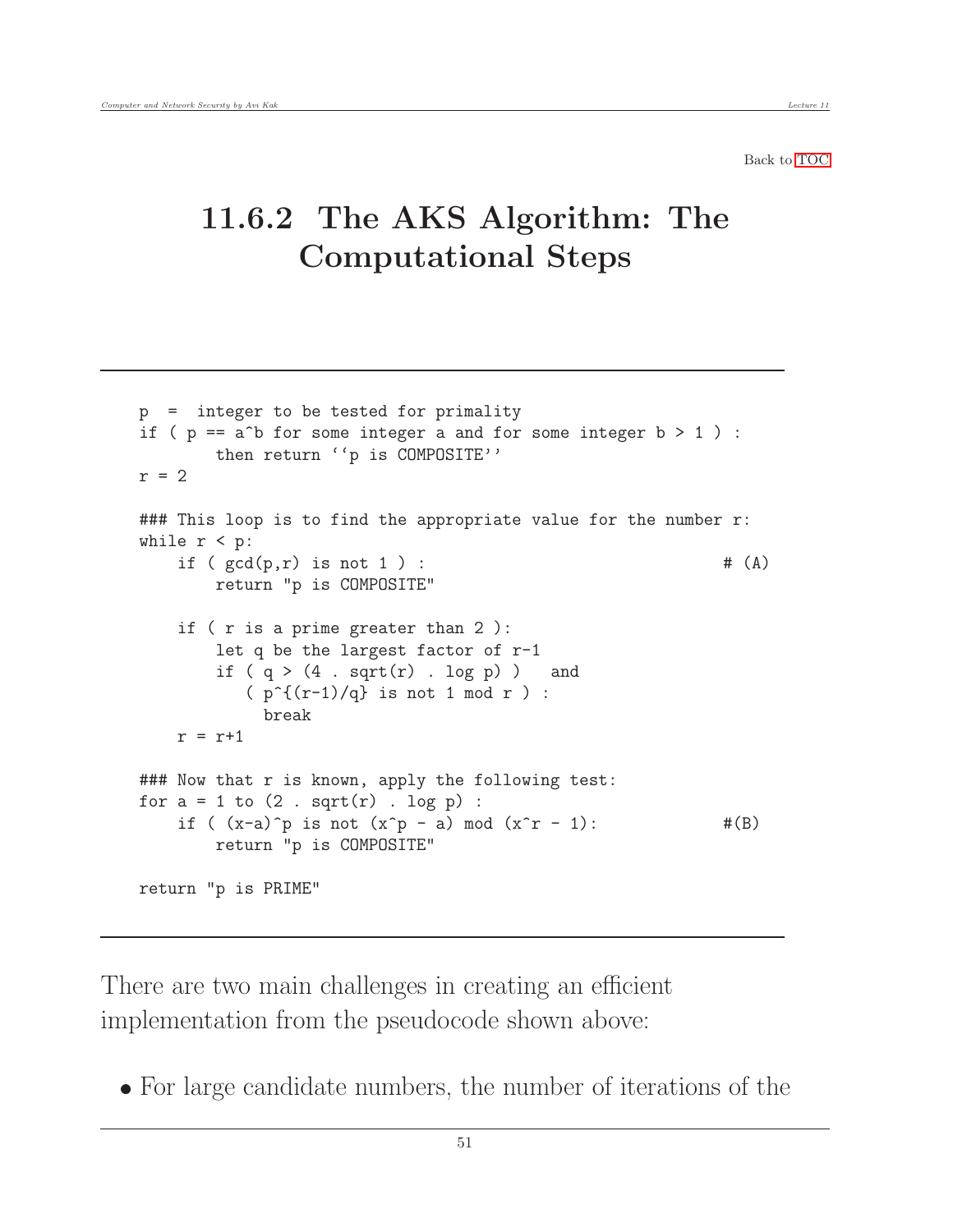while loop for finding an appropriate value for  $r$  may be large enough to require that you use the binary GCD algorithm in Section 5.4.4 of Lecture  $5$  — as opposed to the regular Euclid's algorithm also presented in the same section.

 Your main challenge is going to be to carry out what looks like computer algebra in line (B) where you are supposed to figure out whether, for the given value for  $a$ , the polynomial  $(x - a)^p$ is congruent to the polynomial  $x^p - a$  modulo the polynomial  $x^r - 1$ . Barring an implementation of this step as an exercise in computer algebra, how does one do that? One way to implement this step is by using logic that is similar to what was shown in Section 7.9 of Lecture 7 where we talked about polynomial multiplications modulo the irreducible polynomial for AES. Accordingly, as we raise  $(x - a)$  to successively larger powers, the modulo  $x^r - 1$  effect would come into play only when the exponent of  $(x - a)$  is r or larger. Starting with  $(x - a)^r$ , its expansion has only one term to which the modulo operation needs to be applied and that term is  $x^r$ . So if we pre-calculate the value  $x^r \mod (x_r - 1)$ , with the coefficients manipulated in the field  $Z_p$ , we can find out what  $(x - a)^r \mod (x^r - 1)$  is easily. If we now multiply this result by  $(x - a)$  and use similar logic as in the previous step, we obtain  $(x - a)^{(r+1)}$  mod  $(x^r - 1)$  easily; and so on.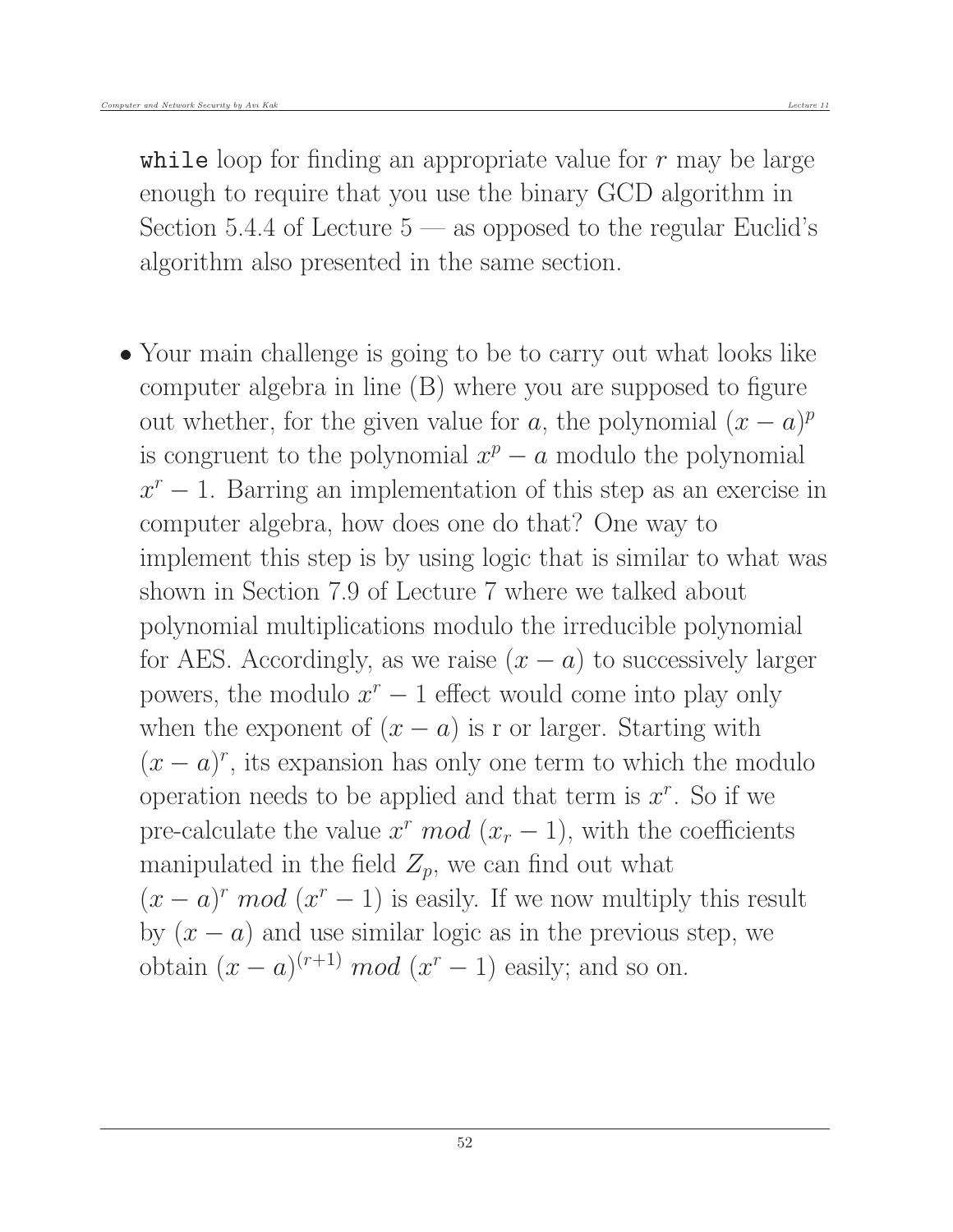# 11.6.3 Computational Complexity of the AKS Algorithm

The computational complexity of the AKS algorithm is

<span id="page-52-0"></span>
$$
O\left((\log p)^{12}\cdot f(\log\log p)\right)
$$

where  $p$  is the integer whose primality is being tested and  $f$  is a polynomial. So the running time of the algorithm is proportional to the twelfth power of the number of bits required to represent the candidate integer times a polynomial function of the logarithm of the number of bits.

 There exist proposals for alternative implementations of the AKS algorithm for which the running time approaches the fourth power of the number of bits required to represent the number.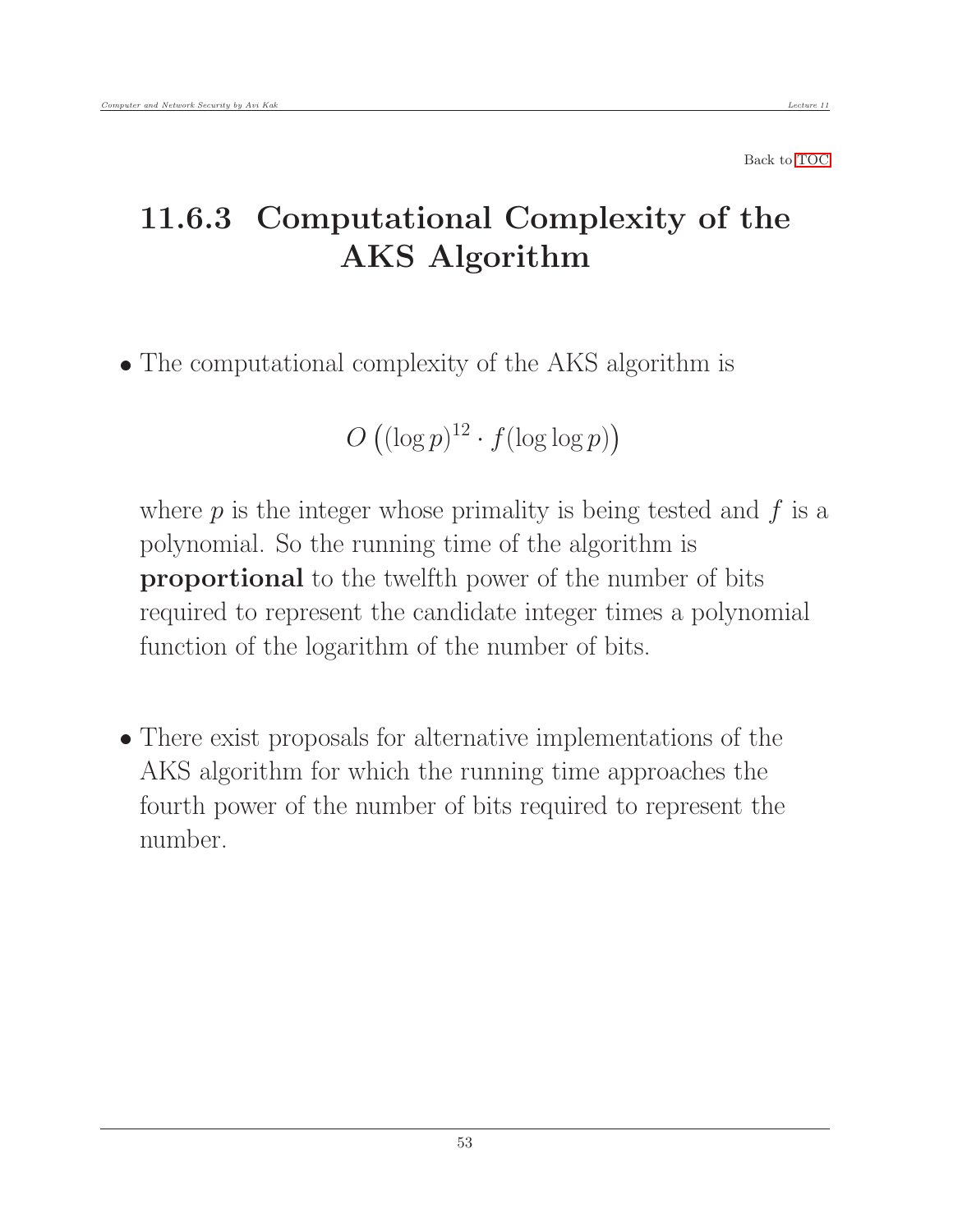# <span id="page-53-0"></span>11.7 THE CHINESE REMAINDER THEOREM (CRT)

- Discovered by the Chinese mathematician Sun Tsu Suan-Ching around  $4^{th}$  century A.D. Particularly useful for modulo arithmetic operations on very large numbers with respect to large moduli.
- $\bullet$  CRT says that in modulo M arithmetic, if M can be expressed as a product of  $n$  integers that are pairwise coprime, then every integer in the set  $Z_M = \{0, 1, 2, ..., M - 1\}$  can be reconstructed from residues with respect to those n numbers.  $\lceil_{\text{In}}\rceil$ all examples of modulo arithmetic so far in this lecture series, the modulus  $M$  has been prime. But now we are considering a modulus that is a composite. As you will see in the next lecture, in the famous RSA algorithm for public-key cryptography, the modulus  $M$  is a product of two primes, and therefore a composite.
- For example, the prime factors of 10 are 2 and 5. Now let's consider an integer 9 in  $Z_{10}$ . Its residue modulo 2 is 1 and the residue modulo 5 is 4. So, according to CRT, 9 can be represented by the tuple (1, 4). As to why that's a useful thing to do, you'll soon see.
- $\bullet$  Let us express a decomposition of M into factors that are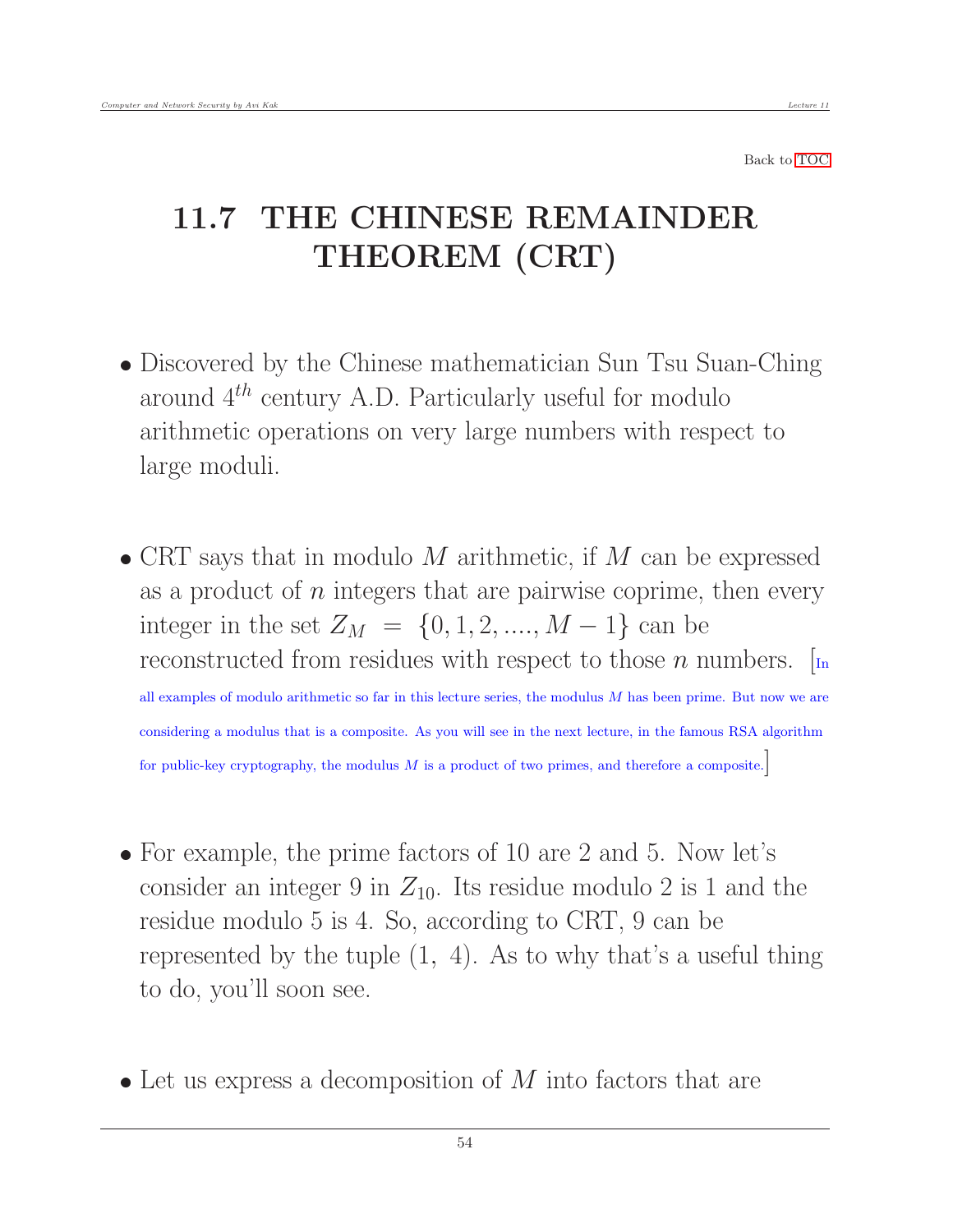pairwise coprime by

$$
M \quad = \quad \prod_{i=1}^k m_i
$$

Therefore, the following must be true for the factors:  $gcd(m_i, m_j) = 1$  for  $1 \le i, j \le k$  and  $i \ne j$ . As an example of such a decomposition, we can express the integer 130 as a product of 5 and 26, which results in  $m_1 = 5$  and  $m_2 = 26$ . Another way to decompose the integer 130 would be express it as a product of 2, 5, and 13. For this decomposition, we have  $m_1 = 2$ ,  $m_2 = 5$  and  $m_3 = 13$ .

• CRT allows us to represent any integer  $A$  in  $Z_M$  by the k-tuple:

$$
A \equiv (a_1, a_2, \ldots, a_k)
$$

where each  $a_i \in Z_{m_i}$ , its exact value being given by

$$
a_i = A \bmod m_i \quad for \quad 1 \le i \le k
$$

Note that each  $a_i$  can be any value in the range  $0 \le a_i < m_i$ .

 CRT makes the following two assertions about the k-tuple representations for integers: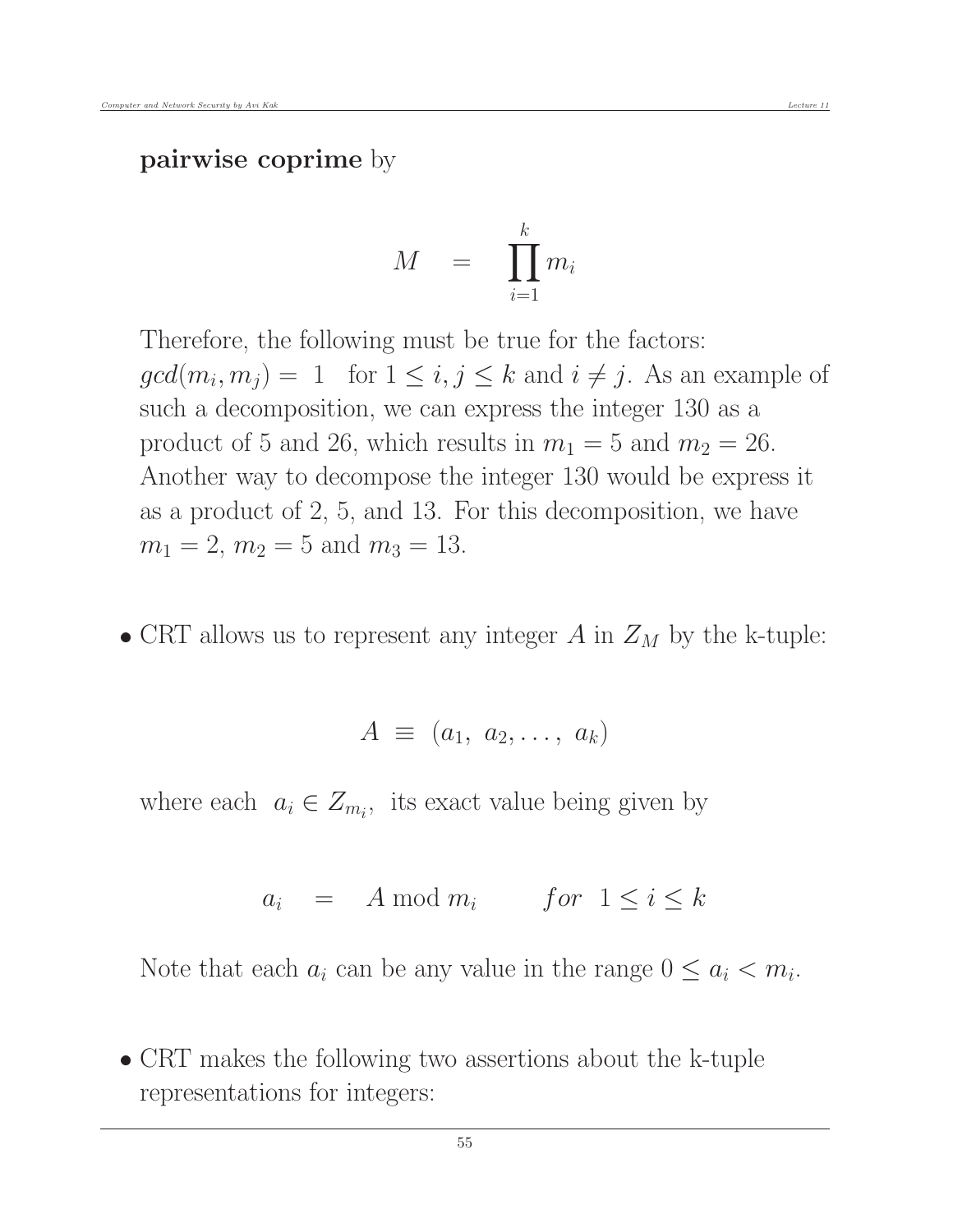- The mapping between the integers  $A \in Z_M$  and the k-tuples is a bijection, meaning that the mapping is one-to-one and onto. That is, there corresponds a unique k-tuple for every integer in  $Z_M$  and vice versa. (More formally, the bijective mapping is between  $Z_M$  and the Cartesian product  $Z_{m_1} \times Z_{m_2} \times \ldots Z_{m_k}$ .
- Arithmetic operations on the numbers in  $Z_M$  can be carried out equivalently on the k-tuples representing the numbers. When operating on the k-tuples, the operations can be carried out independently on each of coordinates of the tuples, as represented by

 $(A + B) \bmod M$   $\Leftrightarrow$   $((a_1 + b_1) \bmod m_i, \ldots, (a_k + b_k) \bmod m_k)$  $(A - B) \bmod M$   $\Leftrightarrow$   $((a_1 - b_1) \bmod m_i, \ldots, (a_k - b_k) \bmod m_k)$  $(A \times B) \bmod M \Leftrightarrow ((a_1 \times b_1) \bmod m_i, \ldots, (a_k \times b_k) \bmod m_k)$ 

where  $A \Leftrightarrow (a_1, a_2, \ldots, a_k)$  and  $B \Leftrightarrow (b_1, b_2, \ldots, b_k)$ are two arbitrary numbers in  $Z_M$ .

• To compute the number A for a given tuple  $(a_1, a_2, \ldots, a_k)$ , we first calculate  $M_i = M/m_i$  for  $1 \leq i \leq k$ . Since each  $M_i$  has for its factors all the other prime moduli  $m_j$ ,  $j \neq i$ , it must be the case that

$$
M_i \equiv 0 \pmod{m_j} \quad \text{for all } j \neq i
$$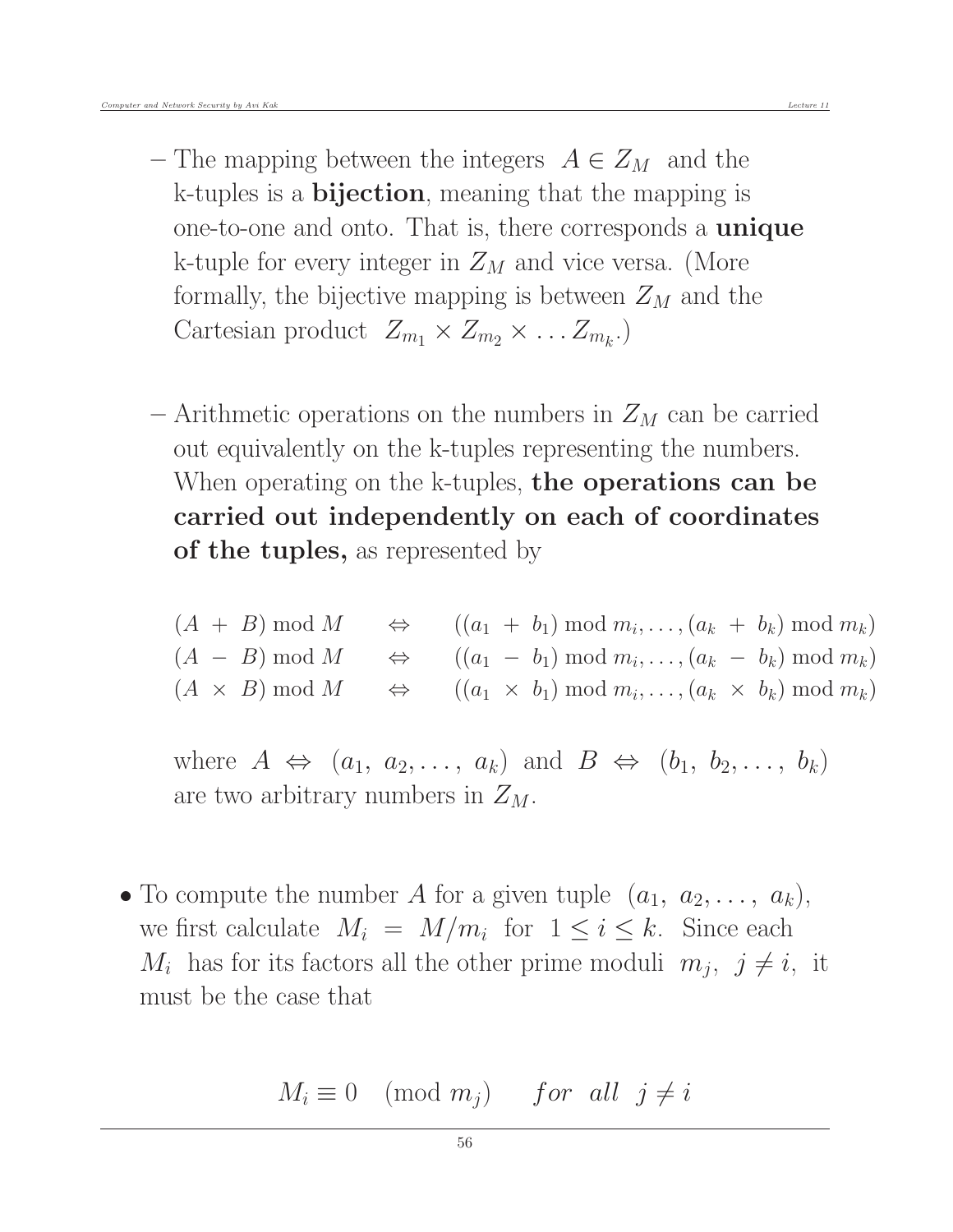Very loosely speaking, you could say that each  $M_i$  is invisible in all other sets of residues. Let's now construct a sequence of numbers  $c_i$ ,  $1 \leq i \leq k$ , in the following manner

$$
c_i = M_i \times (M_i^{-1} \bmod m_i) \quad \text{for all } 1 \le i \le k
$$

Since  $M_i$  is coprime to  $m_i$ , there must exist a multiplicative  $\text{inverse for} \ M_i \ \text{mod} \ m_i. \ \ \left[ \text{The equation above is a bit disconnecting at first sight since it} \right]$ seems that the right hand side should equal 1 as we are multiplying  $M_i$  with  $M_i^{-1}$ . But note that we are interpreting the first operand  $M_i$  in modulo M arithmetic and not in modulo  $m_i$  arithmetic.

• Now we can write the following formula for obtaining A from the tuple  $(a_1, a_2, \ldots, a_k)$ :

$$
A = \left(\sum_{i=1}^{k} a_i \times c_i\right) \bmod M
$$

To see the correctness of this formula, we must show that 'A mod  $m_i$ ' produces  $a_i$  for  $1 \le i \le k$ . This follows from the fact that  $M_j \text{ mod } m_i = 0, \ j \neq i$ , implying that  $c_j \text{ mod } m_i = 0, \ j \neq i, \text{ and the fact that } c_i \text{ mod } m_i = 1.$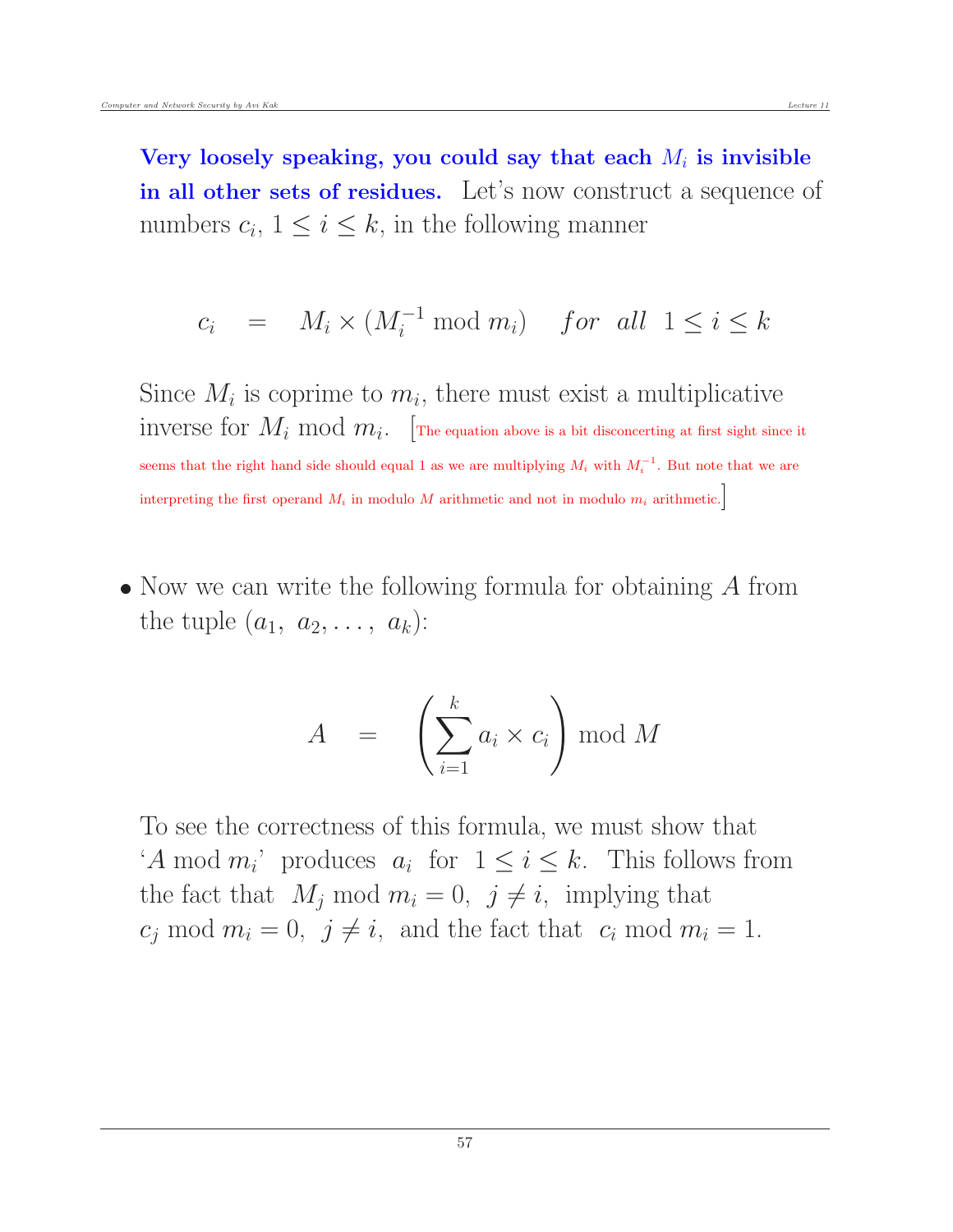## <span id="page-57-0"></span>11.7.1 A Demonstration of the Usefulness of **CRT**

- CRT is extremely useful for manipulating very large integers in modulo arithmetic. We are talking about integers with over 150 decimal digits (that is, numbers potentially larger than  $10^{150}$ ).
- To illustrate the idea as to why CRT is useful for manipulating very large numbers in modulo arithmetic, let's consider an example that can be shown on a slide.
- Let's say that we want to do arithmetic on integers modulo 8633. That is,  $M = 8633$ . This modulus has the following decomposition into two pairwise coprimes:

$$
8633 = 89 \times 97
$$

So we have  $m_1 = 89$  and  $m_2 = 97$ . The corresponding  $M_i$ integers are  $M_1 = M/m_1 = 97$  and  $M_2 = M/m_2 = 89$ .

 By using the Extended Euclid's Algorithm (see Lecture 5), we can next figure out the multiplicative inverse for  $M_1$  modulo  $m_1$ and the multiplicative inverse for  $M_2$  modulo  $m_2$ . (These multiplicative inverses are guaranteed to exist since  $M_1$  is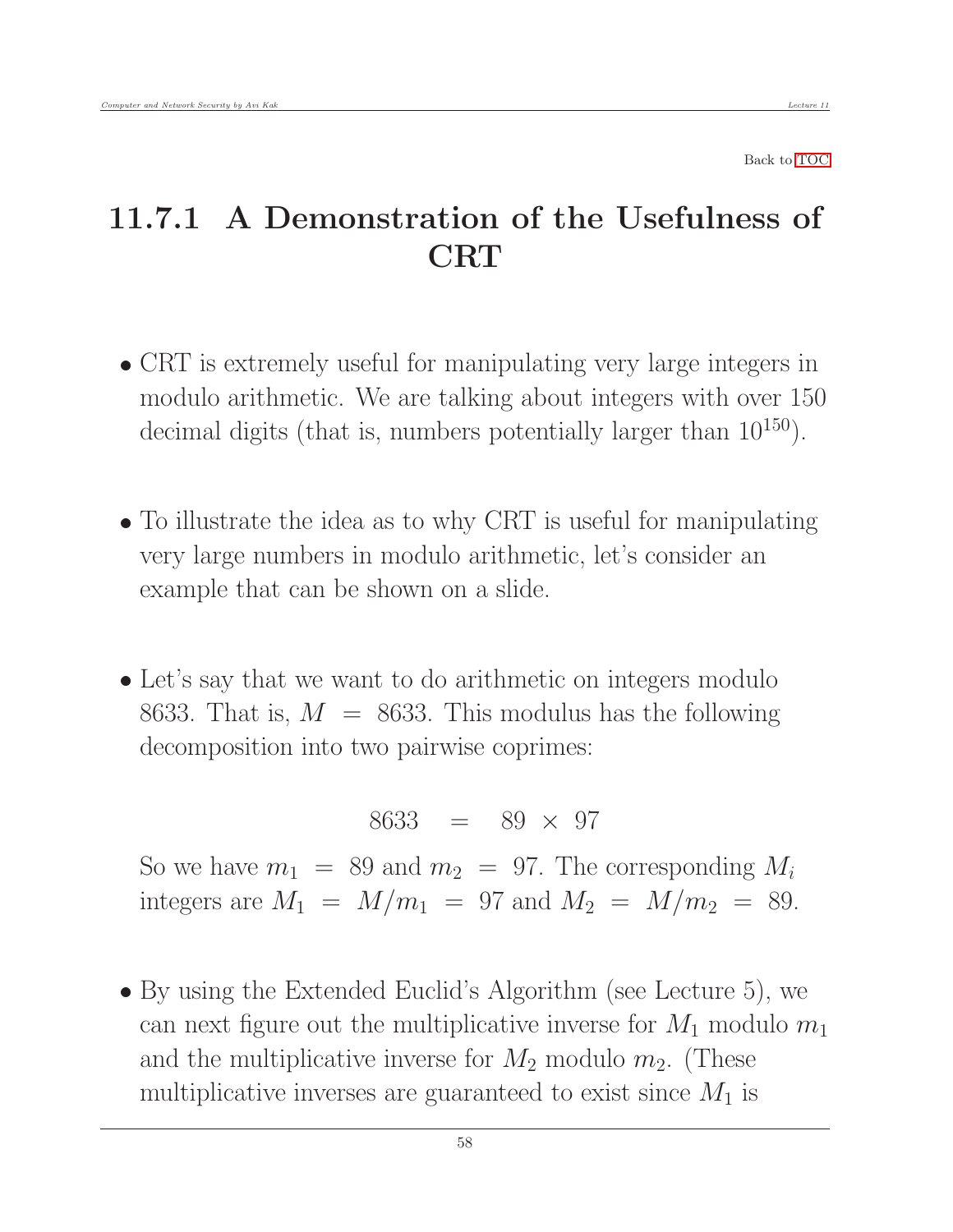coprime to  $m_1$ , and  $M_2$  is coprime to  $m_2$ .) We have [You could call the Python script FindMI.py in Section 5.7 of Lecture 5 to get the following MI values.]

> $M_1^{-1} \mod m_1 = 78$  $M_2^{-1} \mod m_2 = 12$

You can verify the correctness of the two multiplicative inverses by showing that  $97 \times 78 \equiv 1 \pmod{89}$  and that  $89 \times 12 \equiv 1$ (mod 97).

- Now let's say that we want to add two integers 2345 and 6789 modulo 8633.
- We first express the operand 2345 by its CRT representation, which is  $(31, 17)$  since  $2345 \mod 89 = 31$  and  $2345 \mod 97 = 17$ .
- We next express the operand 6789 by its CRT representation, which is  $(25, 96)$  since 6789 mod 89 = 25 and 6789 mod 97 = 96.
- To add the two "large" integers, we simply add the two corresponding CRT tuples modulo the respective moduli. This gives us (56, 16). For the second of these two numbers, we initially get 113, which modulo 97 is 16.

59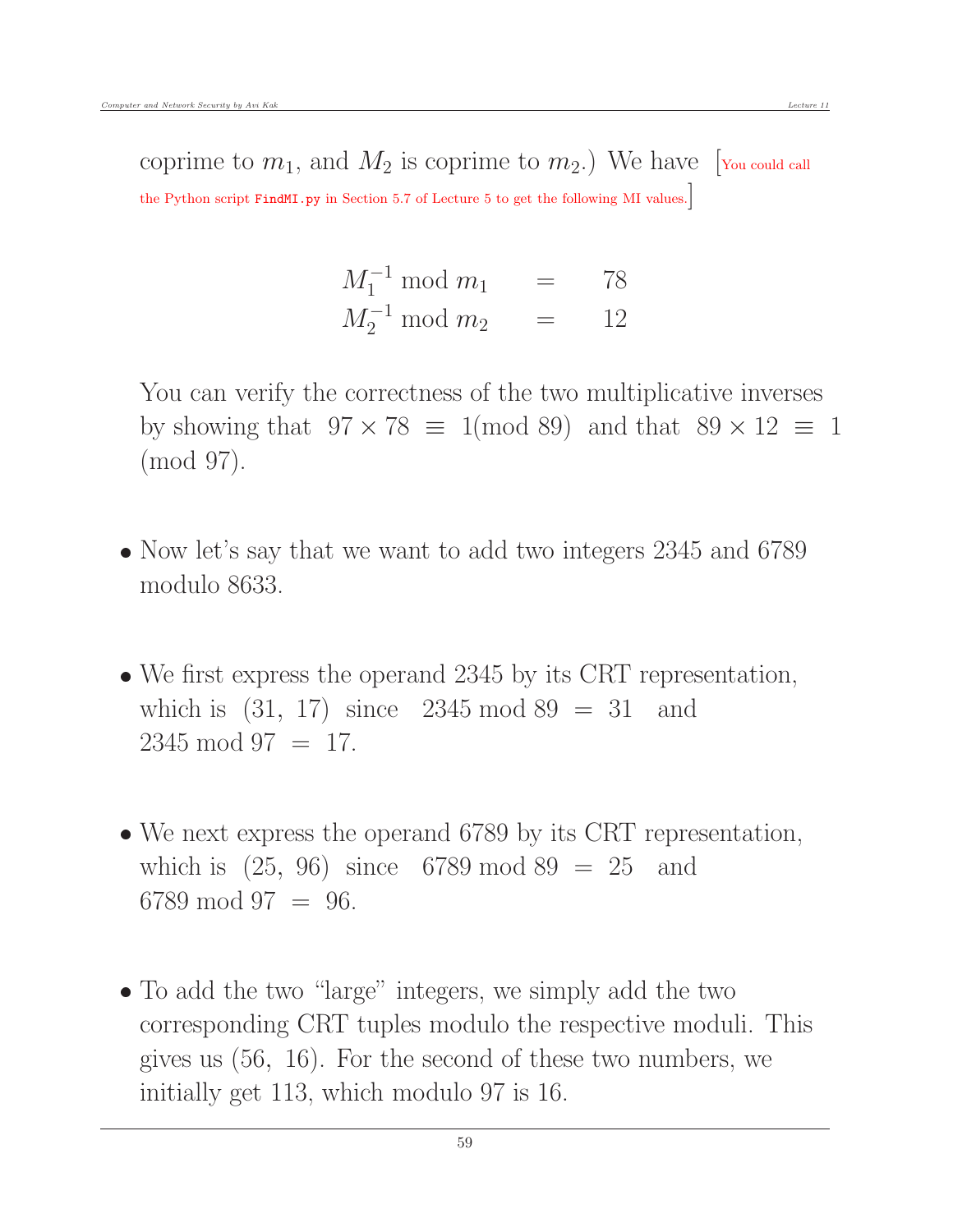• To recover the result as a single number, we use the formula

$$
a_1 \times M_1 \times M_1^{-1} + a_2 \times M_2 \times M_2^{-1} \quad \mod M
$$

which for our example becomes

 $56 \times 97 \times 78 + 16 \times 89 \times 12 \mod 8633$ 

that returns the result 501. You can verify this result by directly computing  $2345 + 6789 \mod 8633$  and getting the same answer.

- For the example we worked out above, we decomposed the modulus  $M$  into its prime factors. In general, it is sufficient to decompose M into factors that are coprimes on a pairwise basis.
- In the next lecture, we will see how CRT is used in a computationally efficient approach to modular exponentiation, which is a key step in public key cryptography.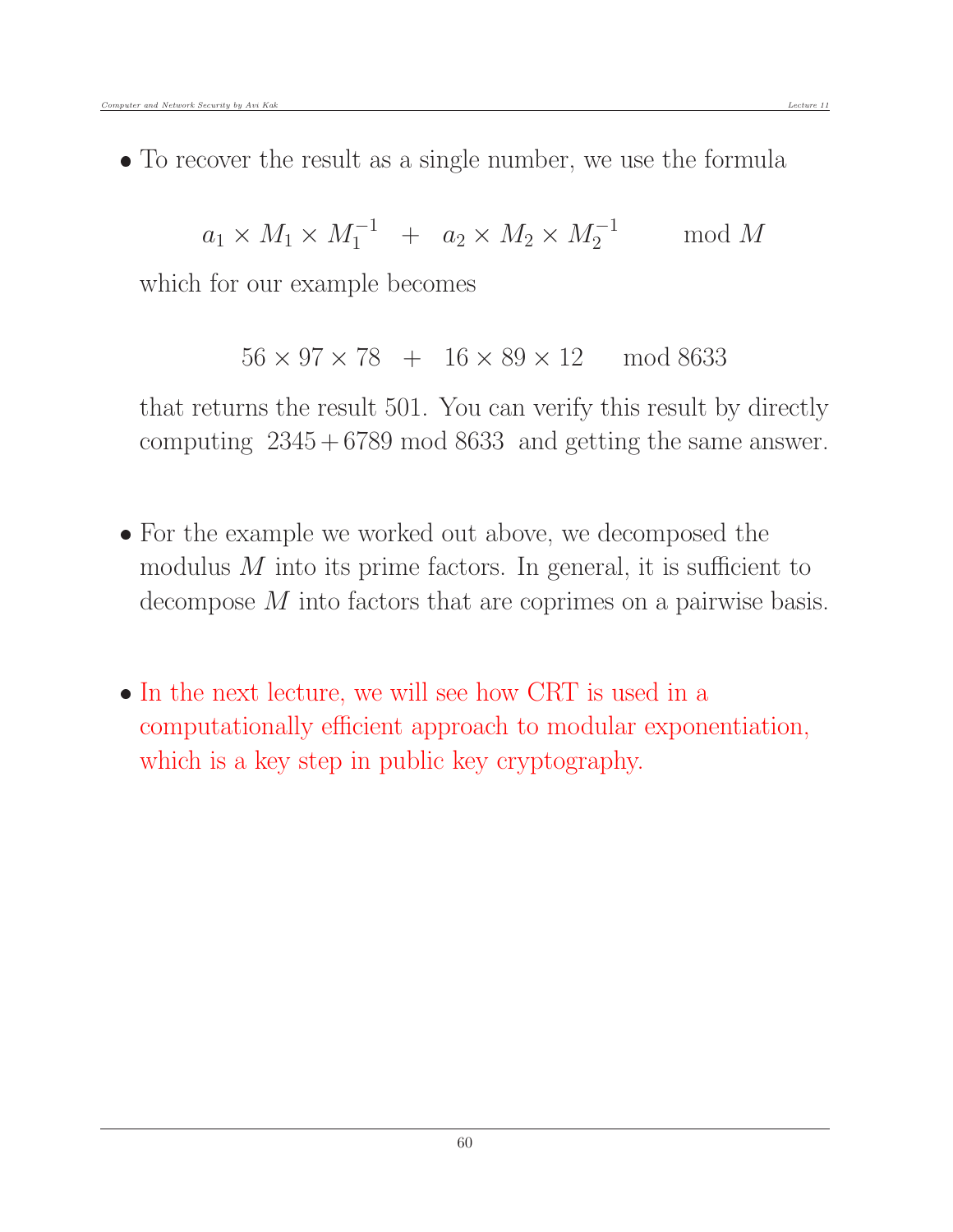## <span id="page-60-0"></span>11.8 DISCRETE LOGARITHMS

- First let's define what is meant by a **primitive root modulo** a positive number N.
- You already know that when  $p$  is a prime, the set of remainders,  $Z_p$ , is a finite field.
- $\bullet$  We can show similarly that for **any positive** integer  $N$ , the set of all integers  $i \leq N$  that are coprime to N form a **group** with modulo  $N$  multiplication as the group operator.

[Note again we are talking about a group with a multiplication operator, and NOT a ring with a multiplication operator, NOR a group with an addition operator.]

• For example, when  $N = 8$ , the set of coprimes is  $\{1, 3, 5, 7\}$ . This set forms a group with modulo  $N$  multiplication as the group operator. What that implies immediately is that the result of multiplying modulo  $N$  any two elements of the set is contained in the set. For example,  $3 \times 7 \text{ mod } 8 = 5$ . The identity element for the group operator is, of course, 1. And every element has its inverse with respect to the identity element within the set. For example, the inverse of 3 is 3 itself since  $3 \times 3 \text{ mod } 8 = 1$ . (By the way, each element of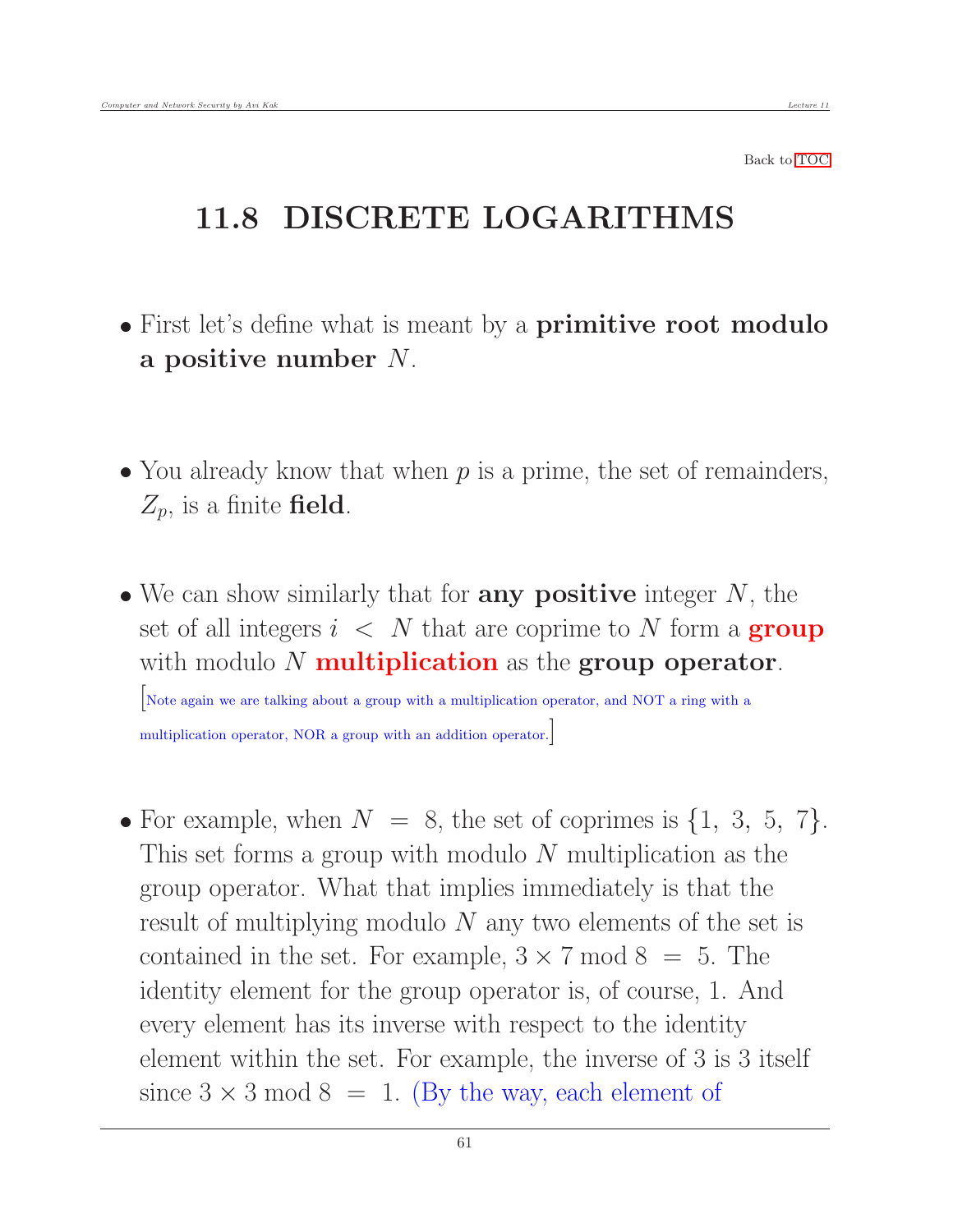### $\{1, 3, 5, 7\}$  is its own inverse in this group.)

- For any positive integer  $N$ , the set of all coprimes modulo  $N$ , along with modulo N multiplication as the group operator, forms a group that is denoted  $(Z/NZ)^{\times}$ . When  $N = p$ , that is, when N is a prime, we will denote this group by  $Z_p^*$ . [IMPORTANT:  $Z_p^*$  is NOT to be confused with  $Z_p$ . The two structures are very, very different. Whereas  $Z_p$  is a finite field in which every integer is represented. For example, all multiples of p are represented by 0 in  $Z_p$ . On the other hand,  $Z_p^*$  is merely a group that consist of just the  $p-1$  integers in the set  $\{1, 2, 3, \dots, p-1\}$ .  $Z_p^*$  is frequently referred to as a multiplicative group of order  $p - 1$ . The order of a group is the number of elements in the group.  $\left[\text{With regard to the notation } (Z/NZ)^{\times}, \text{ where the superscript is the multiplication}\right]$ symbol, the superscript is important for what we want this notation to stand for. Without the superscript, that is when your notation is merely  $Z/NZ$ , the notation is used by many authors to mean the same thing as  $Z_N$ , that is, the set of remainders modulo N along with the modulo N addition as the group operator.] In the previous example, we have  $(Z/8Z)^{\times} = \{1, 3, 5, 7\}.$  Choosing a prime for N, for another example we have  $Z_{17}^* = \{1, 2, 3, \cdots, 16\}.$
- For some values of N, the set  $(Z/NZ)^{\times}$  contains an element whose various powers, when computed modulo  $N$ , are all distinct and span the entire set  $(Z/NZ)^{\times}$ . Such an element is called the **primitive element** of the set  $(Z/NZ)^{\times}$  or primitive root modulo N.
- Consider, for example,  $N = 9$ . We have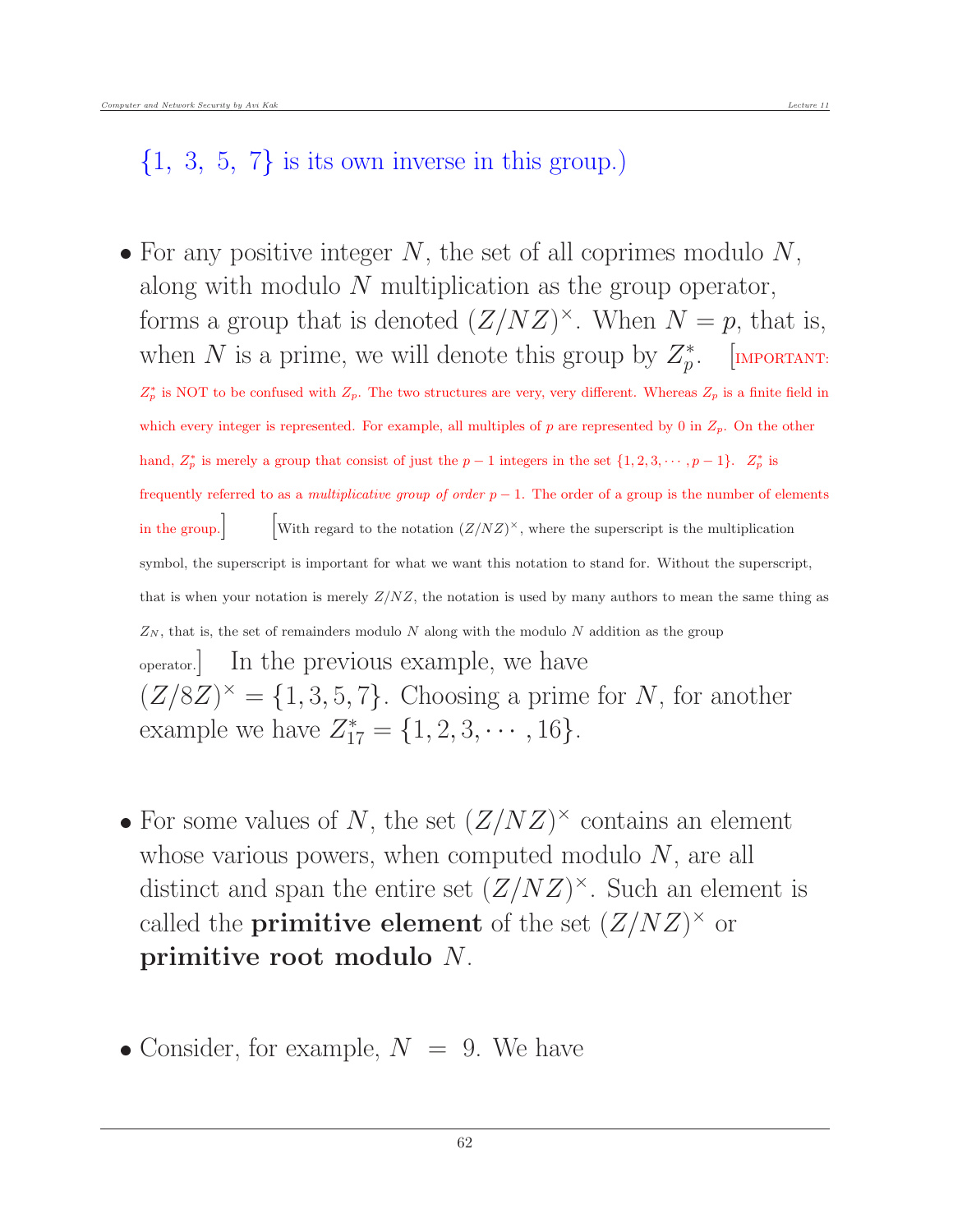Now we will show that 2 is a **primitive element** of the group  $(Z/9Z)^{\times}$ , which is the same as **primitive root mod 9**. Consider the following consecutive powers of 2:

| $2^{0}$        |     | 1              |         |
|----------------|-----|----------------|---------|
| $2^1$          |     | $\overline{2}$ |         |
| $2^2$          |     | 4              |         |
| $2^3$          |     | 8              |         |
| 2 <sup>4</sup> | =   | 7              | (mod 9) |
| 2 <sup>5</sup> | $=$ | 5              | (mod 9) |
|                |     |                |         |
| $2^6$          | =   | 1              | (mod 9) |
| $2^7$          | $=$ | $\overline{2}$ | (mod 9) |
| $2^8$          | Ξ   | 4              | (mod 9) |
|                |     |                |         |

- It is clear that for the group  $(Z/9Z)^{\times}$ , as we raise the element 2 to all possible powers of the elements of  $Z_9$ , we recover all the elements of  $(Z/9Z)^{\times}$ . That makes 2 a primitive root mod 9.
- A primitive root can serve as the base of what is known as a discrete logarithm. Just as we can express  $x^y = z$  as  $\log_x z = y$ , we can express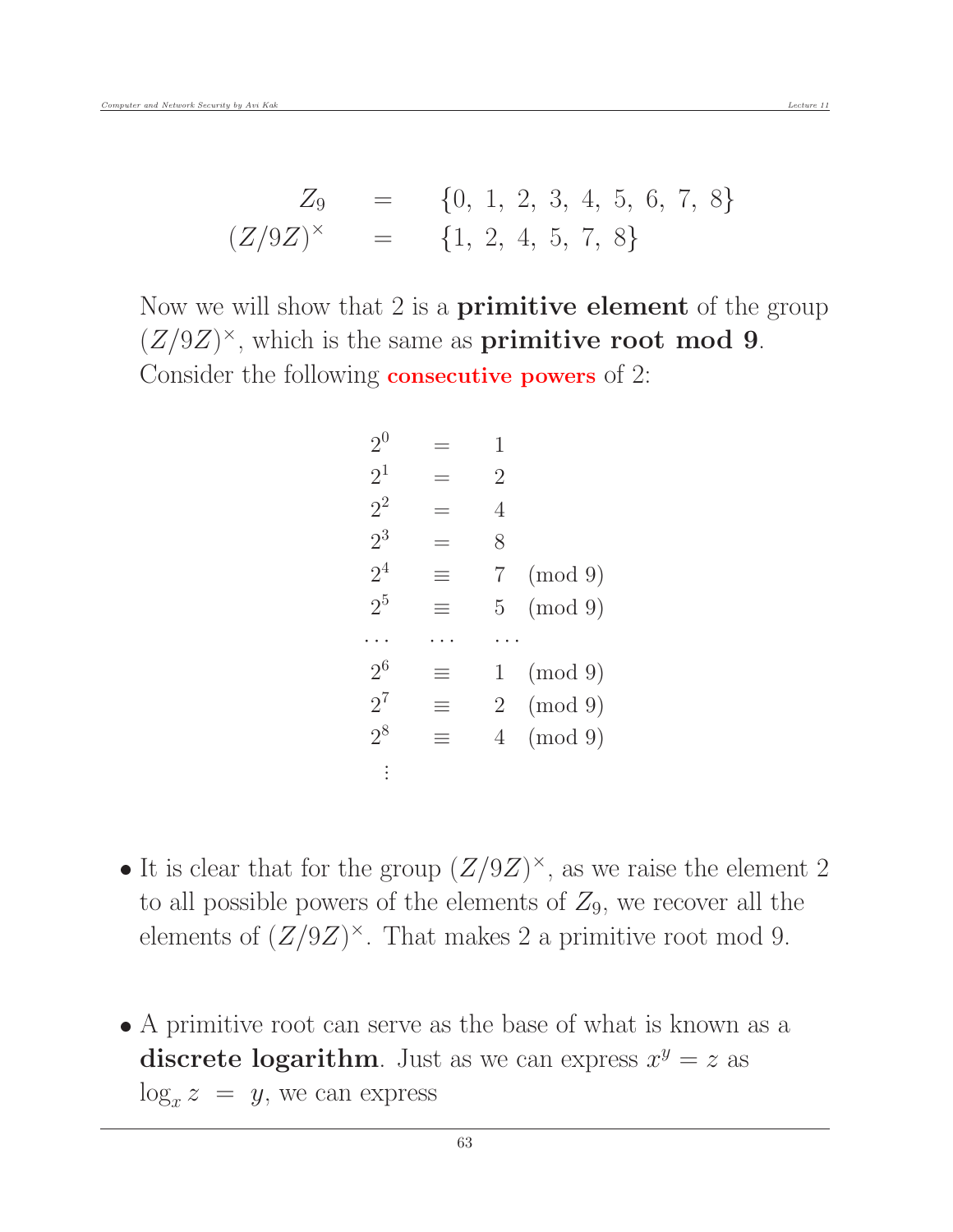as

$$
dlog_{x,N} z = y
$$

 Therefore, the table shown on the previous page for the powers of 2 can be expressed as

| $dlog_{2.9} 1$ |          | $\left( \ \right)$ |
|----------------|----------|--------------------|
| $dlog_{2.9} 2$ |          | 1                  |
| $dlog_{2.9}$ 4 |          | $\overline{2}$     |
| $dlog_{2.9} 8$ | $\equiv$ | 3                  |
| $dlog_{2.9} 7$ |          | 4                  |
| $dlog_{2.9} 5$ |          | 5                  |
|                |          |                    |
| $dlog_{2.9} 1$ | $\equiv$ | 6                  |
| $dlog_{2.9} 2$ | $\equiv$ | 7                  |
| $dlog_{2.9}$ 4 | $\equiv$ | 8                  |
|                |          |                    |

 $\bullet$  It should follow from the above discussion that unique discrete logarithm mod  $N$  to some base  $a$  exists only if  $a$  is a primitive root modulo N.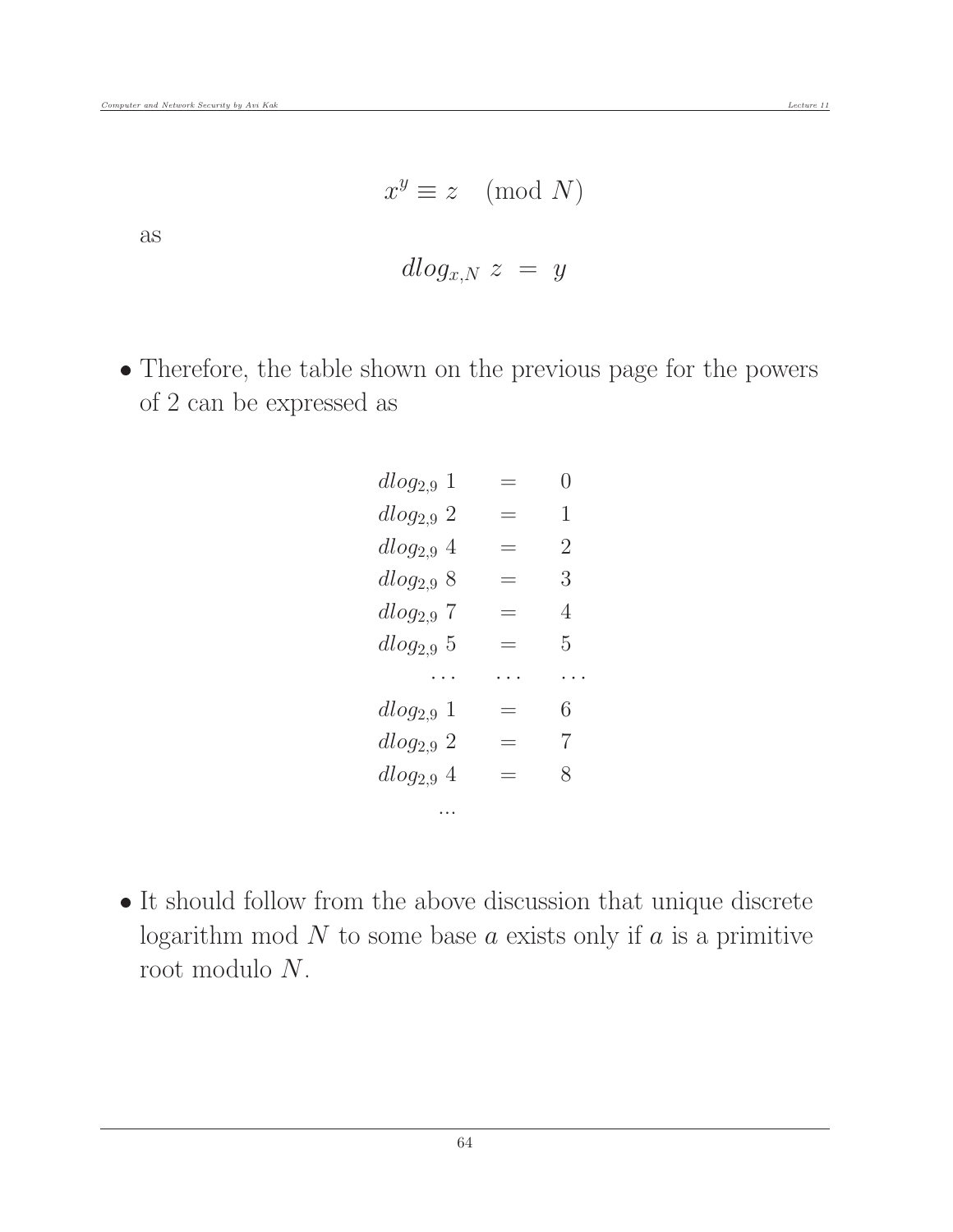### <span id="page-64-0"></span>11.9 HOMEWORK PROBLEMS

- 1. What is the relationship between Euler's Theorem and Fermat's Little Theorem?
- 2. Intuitively speaking, primality testing seems trivial. Why? But, practically speaking, primality testing is extremely difficult for large numbers. Why?
- 3. Shown below is a naive approach to the implementation of the following primality test

 $a^{p-1} \equiv 1 \pmod{p}$ 

where  $p$  is a candidate prime and  $a$  a probe:

```
p = int(sys.argv[1])assert p > 17probes = [2,3,5,7,11,13,17]
for a in probes:
    product = 1
    for \_ in range(p-1):
        product *= a
    if product % p := 1:
        print "%d is NOT a prime" % p
        sys.exit(0)
print "%d is a prime" % p
```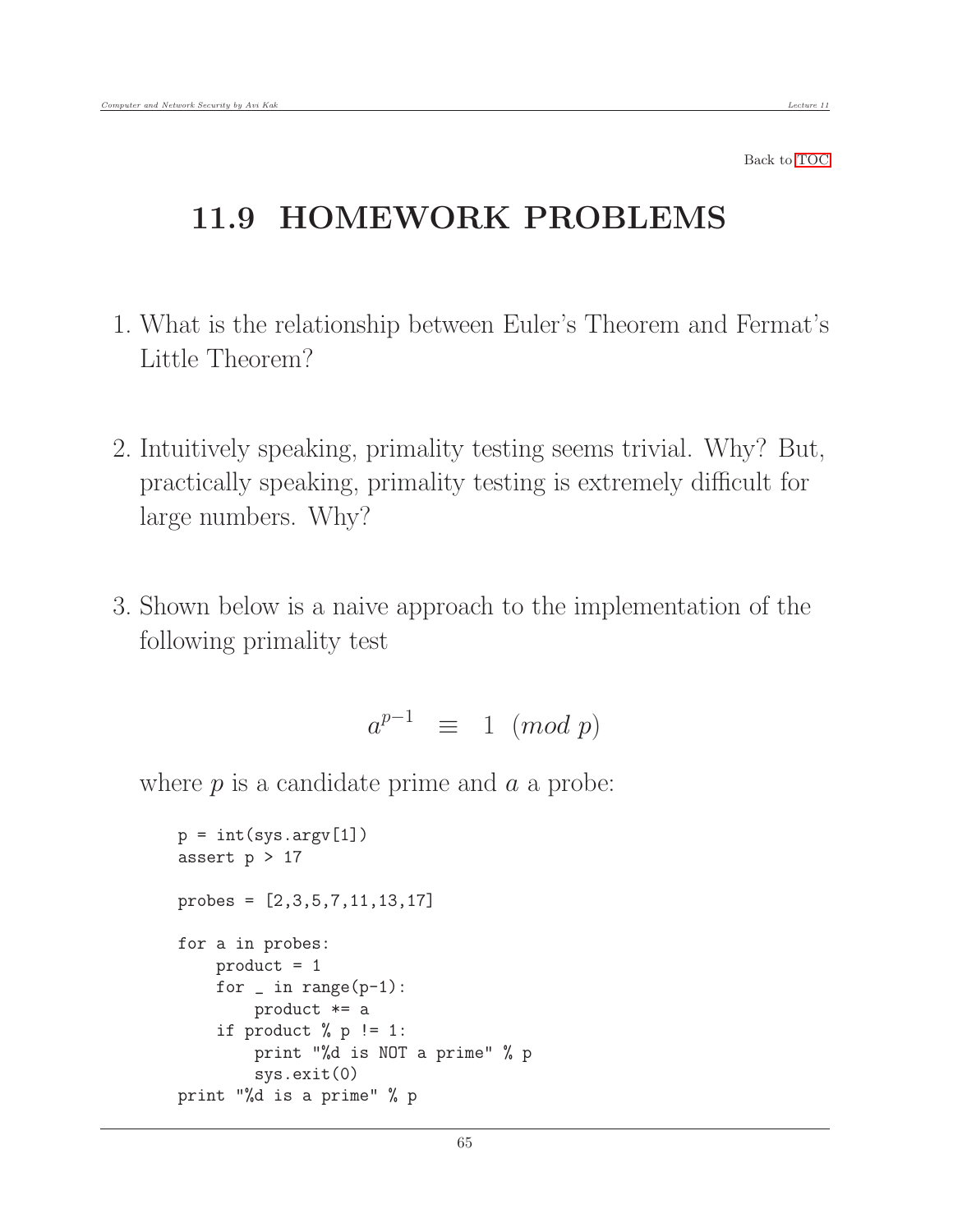Can this implementation really be used for testing a  $p$  that has so many decimal digits in it that it fills up half a page?

Assuming you have not yet heard of the Miller-Rabin test, how would you make the above code more efficient? And why would that not be efficient enough for practical applications?

4. The smarter way to implement the primality test takes advantage of the factorization:

$$
p-1 = 2^k \times q
$$

where  $q$  is an odd integer. What's the commonly used programming idiom to find  $k$  and  $q$  for a given prime number candidate p?

5. You already know about the Fermat's Little Theorem (FLT) that is used for primality testing:

$$
a^{p-1} \equiv 1 \pmod{p}
$$

where  $p$  is a candidate prime and  $a$  a probe. If the test fails, we are sure that  $p$  is not a prime. However, if the test succeeds, with a probability of approximately  $1/4$ , there is a chance that p is a composite.

Therefore, if the test succeeds, you choose another probe a and repeat the test. If this test fails, you are sure  $p$  is not a prime.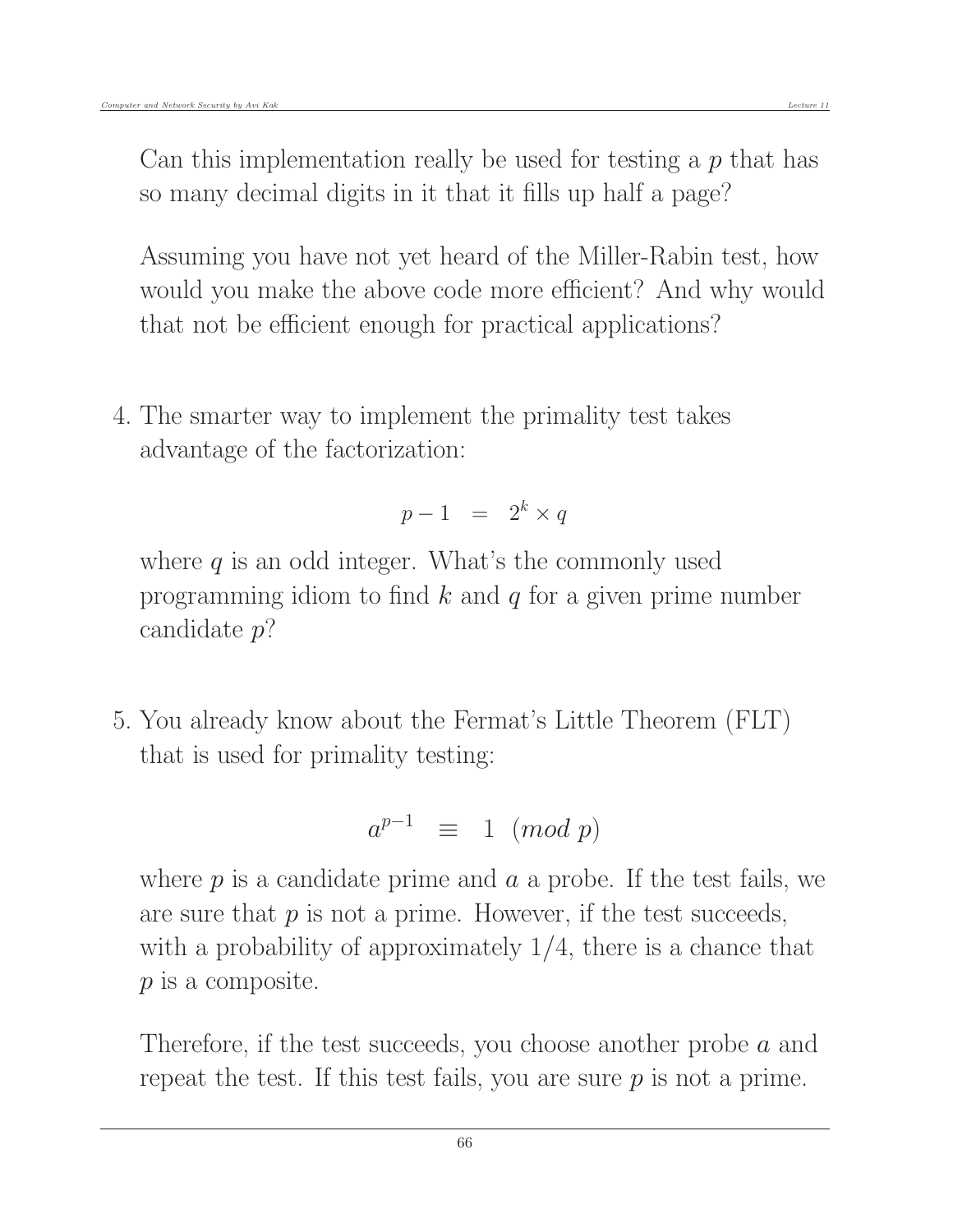is a chance that  $p$  is a composite.

You continue in this manner until either the test fails or until the probability that a composite is masquerading as a prime is sufficiently small.

Considering that we have very fast algorithms for *gcd* computation, why can't our probabilistic testing strategy be based directly on the test that if  $p$  is a prime, then

### $gcd(p, a) = 1$

for all values for the probe  $a, 1 \le a < p$ ? As in the implementation of the test based on FLT, an implementation of this test based on gcd could conceivably use a set of randomly selected values for a.

- 6. The AKS primality test is based on what generalization of the Fermat's Little Theorem?
- 7. As a small illustration of the Chinese Remainder Theorem (CRT) that can all be solved mentally, say  $M = 30$ . Let's say we express this  $M$  as the product of the pairwise coprimes 2, 3, and 5. That is,  $m_1 = 2$ ,  $m_2 = 3$ , and  $m_3 = 5$ . Given that the numbers involved are small, you should be able to fill the following table with just mental calculations. [As you know from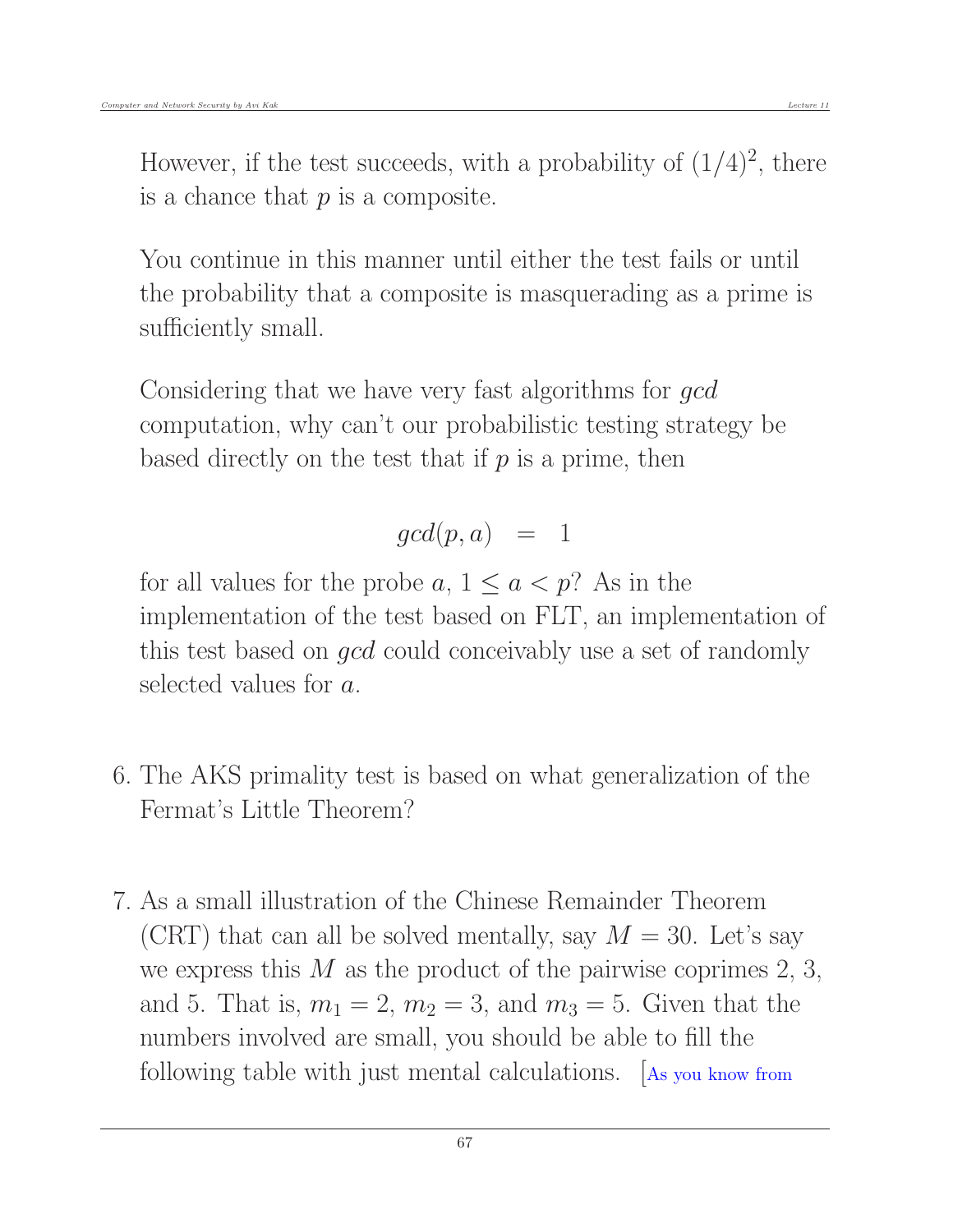Section 11.7, the entries you place in the last column will be your reconstruction coefficients,  $c_1, c_2, c_3$ . Let's say  $(p_1, p_2, p_3)$  is your CRT representation of large integer *I*. That is,  $p_i = I \mod m_i$ . You can recover *I* from its CRT representation by  $I = (\sum_1^3 c_i p_i) \mod M.$ 

| $m_i$ | $M_i$ | $M_i^{-1} \bmod m_i$ | $M_i \times (M_i^{-1} \mod m_i)$ |
|-------|-------|----------------------|----------------------------------|
|       |       |                      |                                  |
| 3     |       |                      |                                  |
| 5     |       |                      |                                  |

After you are done filling the table, calculate  $(75 + 89)$  mod 30,  $(75 \times 89)$  mod 30, etc., using the Chinese Remainder Theorem. Verify your answers by direct computations on the operands in each case.

- 8. What is difference between the notation  $Z_N$  and the notation  $(Z/NZ)^\times$  ?
- 9. We say that the element 2 is a primitive root of the set  $(Z/9Z)^{\times}$ . What does that mean?
- 10. What is discrete logarithm and when can we define it for a set of numbers?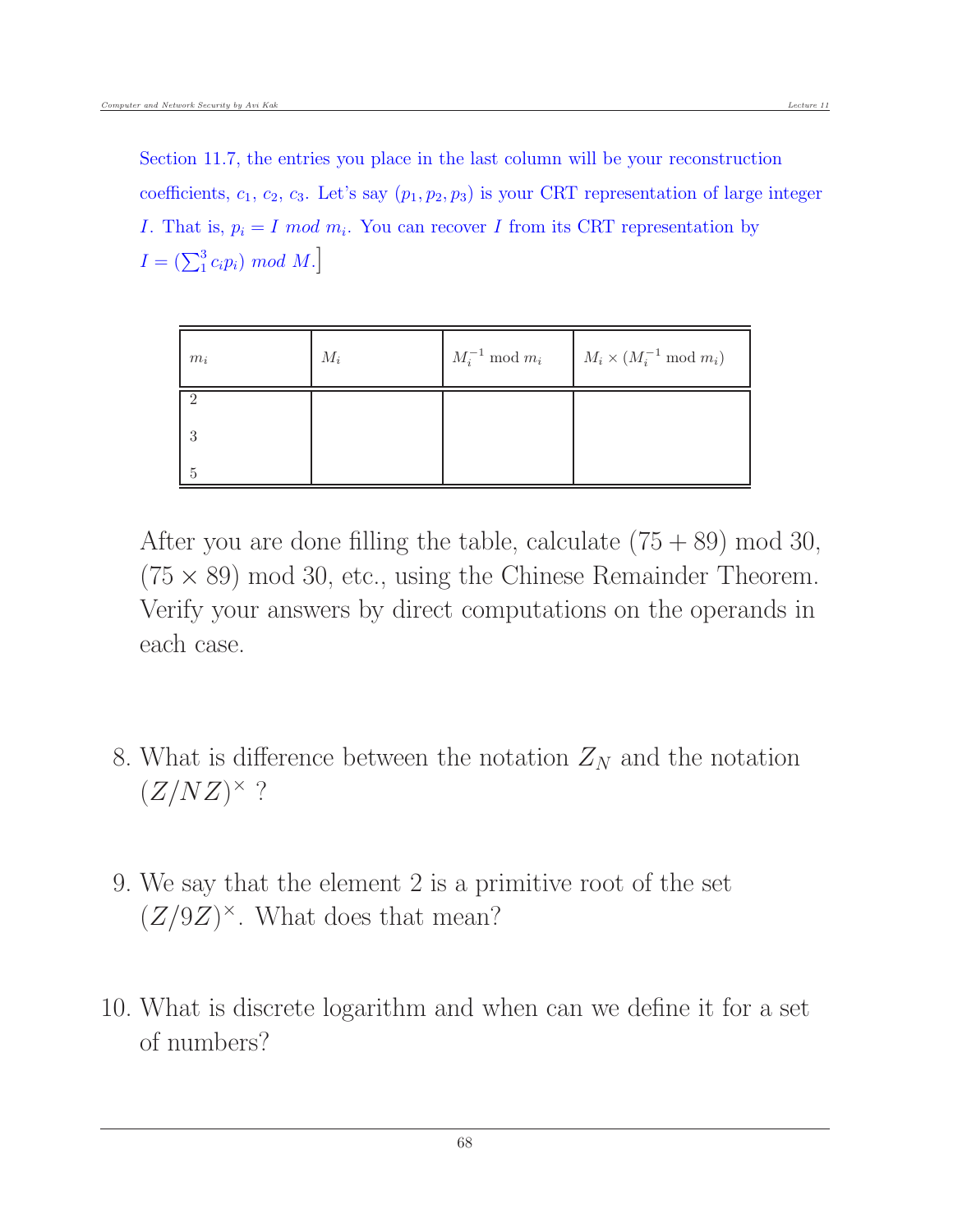### 11. Programming Assignment:

Expand one of the primality testing scripts shown in Section 11.5.5 into a script for generating prime numbers whose bit representations are of specified size. The two main parts of such a script will be: (1) generation of an appropriate random number of the required bit-field width; and (2) testing of the random number with an appropriate script from Section 11.5.5. If you are doing this homework in Python, for the first part you can invoke random.getrandombits( bitfield width ) to give you a random integer whose bit-field is limited to size bitfield\_width. Once you have gotten hold of such an integer, you would need to set its lowest bit, so that it is odd, and the highest bit to make sure that its bit field spans the full size you want. [As will become clear in Lecture 12, in some cases you may need to set the two highest bits, as opposed to just the highest bit.] Shown below is a code fragment that does all of these things:

```
candidate = random.getrandbits( bitfield_width )
if candidate \& 1 == 0: candidate += 1candidate = (1 \le \text{bitfield\_width} - 1)candidate = (2 \lt \lt b itfield\_width - 3)
```
where you need the last statement only if you wish to set the two most significant bits. Subsequently, should this candidate prime prove to be a composite, you can increment it by 2 and try again. As you are dubugging your script, you may wish to print out the bit patterns generated by the calls shown above using a statement like:

```
print format(candidate, '064b')
```